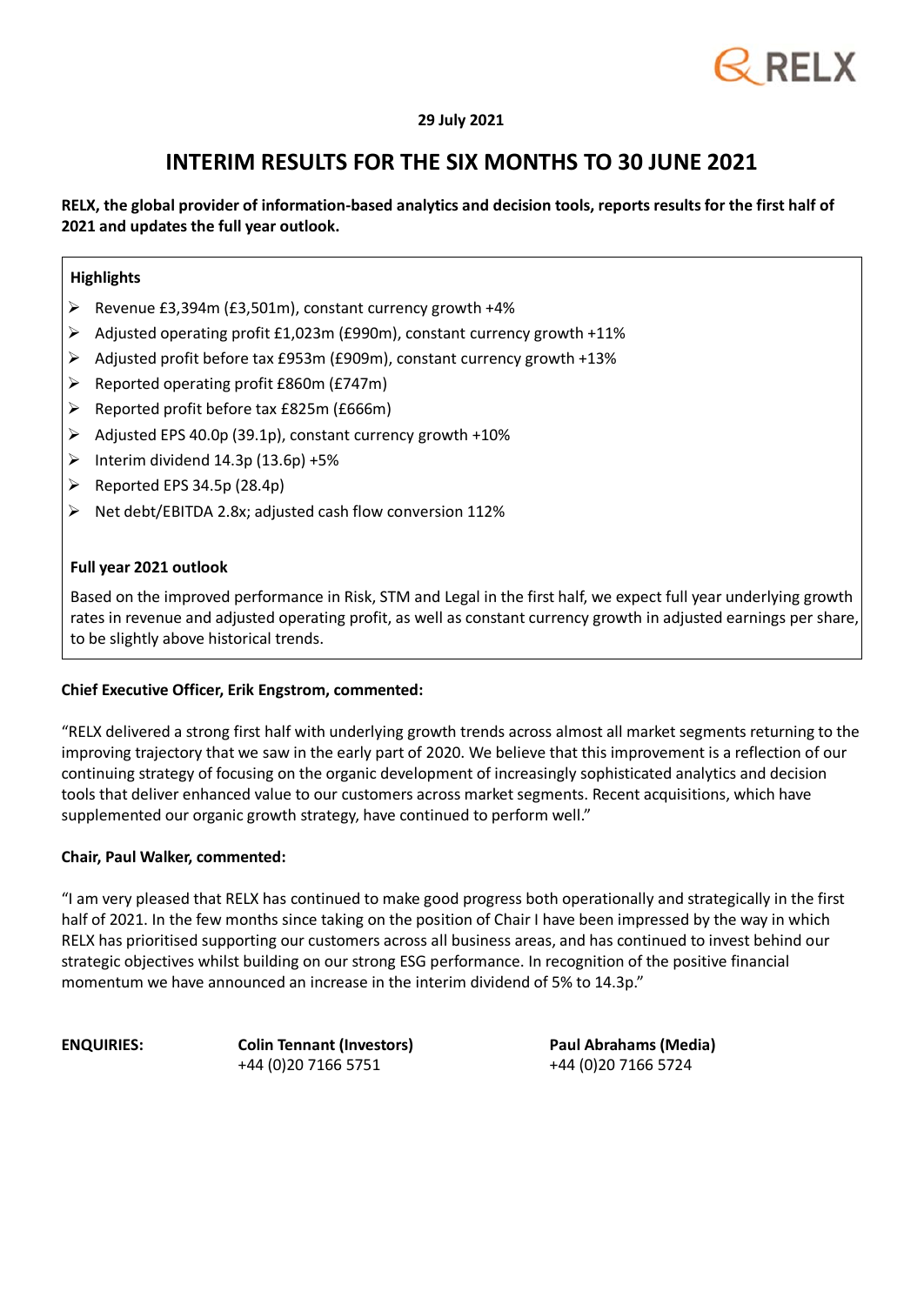**Revenue £3,394m (£3,501m); constant currency growth +4%:** The constant currency growth rate reflects good growth in electronic revenues (90% of the total), driven by further development of analytics and decision tools.

**Adjusted operating profit £1,023m (£990m); constant currency growth +11%:** Growth in adjusted operating profit exceeded growth in revenue, resulting in an improvement in adjusted operating margin to 30.1%.

**Reported operating profit £860m (£747m):** Reported operating profit includes amortisation of acquired intangible assets of £143m (£164m) and portfolio related costs of £16m (£26m).

**Adjusted profit before tax £953m (£909m); constant currency growth +13%:** Adjusted profit before tax benefited from lower adjusted net interest expense of £70m (£81m) with the reduction reflecting lower average net borrowings and lower average interest rates.

**Reported profit before tax £825m (£666m):** Reported profit before tax includes disposal net gains of £39m (£6m). Reported net interest expense was £74m (£87m).

**Tax:** The adjusted tax charge was £185m (£162m), including some non-recurring credits. The adjusted effective tax rate was 19.4% (17.8%). The reported tax charge was £164m (£124m).

**Earnings per share:** Adjusted EPS 40.0p (39.1p); Reported EPS 34.5p (28.4p).

**Dividend:** We are declaring an interim dividend of 14.3p (13.6p). Our long-term dividend policy is unchanged.

**Net debt/EBITDA 2.8x (3.2x) including leases and pensions:** The leverage ratio reduced compared to the end of 2020 as EBITDA increased in line with higher adjusted operating profit. Net debt, including leases, was £6.3bn (£7.5bn) at 30 June 2021. Excluding leases and pensions, net debt/EBITDA was 2.5x (2.8x). Adjusted cash flow conversion was 112% (101%).

**Portfolio development:** In the first half of 2021 we completed 5 small acquisitions for a total consideration of £46m, and disposed of a number of small assets for a total consideration of £5m.

**Share buybacks**: As previously announced, the share buyback was suspended in April 2020. The Board does not intend to resume the programme in 2021.

**Environmental, social and governance (ESG) recognition:** Since the start of the year, RELX has achieved a AAA MSCI ESG rating for a sixth consecutive year; moved up to first in its industry sector in Sustainalytics ESG rankings; and improved its ranking to third in the Responsibility100 Index, which measures the FTSE 100 against the UN Sustainable Development Goals. RELX continues to be one of 41 LEAD companies of the UN Global Compact among approximately 10,000 business signatories.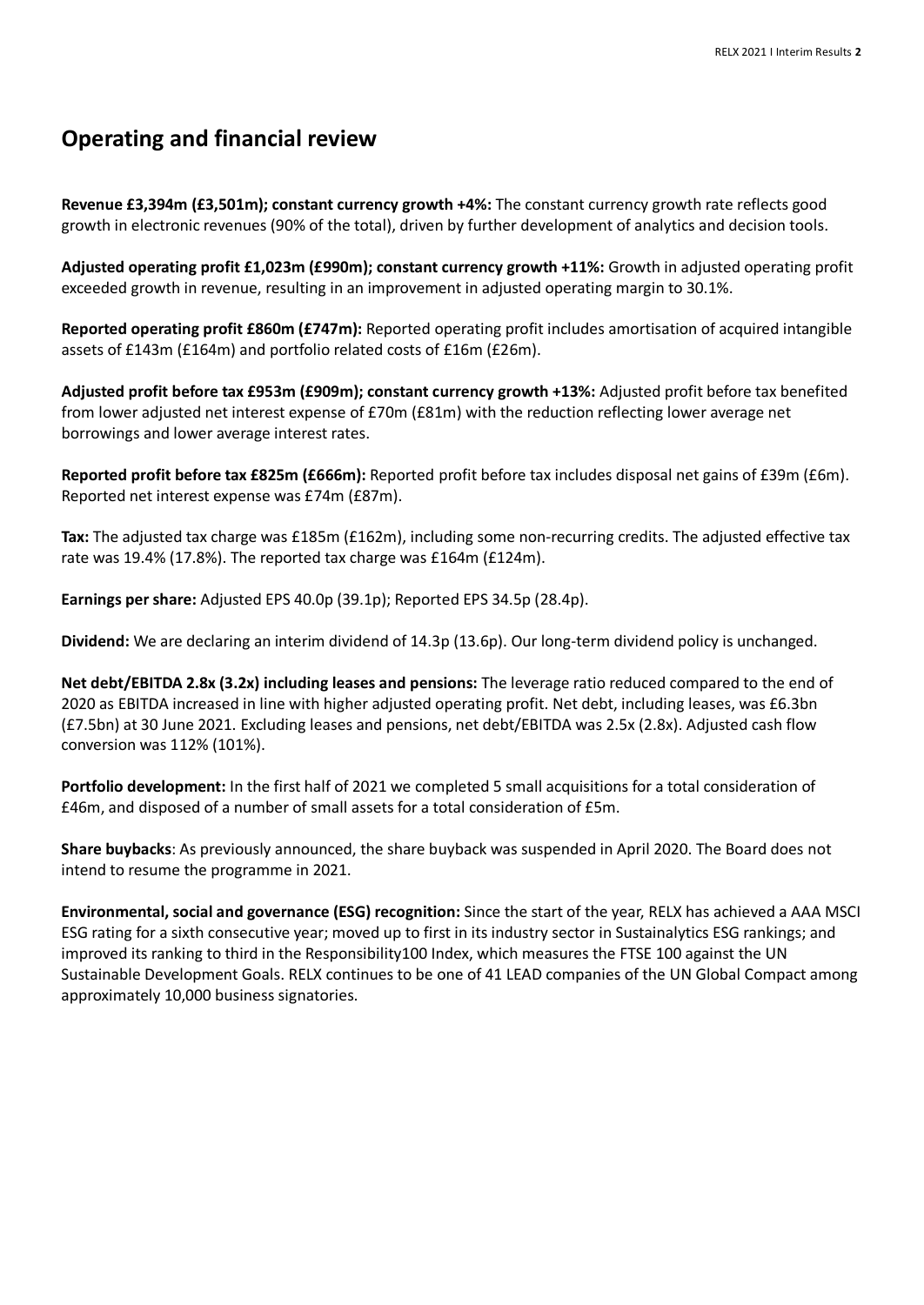#### **RELX FINANCIAL SUMMARY**

|                               | Six months ended 30 June |                   |        |                                     |
|-------------------------------|--------------------------|-------------------|--------|-------------------------------------|
|                               | 2021<br>£m               | 2020<br>Em        | Change | Change at<br>constant<br>currencies |
| Revenue                       | 3,394                    | 3,501             | $-3%$  | $+4%$                               |
| Adjusted operating profit     | 1,023                    | 990               | $+3%$  | $+11%$                              |
| Adjusted operating margin     | 30.1%                    | 28.3%             |        |                                     |
| Reported operating profit     | 860                      | 747               | $+15%$ |                                     |
| Adjusted net interest expense | (70)                     | (81)              |        |                                     |
| Adjusted profit before tax    | 953                      | 909               | $+5%$  | $+13%$                              |
| Adjusted tax                  | (185)                    | (162)             |        |                                     |
| Adjusted net profit           | 771                      | 753               | $+2%$  | $+10%$                              |
| Reported net profit           | 664                      | 548               | $+21%$ |                                     |
| Reported net margin           | 19.6%                    | 15.7%             |        |                                     |
| Adjusted earnings per share   | 40.0 <sub>p</sub>        | 39.1 <sub>p</sub> | $+2%$  | $+10%$                              |
| Reported earnings per share   | 34.5p                    | 28.4p             | $+21%$ |                                     |
| Net borrowings                | 6,316                    | 7,511             |        |                                     |
| Ordinary dividend per share   | 14.3p                    | 13.6p             | $+5%$  |                                     |

RELX uses adjusted figures as additional performance measures. Adjusted figures primarily exclude the amortisation of acquired intangible assets and other items related to acquisitions and disposals, and the associated deferred tax movements. Prior year adjusted amounts have been revised to exclude exceptional costs incurred at Exhibitions in 2020 as set out on page 22. Reconciliations between the reported and adjusted figures are set out on page 30. Constant *currency growth rates are based on 2020 full-year average and hedge exchange rates.*

#### **DISCLAIMER REGARDING FORWARD-LOOKING STATEMENTS**

This announcement contains forward-looking statements within the meaning of Section 27A of the US Securities Act of 1933, as amended, and Section 21E of the US Securities Exchange Act of 1934, as amended. These statements are subject to risks and uncertainties that could cause actual results or outcomes of RELX PLC (together with its subsidiaries, "RELX", "we" or "our") to differ materially from those expressed in any forward-looking statement. We consider any statements that are not historical facts to be "forward-looking statements". The terms "outlook", "estimate", "forecast", "project", "plan", "intend", "expect", "should", "will", "believe", "trends" and similar expressions may indicate a forward-looking statement. Important factors that could cause actual results or outcomes to differ materially from estimates or forecasts contained in the forward-looking statements include, among others: the impact of the Covid-19 pandemic as well as other pandemics or epidemics; current and future economic, political and market forces; changes in law and legal interpretation affecting RELX intellectual property rights and internet communications; regulatory and other changes regarding the collection or use of third-party content and data; changes in the payment model for our products; competitive factors in the industries in which we operate and demand for our products and services; ability to realise the future anticipated benefits of acquisitions; significant failure or interruption of our systems; compromises of our cyber security systems or other unauthorised access to our databases; legislative, fiscal, tax and regulatory developments; exchange rate fluctuations; and other risks referenced from time to time in the filings of RELX PLC with the US Securities and Exchange Commission. You should not place undue reliance on these forward-looking statements, which speak only as of the date of this announcement. Except as may be required by law, we undertake no obligation to publicly update or release any revisions to these forward-looking statements to reflect events or circumstances after the date of this announcement or to reflect the occurrence of unanticipated events.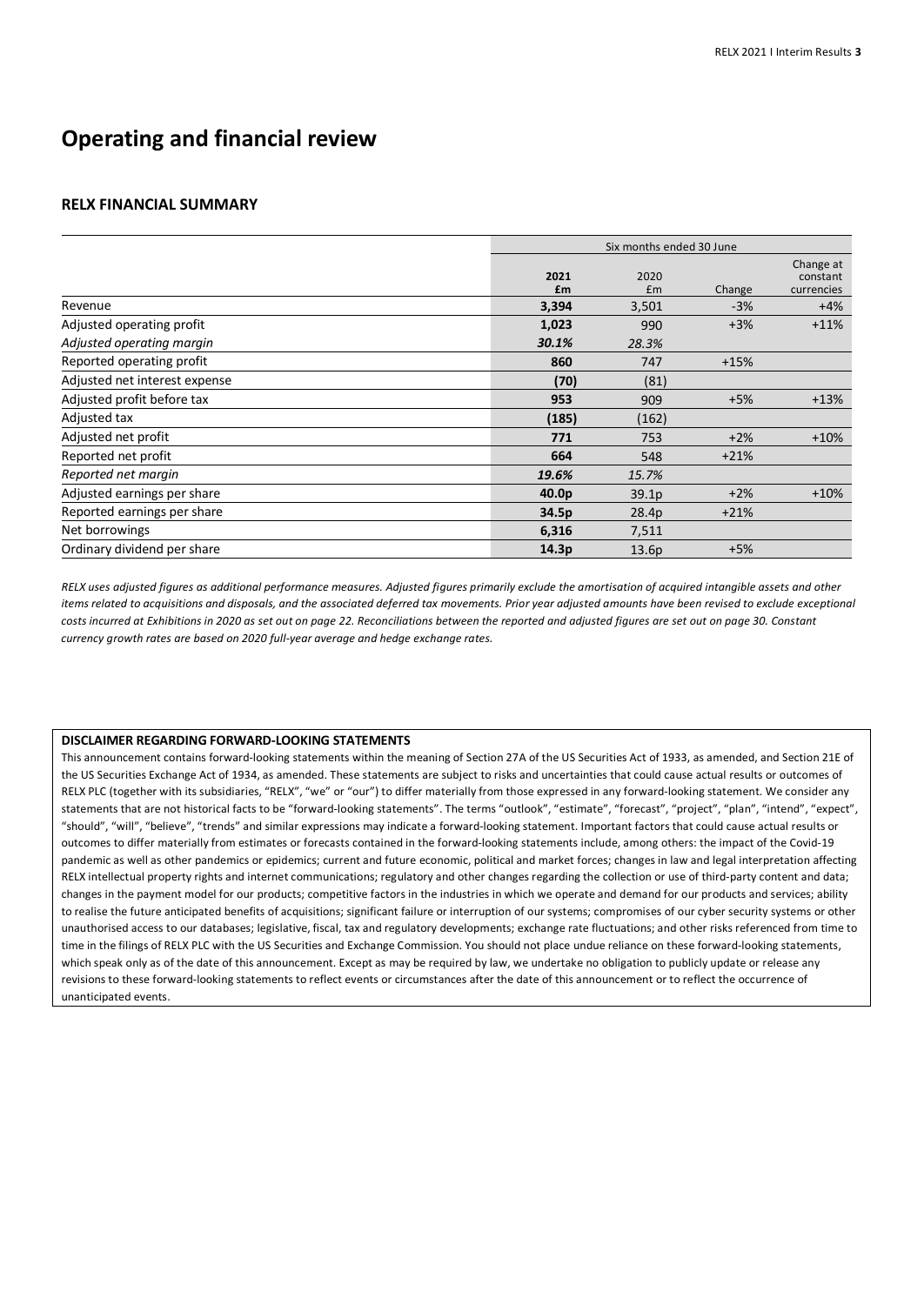#### **BUSINESS AREA ANALYSIS**

|                                  | Six months ended 30 June |            |        |                                     |                      |
|----------------------------------|--------------------------|------------|--------|-------------------------------------|----------------------|
|                                  | 2021<br>£m               | 2020<br>Em | Change | Change at<br>constant<br>currencies | Change<br>underlying |
| <b>REVENUE</b>                   |                          |            |        |                                     |                      |
| <b>Risk</b>                      | 1,228                    | 1,209      | $+2%$  | $+10%$                              | $+10%$               |
| Scientific, Technical & Medical  | 1,264                    | 1,276      | $-1%$  | $+5%$                               | $+4%$                |
| Legal                            | 781                      | 815        | $-4%$  | $+2%$                               | $+3%$                |
| Exhibitions                      | 121                      | 201        | $-40%$ | $-36%$                              | nm                   |
| Total                            | 3,394                    | 3,501      | $-3%$  | $+4%$                               | nm                   |
| <b>ADJUSTED OPERATING PROFIT</b> |                          |            |        |                                     |                      |
| Risk                             | 457                      | 445        | $+3%$  | $+13%$                              | $+12%$               |
| Scientific, Technical & Medical  | 467                      | 467        | 0%     | $+4%$                               | $+4%$                |
| Legal                            | 151                      | 150        | $+1%$  | $+6%$                               | $+6%$                |
| Exhibitions                      | (48)                     | (66)       | nm     | nm                                  | nm                   |
| Unallocated items                | (4)                      | (6)        |        |                                     |                      |
| <b>Total</b>                     | 1,023                    | 990        | $+3%$  | $+11%$                              | nm                   |

Underlying growth rates are calculated at constant currencies, excluding the results of acquisitions until twelve months after purchase, and excluding the *results of disposals and assets held for sale. Given the extent of event rescheduling, underlying measures are not meaningful (nm) for Exhibitions in the current period, and hence not for the group as a whole.*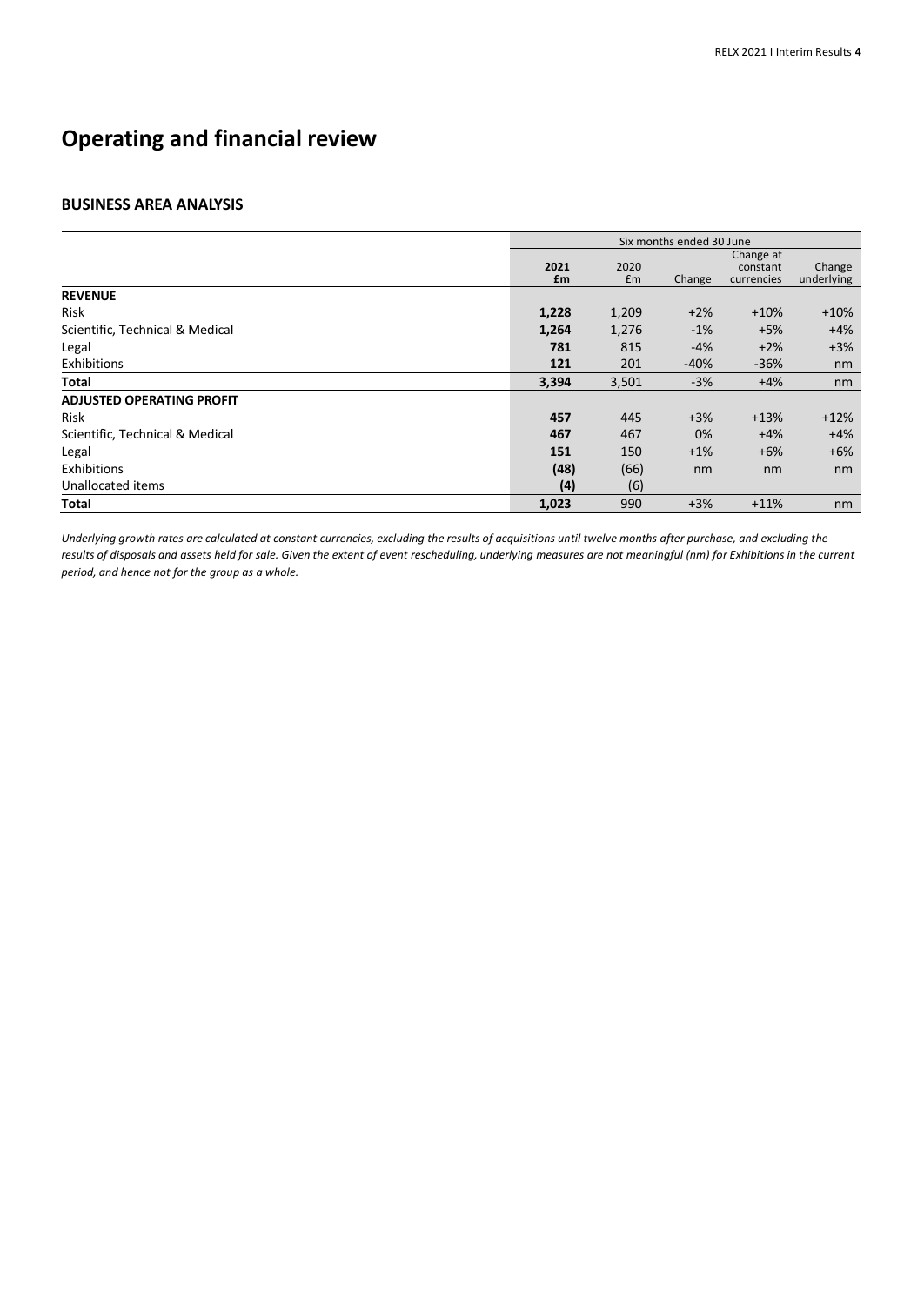### Risk

|                           | Six months ended 30 June |       |        |            |            |
|---------------------------|--------------------------|-------|--------|------------|------------|
|                           | Change at                |       |        |            |            |
|                           | 2021                     | 2020  |        | constant   | Change     |
|                           | £m                       | £m    | Change | currencies | underlying |
| Revenue                   | 1,228                    | 1,209 | $+2%$  | $+10%$     | $+10%$     |
| Adjusted operating profit | 457                      | 445   | $+3%$  | $+13%$     | $+12%$     |
| Adjusted operating margin | 37.2%                    | 36.8% |        |            |            |

*99% of revenue electronic*

### **Strong fundamentals driving underlying revenue growth.**

Underlying revenue growth was +10%, driven by strong fundamentals across almost all market segments.

Transactional revenue, which represents over 60% of the divisional total, was strong throughout the first half, showing double digit growth compared to the disrupted first half of 2020. Growth rates in subscription revenue, which represents nearly 40% of the divisional total, have seen a more recent return to historical levels, driven by strong new sales. Outside the US, revenue continued to grow well.

Underlying adjusted operating profit growth of +12% was slightly ahead of underlying revenue growth.

In Business Services, which represents around 45% of divisional revenue, double digit growth was driven by demand for fraud prevention analytics and decision tools, with digital identity solutions including ThreatMetrix and Emailage performing particularly well. Some other areas with a higher subscription component have seen a more gradual return to historical growth rates.

In Insurance, which represents nearly 40% of divisional revenue, we continued to drive strong growth through the roll-out of enhanced analytics, the extension of data sets, and by further expansion in adjacent verticals. US shopping growth trends have fluctuated somewhat, but overall were similar to recent years for the first half. Driving patterns and claims activity have continued to increase steadily, and are now close to 2019 levels.

In Data Services, which represents just over 10% of divisional revenue, end market dynamics continued to vary by segment, with strong growth having recently returned in certain segments such as petrochemicals and agriculture, but still recovering in aviation.

In Government, strong growth was driven by the continued development and roll out of analytics and decision tools.

**Full year 2021 outlook**: We expect underlying revenue growth slightly above historical trends, with underlying adjusted operating profit growth broadly matching underlying revenue growth.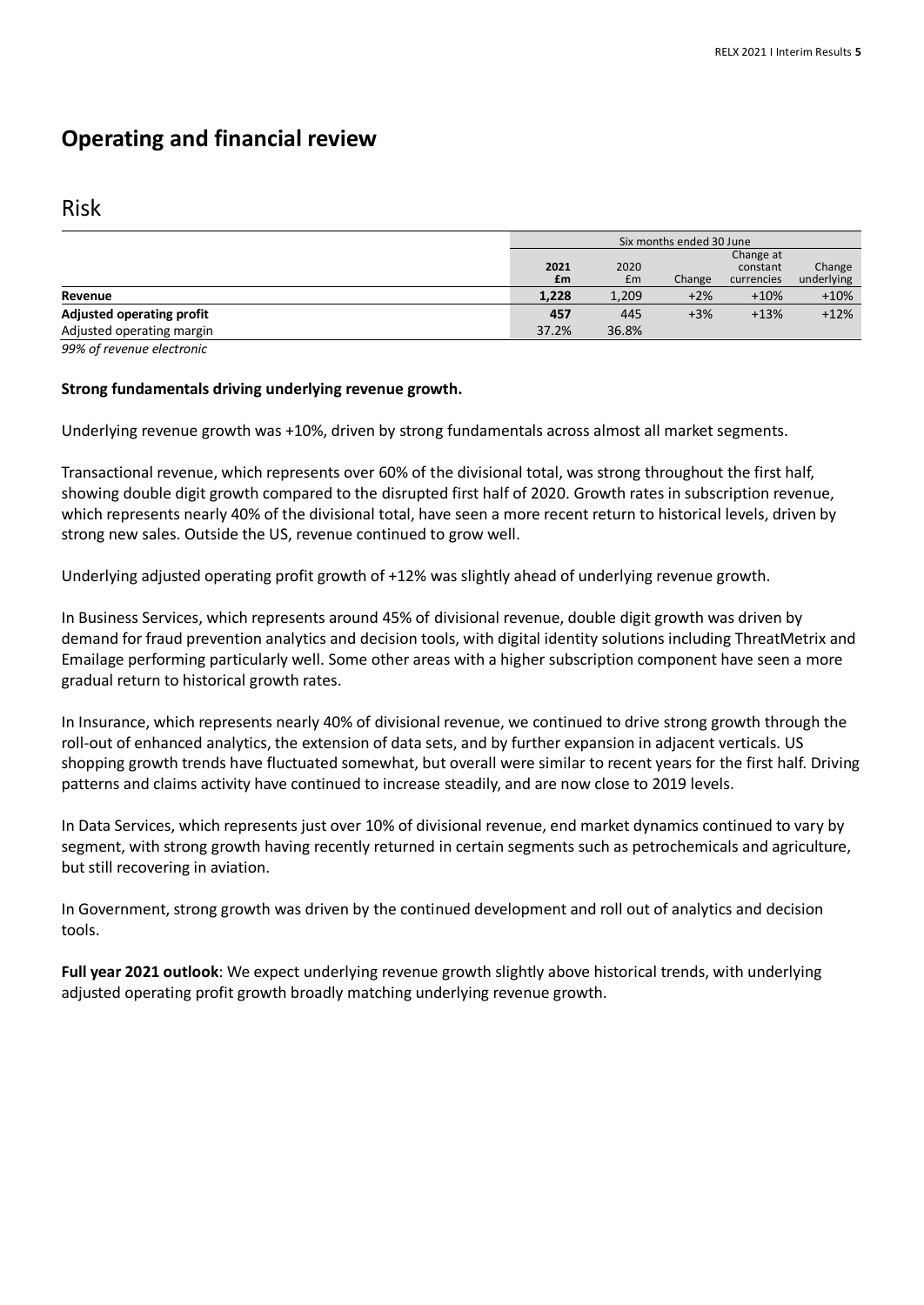### Scientific, Technical & Medical

|                                  | Six months ended 30 June |       |        |            |            |
|----------------------------------|--------------------------|-------|--------|------------|------------|
|                                  | Change at                |       |        |            |            |
|                                  | 2021<br>2020<br>constant |       |        | Change     |            |
|                                  | £m                       | £m    | Change | currencies | underlying |
| Revenue                          | 1,264                    | 1,276 | $-1%$  | $+5%$      | $+4%$      |
| <b>Adjusted operating profit</b> | 467                      | 467   | 0%     | $+4%$      | $+4%$      |
| Adjusted operating margin        | 36.9%                    | 36.6% |        |            |            |

*88% of revenue electronic*

### **Good underlying growth driven by development of content and analytics.**

Underlying revenue growth was +4%, driven by continued good growth in electronic revenue, which represents around 88% of divisional revenue. Print revenue stabilised following the unusually steep declines seen in the same period last year.

Underlying adjusted operating profit growth was +4%, in line with underlying revenue growth.

In Primary Research growth was driven by the enhancement of customer value by providing broader content sets, increasing the sophistication of our analytics, and evolving our technology platforms. In the first half we launched 57 new journals, of which 55 were dedicated author pays open access titles which now total over 560. Article submissions remained at last year's elevated levels. The number of articles published continued to grow strongly, with good growth in subscription articles, and growth of around 50% in open access articles, leading to market share gains in both payment models. The customer environment continued to vary by segment and geography.

In Databases & Tools and Electronic Reference, representing over a third of divisional revenue, strong growth was driven by content development and enhanced machine learning and natural language processing-based functionality, as well as an acceleration in migration to digital reference products. We have seen strong growth in the health education and scientific reference segments, and in our clinical reference and decision support solutions.

Print book revenue, representing a little over five percent of divisional total in the first half, stabilised after last year's unusually steep declines. Print pharma promotion revenue declines remained slightly steeper than historical trends.

**Full year 2021 outlook**: We expect underlying revenue growth slightly above historical trends, with underlying adjusted operating profit growth slightly exceeding underlying revenue growth.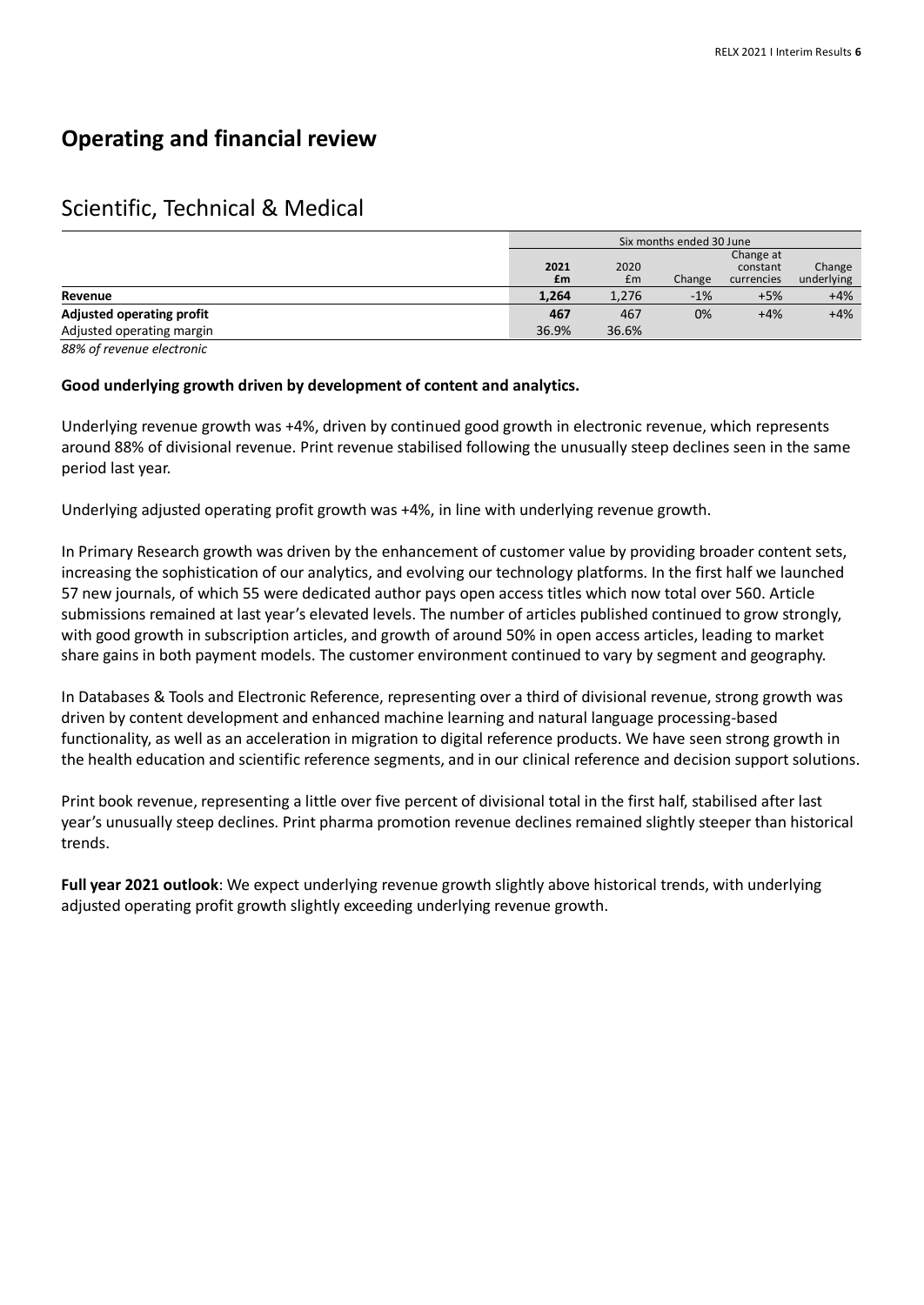### Legal

|                                  | Six months ended 30 June |       |        |            |            |
|----------------------------------|--------------------------|-------|--------|------------|------------|
|                                  | Change at                |       |        |            |            |
|                                  | 2021                     | 2020  |        | constant   | Change     |
|                                  | £m                       | £m    | Change | currencies | underlying |
| Revenue                          | 781                      | 815   | $-4%$  | $+2%$      | $+3%$      |
| <b>Adjusted operating profit</b> | 151                      | 150   | $+1%$  | $+6%$      | $+6%$      |
| Adjusted operating margin        | 19.3%                    | 18.4% |        |            |            |

*88% of revenue electronic* 

### **Good underlying revenue growth driven by legal analytics.**

Underlying revenue growth was +3%, with legal analytics continuing to drive good underlying growth in electronic revenue, which represents around 88% of divisional revenue. Print revenue declines moderated from the unusually steep declines seen in the same period last year.

Underlying adjusted operating profit growth of +6% was ahead of underlying revenue growth reflecting further process innovation.

We continued the release of broader data sets and application of machine learning and natural language processing technologies in the first half, and introduced further enhancements in the functionality of our integrated research products and market leading analytics. Lexis+, which was launched in the US in the second half of last year, continues to perform well, with increasing adoption from customers across all segments of the market.

Trends in our major customer markets are stable. Renewal rates have held up well, and new sales are currently running ahead of the prior year.

**Full year 2021 outlook**: We expect underlying revenue growth in line with, or slightly above, historical trends, with underlying adjusted operating profit growth exceeding underlying revenue growth.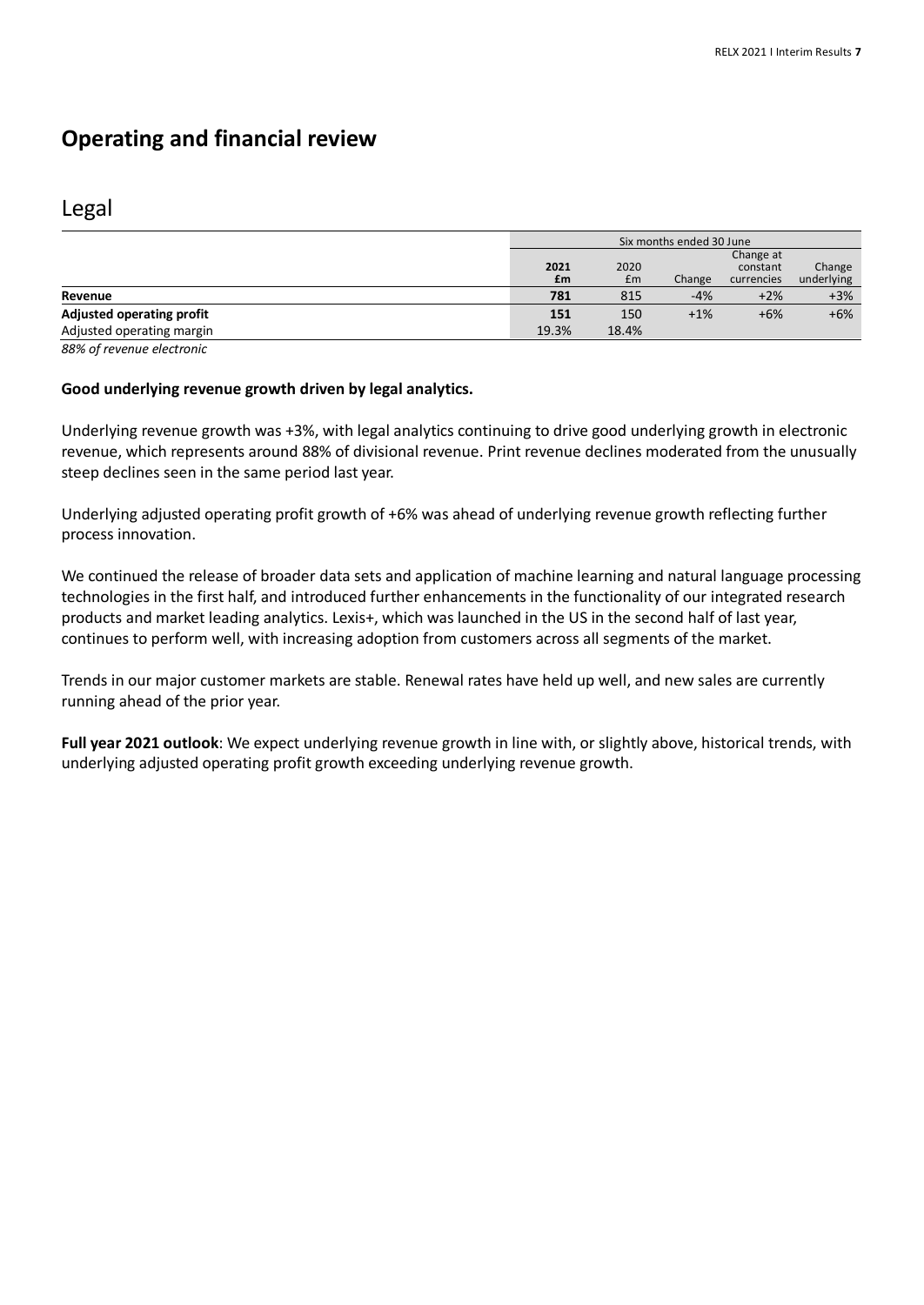### Exhibitions

|                                  | Six months ended 30 June                                                  |      |        |        |                      |
|----------------------------------|---------------------------------------------------------------------------|------|--------|--------|----------------------|
|                                  | Change at<br>2021<br>2020<br>constant<br>£m<br>Change<br>£m<br>currencies |      |        |        | Change<br>underlying |
| Revenue                          | 121                                                                       | 201  | $-40%$ | $-36%$ | nm                   |
| Adjusted operating profit/(loss) | (48)                                                                      | (66) | nm     | nm     | nm                   |
| Adjusted operating margin        | nm                                                                        | nm   |        |        |                      |

*Underlying growth and margin not meaningful (nm); prior year adjusted operating loss revised to exclude exceptional costs of £51m*

#### **Gradual reopening in key geographies and improved operating result.**

Revenues in the first half of 2021 declined by 36% in constant currencies versus the first half of 2020, which had seen a strong start to the year before Covid-19 related disruption began in March.

Despite the lower revenue base the adjusted operating loss for the period was reduced from £66m to £48m reflecting the structural cost reductions that have been put in place.

In the first half of the year we held 87 face-to-face events, mostly in China and Japan, and more recently in the US. Whereas exhibitor and attendee reaction to the events that we have held has generally been positive, regulatory restrictions on the size and scope of many of these events have limited the revenue opportunity. We continued to make good progress on digital initiatives.

We are managing our 2021 event schedule flexibly, depending on the evolution of local government policies. Most of the events that do take place this year are likely to experience some revenue attrition compared to previous editions.

**Full year 2021 outlook:** The revenue outcome for the full year will depend on the pace and sequence of reopening. The operating result will benefit from a significantly lower cost structure than in the prior year.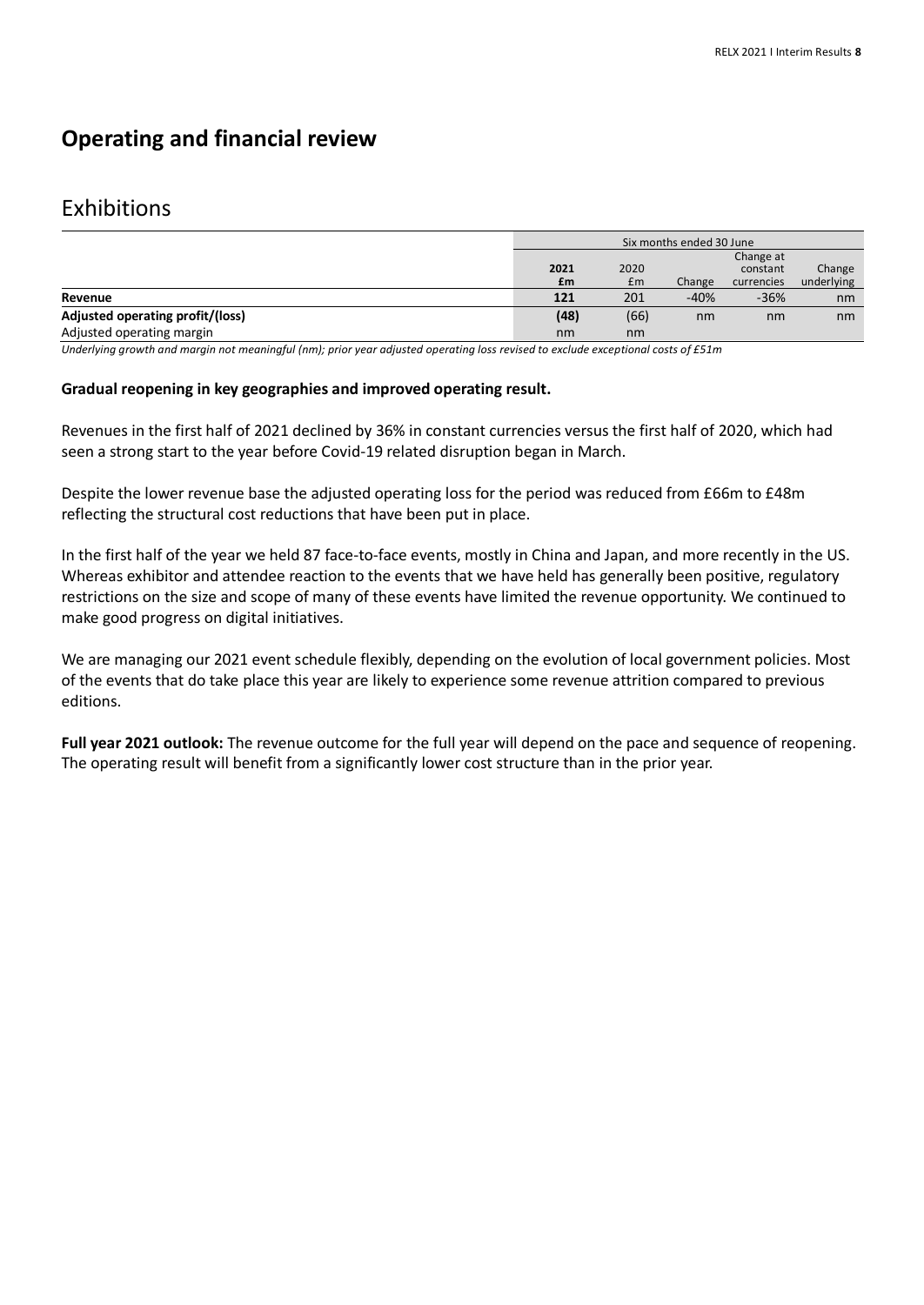### **FINANCIAL REVIEW: REPORTED AND ADJUSTED FIGURES**

|                                                  | Six months ended 30 June |                   |        |                                     |
|--------------------------------------------------|--------------------------|-------------------|--------|-------------------------------------|
|                                                  | 2021<br>£m               | 2020<br>£m        | Change | Change at<br>constant<br>currencies |
| <b>Reported figures</b>                          |                          |                   |        |                                     |
| Revenue                                          | 3,394                    | 3,501             | $-3%$  | $+4%$                               |
| Operating profit                                 | 860                      | 747               | $+15%$ |                                     |
| Profit before tax                                | 825                      | 666               | $+24%$ |                                     |
| Net profit attributable to RELX PLC shareholders | 664                      | 548               | $+21%$ |                                     |
| Net margin                                       | 19.6%                    | 15.7%             |        |                                     |
| Earnings per share                               | 34.5p                    | 28.4p             | $+21%$ |                                     |
| <b>Adjusted figures</b>                          |                          |                   |        |                                     |
| Revenue                                          | 3,394                    | 3,501             | $-3%$  | $+4%$                               |
| Operating profit                                 | 1,023                    | 990               | $+3%$  | $+11%$                              |
| Operating margin                                 | 30.1%                    | 28.3%             |        |                                     |
| Profit before tax                                | 953                      | 909               | $+5%$  | $+13%$                              |
| Net profit attributable to RELX PLC shareholders | 771                      | 753               | $+2%$  | $+10%$                              |
| Net margin                                       | 22.7%                    | 21.5%             |        |                                     |
| Earnings per share                               | 40.0 <sub>p</sub>        | 39.1 <sub>p</sub> | $+2%$  | $+10%$                              |

The RELX condensed consolidated financial information is presented in sterling. Summary financial information is presented in euros and US dollars on pages 31 *and 32 respectively.*

*RELX uses adjusted and underlying figures as additional performance measures. Adjusted figures primarily exclude the amortisation of acquired intangible assets and other items related to acquisitions and disposals, and the associated deferred tax movements. Prior year adjusted amounts have been revised to exclude exceptional costs incurred at Exhibitions in 2020 as set out on page 22. Reconciliations between the reported and adjusted figures are set out on page 30. Constant currency growth rates are based on 2020 full-year average and hedge exchange rates.*

#### **Revenue**

Revenue for the half year was £3,394m (2020: £3,501m). At constant currency, revenue growth for the period was 4% as growth in Risk, STM and Legal more than offset the decline in revenue for Exhibitions. After changes in exchange rates, revenue was down 3%.

#### **Profit**

Adjusted operating profit was £1,023m (2020: £990m). At constant currency, growth in adjusted operating profit was 11%, with all four business areas showing improved results. After changes in exchange rates, adjusted operating profit was up 3%.

Reported operating profit was £860m (2020: £747m), with the increase reflecting a reduction in amortisation of acquired intangible assets and the absence of exceptional costs in Exhibitions (2020: £51m).

The overall adjusted operating margin was 30.1% (2020: 28.3%) with the increase reflecting higher margins in Risk, STM and Legal, and the improved result in Exhibitions.

Adjusted net interest expense was £70m (2020: £81m), with the reduction reflecting lower average net borrowings and lower average interest rates. The adjusted interest expense excludes the net pension financing charge of £4m (2020: £5m).

Adjusted profit before tax was £953m (2020: £909m). At constant currency, growth in adjusted profit before tax was 13%. After changes in exchange rates, adjusted profit before tax was up 5%.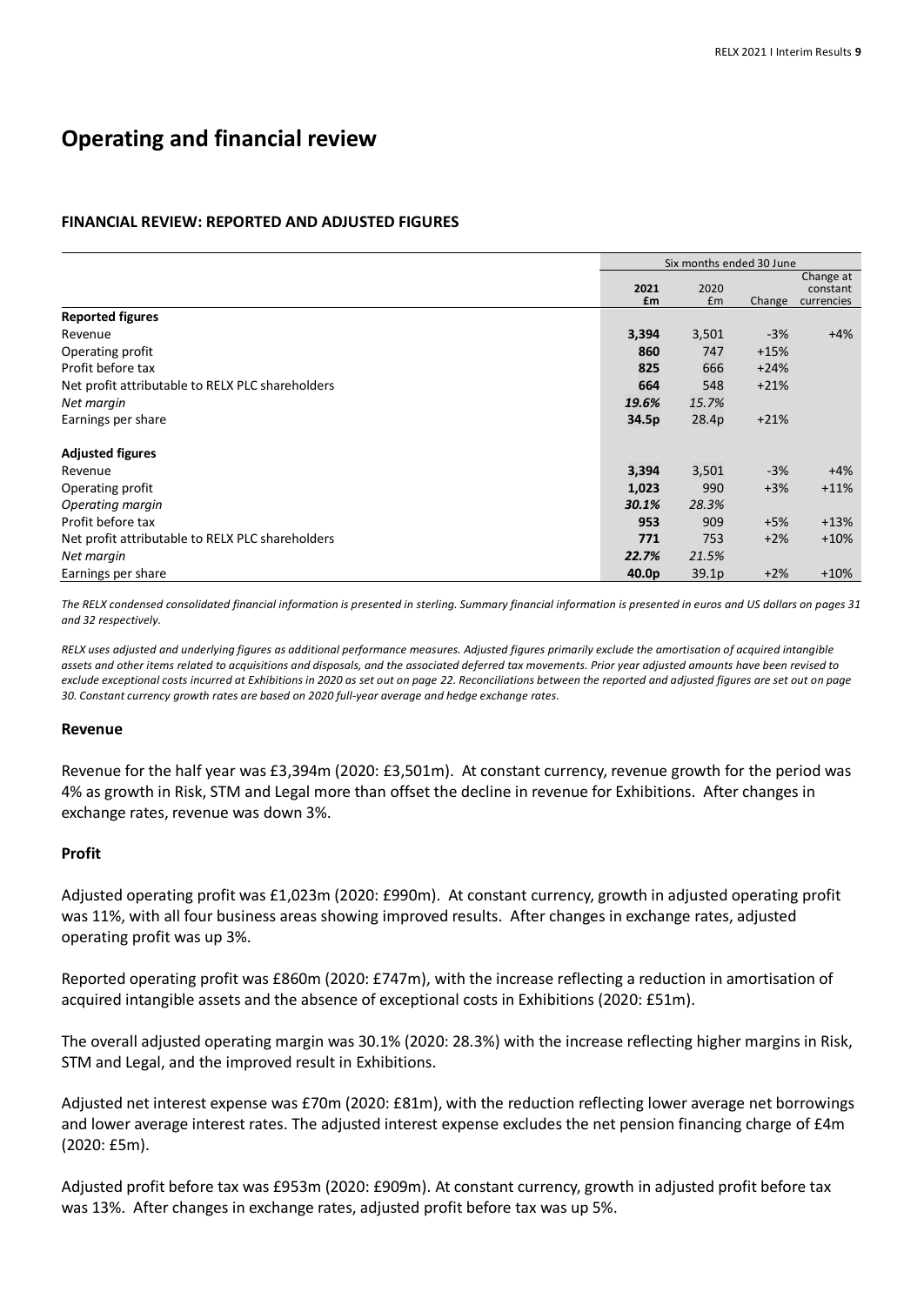Reported profit before tax was £825m (2020: £666m) up 24%, reflecting the improvement in reported operating profit, together with a gain on disposal and other non-operating items of £39m (2020: £6m).

The adjusted tax charge was £185m (2020: £162m). The adjusted effective tax rate was 19.4% (2020: 17.8%). Both the first half of 2021 and, to a greater extent, the prior period benefitted from non-recurring tax credits. The adjusted effective tax rate excludes movements in deferred taxation assets and liabilities related to goodwill and acquired intangible assets, but includes the benefit of tax amortisation where available on those items.

The reported tax charge was £164m (2020: £124m), including tax associated with the amortisation of acquired intangible assets, disposals and other non-operating items. The increase in the rate of UK corporation tax to 25% (from April 2023) was enacted in the first half of 2021 requiring a revaluation of deferred tax balances but the impact on the tax charge in the income statement was not material.

The adjusted net profit attributable to RELX PLC shareholders was £771m (2020: £753m), up 10% at constant currency and up 2% after changes in exchange rates. Adjusted earnings per share was also up 10% at constant currency, and after changes in exchange rates was up 2% at 40.0p (2020: 39.1p).

The reported net profit attributable to RELX PLC shareholders was £664m (2020: £548m). Reported earnings per share was 34.5p (2020: 28.4p).

### **Cash flows**

|                                                                         | Six months ended 30 June |       |
|-------------------------------------------------------------------------|--------------------------|-------|
|                                                                         | 2021                     | 2020  |
|                                                                         | £m                       | £m    |
| <b>Adjusted cash flow conversion</b>                                    |                          |       |
| Adjusted operating profit                                               | 1,023                    | 990   |
| Depreciation and amortisation of internally developed intangible assets | 174                      | 163   |
| Depreciation of right-of-use assets                                     | 34                       | 41    |
| Capital expenditure                                                     | (150)                    | (168) |
| Repayment of lease principal (net)*                                     | (38)                     | (42)  |
| Working capital and other items                                         | 107                      | 17    |
| Adjusted cash flow                                                      | 1.150                    | 1,001 |
| Adjusted cash flow conversion                                           | 112%                     | 101%  |

\*Excludes repayments and receipts in respect of disposal related vacant property and is net of sublease receipts

Adjusted cash flow was £1,150m (2020: £1,001m), up 15% compared with the prior period and up 24% at constant currency. The rate of conversion of adjusted operating profit to adjusted cash flow was 112% (2020: 101%).

Capital expenditure was £150m (2020: £168m), including £140m (2020: £153m) in respect of capitalised development costs, reflecting sustained investment in new products. Capital expenditure was 4.4% of revenue (2020: 4.8%). Depreciation and amortisation of internally developed intangible assets charged within adjusted operating profit was £174m (2020: £163m). Depreciation and amortisation were 5.1% of revenue (2020: 4.7%). These percentages exclude depreciation of leased right-of-use assets of £34m (2020: £41m) and principal lease repayments of £38m (2020: £42m).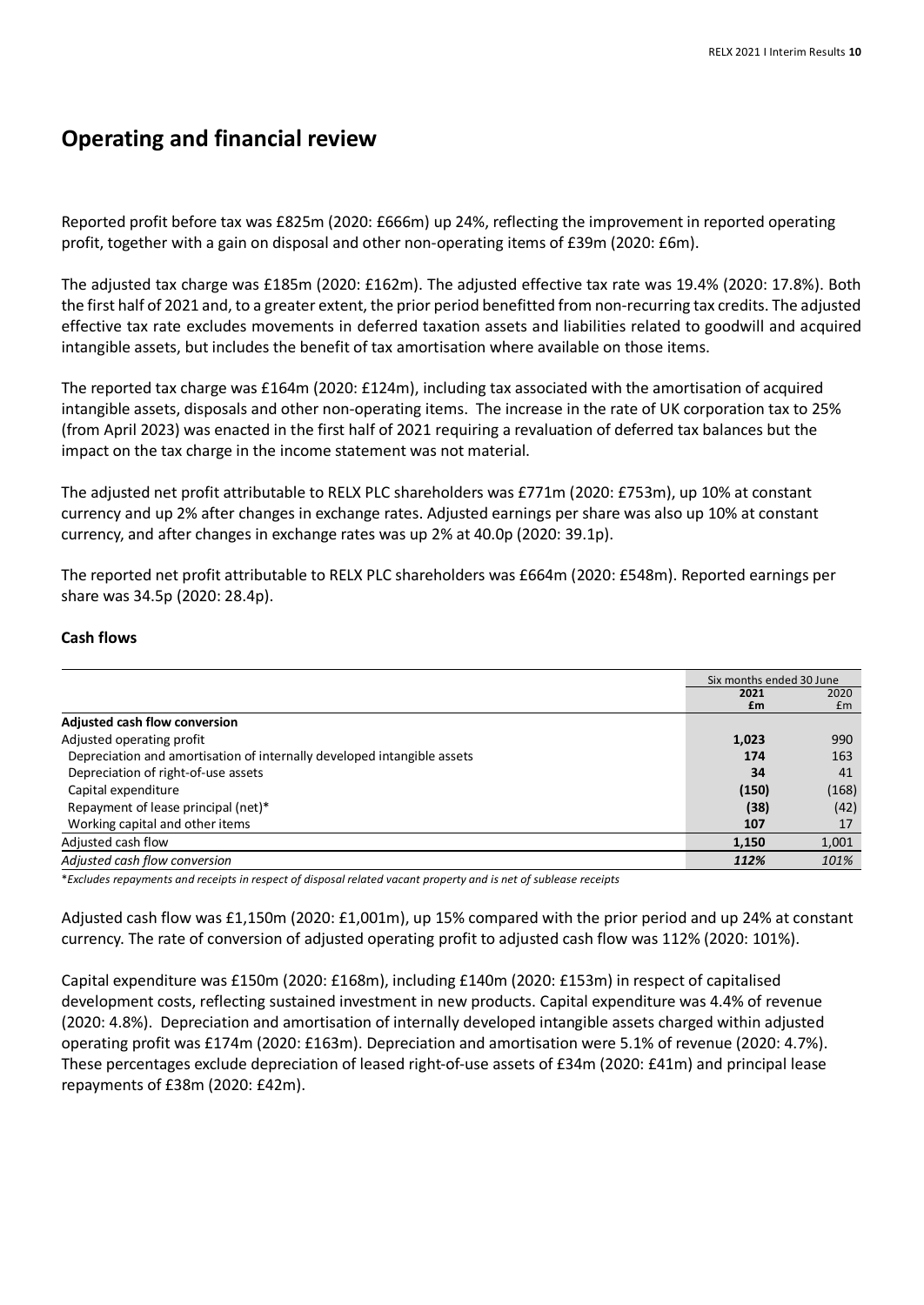|                                                            | Six months ended 30 June |       |
|------------------------------------------------------------|--------------------------|-------|
|                                                            | 2021                     | 2020  |
| Free cash flow                                             | £m                       | £m    |
| Adjusted cash flow                                         | 1,150                    | 1,001 |
| Cash interest paid                                         | (72)                     | (115) |
| Cash tax paid*                                             | (142)                    | (241) |
| Cash payments relating to exceptional costs in Exhibitions | (31)                     | (32)  |
| Acquisition-related items                                  | (19)                     | (33)  |
| Free cash flow before dividends                            | 886                      | 580   |
| <b>Dividends</b>                                           | (634)                    | (617) |
| Free cash flow after dividends                             | 252                      | (37)  |

*\* Net of cash tax relief on exceptional costs and acquisition-related items and including cash tax impact of disposals*

Interest paid (net) was £72m (2020: £115m) with the higher amount in the prior period reflecting the cash element of the 2019 charge on early redemption of some long term bonds in the first half of 2020. Tax paid of £142m (2020: £241m) was lower than the current tax charge, with the reduction reflecting timing of tax payments in the prior period.

During the first half of 2021, cash outflow relating to exceptional costs charged in full year 2020 for Exhibitions aggregated to £31m (2020: £32m). Payments made in respect of acquisition-related items amounted to £19m (2020: £33m).

Free cash flow before dividends was £886m (2020: £580m). Ordinary dividends paid to shareholders in the period, being the final 2020 dividend, amounted to £644m (2020: £617m), including £10m by cheque which was unpresented at the period end. Free cash flow after dividends was an inflow of £252m (2020: outflow of £37m).

|                                                                      | Six months ended 30 June |            |
|----------------------------------------------------------------------|--------------------------|------------|
|                                                                      | 2021<br>£m               | 2020<br>Em |
| <b>Reconciliation of net debt</b>                                    |                          |            |
| Net debt at 1 January                                                | (6,898)                  | (6, 191)   |
| Free cash flow after dividends                                       | 252                      | (37)       |
| Net disposal proceeds                                                | 175                      | 11         |
| Acquisition cash spend (including borrowings in acquired businesses) | (36)                     | (724)      |
| Share repurchases                                                    |                          | (150)      |
| Purchase of shares by the Employee Benefit Trust                     | (1)                      | (37)       |
| Other*                                                               | 32                       | 32         |
| Currency translation                                                 | 160                      | (415)      |
| Movement in net debt                                                 | 582                      | (1, 320)   |
| Net debt at 30 June                                                  | (6, 316)                 | (7, 511)   |

*\* Distributions to non-controlling interests, leases, share option exercise proceeds*

Total consideration on acquisitions completed in the period was £46m (2020: £720m). Cash spent on acquisitions was £36m (2020: £721m excluding borrowings in acquired businesses of £3m).

Net cash inflow from disposals was £175m (2020: £11m), including a net £167m of proceeds received on the disposal of venture fund investments.

No share repurchases were made in the period (2020: £150m). The Employee Benefit Trust purchased shares of RELX PLC to meet future obligations in respect of share based remuneration totalling £1m (2020: £37m). Proceeds from the exercise of share options were £15m (2020: £7m).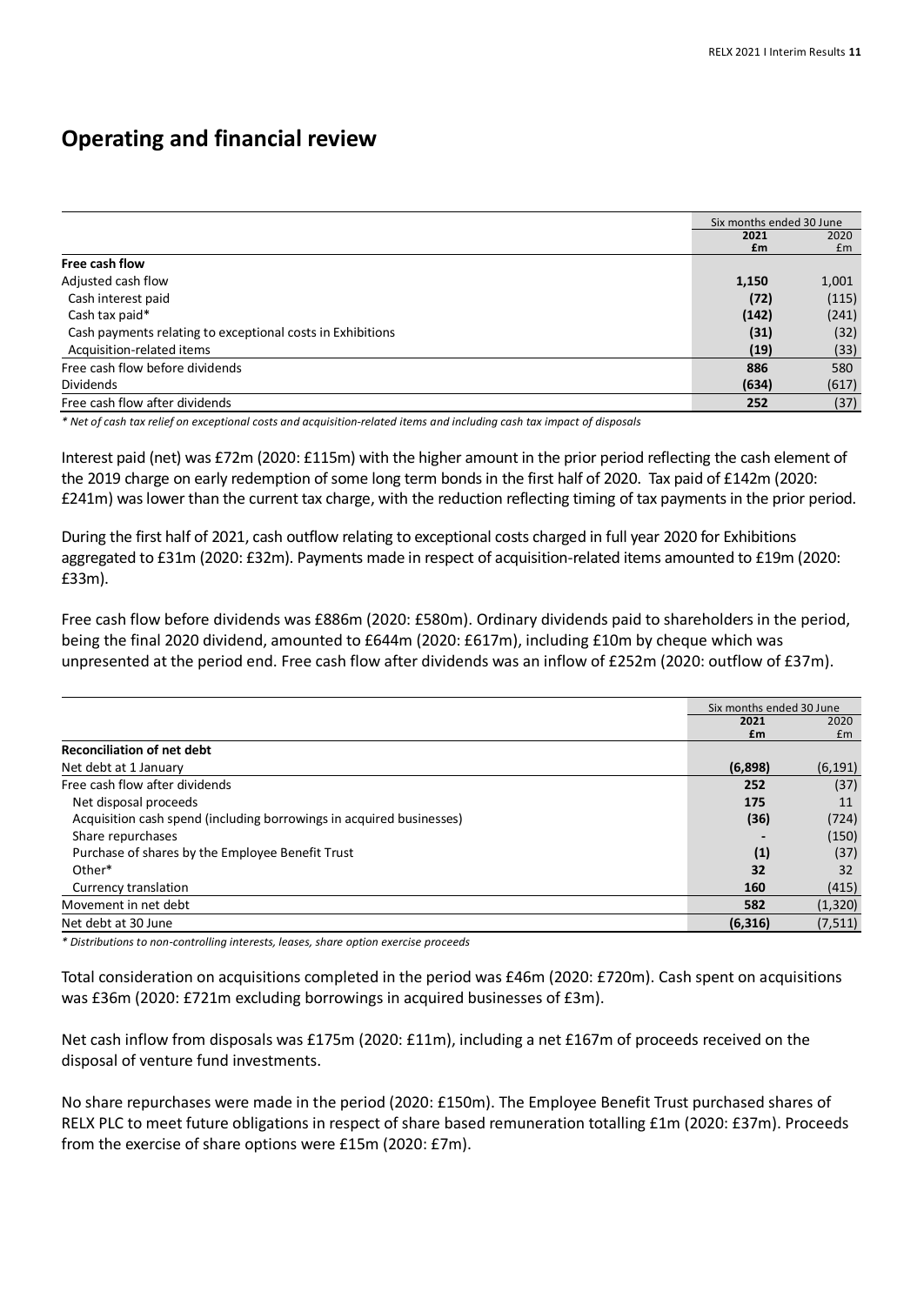### **Debt**

Net borrowings at 30 June 2021 were £6,316m, a decrease of £582m since 31 December 2020, reflecting strong free cash flow, disposal proceeds and exchange rate movements. The majority of our borrowings are denominated in US dollars and euros, and as sterling was stronger at the end of the period, our net borrowings decreased when translated into sterling. Excluding currency translation effects, net borrowings decreased by £422m. Expressed in US dollars, net borrowings at 30 June 2021 were \$8,716m, a decrease of \$700m since 31 December 2020.

Gross borrowings of £6,475m (2020: £7,123m) are comprised of bank and bond borrowings of £6,237m (31 December 2020: £6,848m) and lease liabilities of £238m (31 December 2020: £275m). The fair value of related derivative net assets was £83m (31 December 2020: £119m), finance lease receivables totalled £10m (31 December 2020: £18m) and cash and cash equivalents totalled £66m (31 December 2020: £88m). In aggregate, these give the net borrowings figure of £6,316m (31 December 2020: £6,898m).

The effective interest rate on gross bank and bond borrowings was 2.1% in the first half of 2021 (2020: 2.2%). As at 30 June 2021, gross bank and bond borrowings had a weighted average life remaining of 5.3 years and a total of 60% of them were at fixed rates, after taking into account interest rate derivatives.

The ratio of net debt (including leases and pensions) to EBITDA (adjusted earnings before interest, tax, depreciation and amortisation, for the 12 months to 30 June 2021) was 2.8x (31 December 2020: 3.3x), calculated in US dollars. Excluding leases and pensions, the ratio was 2.5x (31 December 2020: 2.9x). The decrease in these leverage ratios reflects the reduction in net debt and higher EBITDA in the period.

### *Pensions*

Net pension obligations, i.e. pension obligations less pension assets, decreased to £419m (31 December 2020: £624m). There was a net deficit of £162m (31 December 2020: £354m) in respect of funded schemes, which were on average 97% funded at the end of the period on an IFRS basis. The lower deficit primarily reflects higher discount rates in the UK and the US.

### **Liquidity and going concern**

The Group has ample liquidity and access to debt capital markets, providing the ability to repay or refinance borrowings as they mature and to fund ongoing requirements. The Group has access to committed bank facilities aggregating \$3bn, with over \$2.9bn of these facilities maturing in 2023 or 2024. These facilities are undrawn. They include a covenant limiting the ratio of net debt to EBITDA to 3.75x, with RELX having the option once over the life of the facilities to increase this limit to 4.25x for a 12 month period (covering two consecutive semi-annual testing dates) following any acquisition. For the purposes of the covenant, net debt includes leases but excludes pensions. At 30 June 2021, measured on the basis used in the covenant test, the ratio of net debt to EBITDA was 2.5x.

In light of the ongoing impact of the Covid-19 pandemic, a range of scenarios has been considered in assessing the group's ability to continue as a going concern over the 18 months to 31 December 2022. The most severe, stress case scenario considered the impact of Exhibitions continuing to be able to hold only a small number of events for a prolonged period. Having proven their resilience during the pandemic it has been assumed that the impact on the three largest business areas from the re-imposition of travel and other restrictions will be limited. In all cases, the Group is projected to maintain substantial liquidity headroom, without having to access bond markets, and repay all existing term debt that falls due, through to the end of 2022. All cases also show the Group continuing to be well within the covenant limit described above for the entire testing period, even when the most severe, stress case scenario is combined with potential cash outflows that could be caused by the crystallisation of other principal risks unrelated to Covid-19.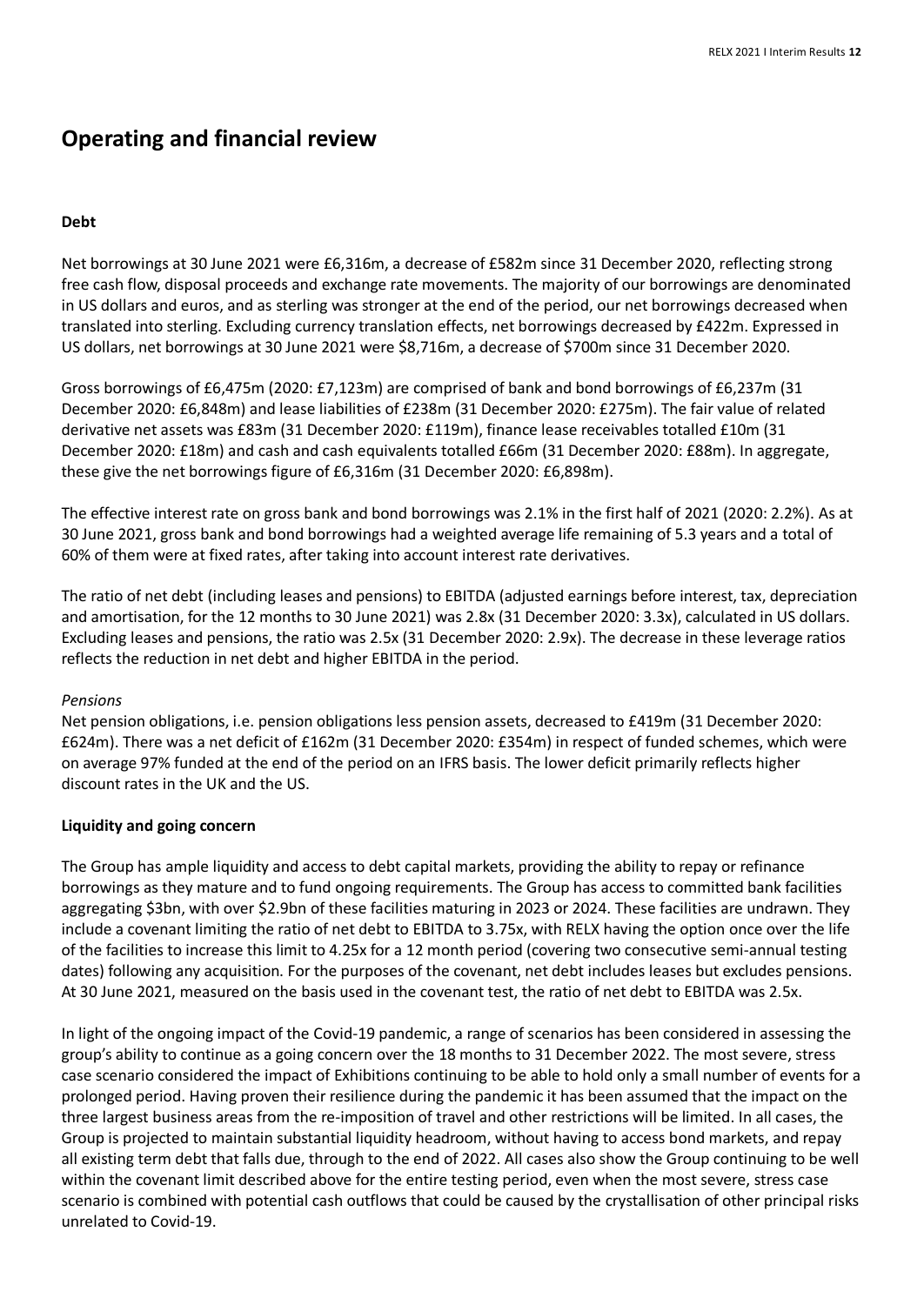#### **Alternative performance measures**

RELX uses adjusted figures, which are not defined by generally accepted accounting principles ("GAAP") such as IFRS. Adjusted figures and underlying growth rates are presented as additional performance measures used by management, as they provide relevant information in assessing the Group's performance, position and cash flows. We believe that these measures enable investors to track more clearly the core operational performance of the Group by separating out items of income or expenditure relating to acquisitions, disposals and capital items, and by excluding the 2020 exceptional costs in Exhibitions, as described above. This provides our investors with a clear basis for assessing our ability to raise debt and invest in new business opportunities.

Management uses these financial measures, along with IFRS financial measures, in evaluating the operating performance of the Group as a whole and of the individual business segments. Adjusted financial measures should not be considered in isolation from, or as a substitute for, financial information presented in compliance with IFRS. The measures may not be directly comparable to similarly reported measures by other companies. Please see page 30 for reconciliations of adjusted measures.

#### **Dividends**

The interim dividend declared by the Board is 14.3p per share.

Dividend cover, based on adjusted earnings per share for the 6 months to 30 June 2021 is 2.8x. Based on reported earnings per share, dividend cover is 2.4x. The dividend policy of RELX PLC is, over the longer term, to grow dividends broadly in line with adjusted earnings per share while targeting dividend cover of at least two times.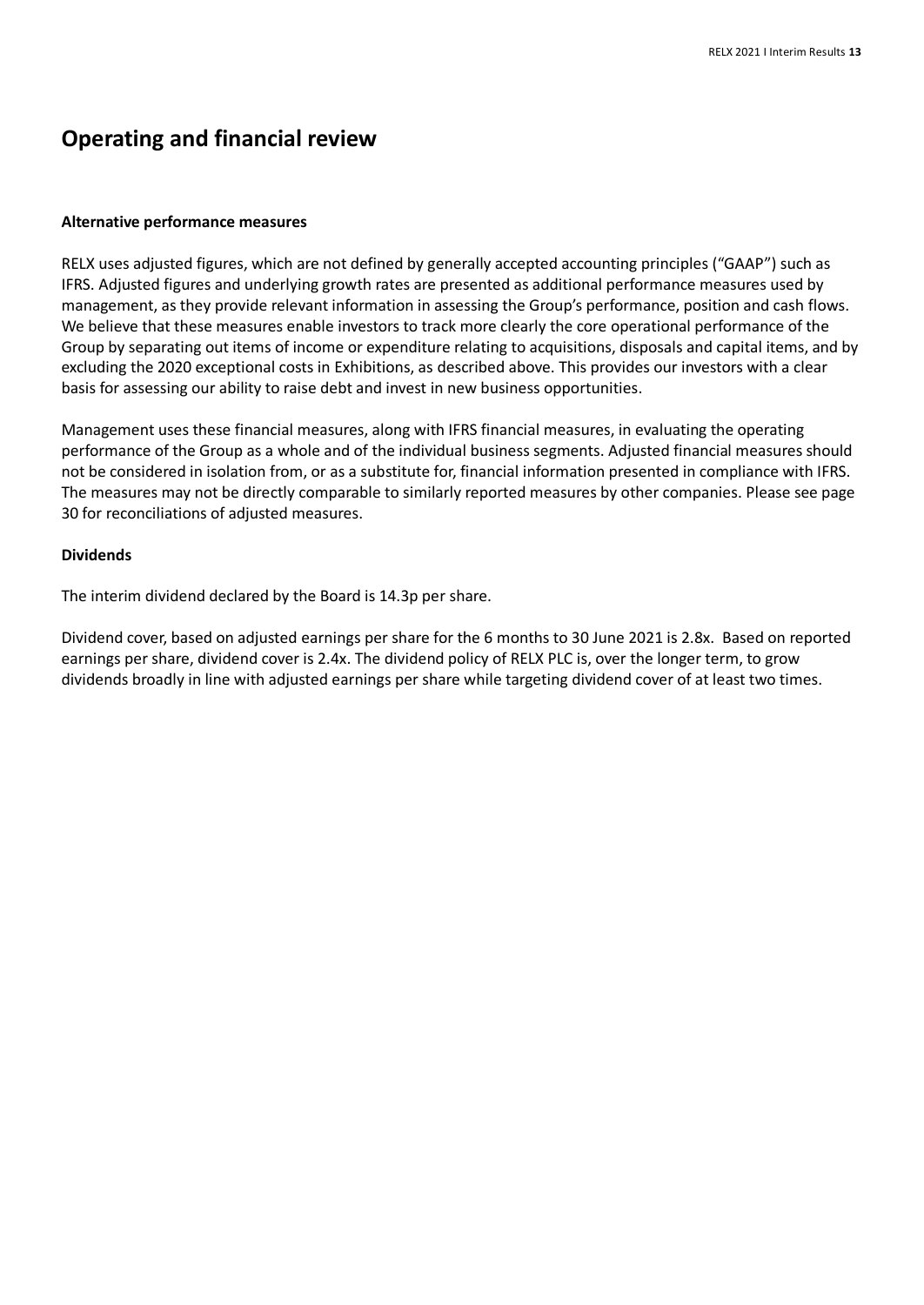#### **PRINCIPAL AND EMERGING RISKS**

The Audit Committee and Board have considered the principal risks and uncertainties which could affect RELX PLC for the remainder of the financial year including the risks and uncertainties relating to the Covid-19 pandemic and the risk of climate change to the business*,* and consider these remain unchanged from those set out on pages 60 to 64 of the RELX PLC Annual Report and Financial Statements 2020. These are summarised below.

### **Covid-19 pandemic**

The impact of the Covid-19 pandemic on RELX's business continues to depend on a range of factors which we are not able to accurately predict, including the duration and scope of the pandemic, and the duration and extent of containment measures, such as quarantines or other travel restrictions and site closures. These measures have had and may continue to have a significant impact on Face-to-face events in our Exhibitions business.

#### **Principal risks and uncertainties**

- **Economy and market conditions** Demand for our products and services may be adversely impacted by factors beyond our control, such as the economic environment in, and trading relations between, the United States, Europe and other major economies (including the evolution of the United Kingdom's trading relationship with the European Union), political uncertainties, acts of war and civil unrest as well as levels of government and private funding provided to academic and research institutions.
- **Intellectual property rights** Our products and services include and utilise intellectual property. We rely on trademark, copyright, patent and other intellectual property laws to establish and protect our proprietary rights in this intellectual property. There is a risk that our proprietary rights could be challenged, limited, invalidated or circumvented, which may impact demand for and pricing of our products and services. Copyright laws are subject to national legislative initiatives, as well as cross-border initiatives such as those from the European Commission and increased judicial scrutiny in several jurisdictions in which we operate. This creates additional challenges for us in protecting our proprietary rights in content delivered through the internet and electronic platforms.
- **Data resources and privacy** Our businesses rely extensively upon content and data from external sources. Data is obtained from public records, governmental authorities, publicly available information and media, customers, end users and other information companies, including competitors. The disruption or loss of data sources, either because of data privacy laws (or their interpretation by courts, regulators, customers or civil society) or because data suppliers decide not to supply them, may impose limits on our collection and use of certain kinds of information about individuals and our ability to communicate offer or make such information available or useful to our customers.

Compromise of data privacy, through a failure of our cyber security measures (see 'Cyber security' below), other data loss incidents or failure to comply with requirements for proper collection, use, storage and transfer of data, by ourselves, or our third-party service providers, may damage our reputation, divert time and effort of management and other resources, and expose us to risk of loss, fines and penalties, litigation and increased regulation.

• **Paid subscriptions** - Our Scientific, Technical & Medical (STM) primary research content, like that of most of our competitors, is sold largely on a paid subscription basis. There is continued debate in government, academic and library communities, which are the principal customers for our STM content, regarding to what extent such content should be funded instead through fees charged to authors or authors' funders and/or made freely available in some form after a period following publication. Some of these methods, if widely adopted, could adversely affect our revenue from paid subscriptions.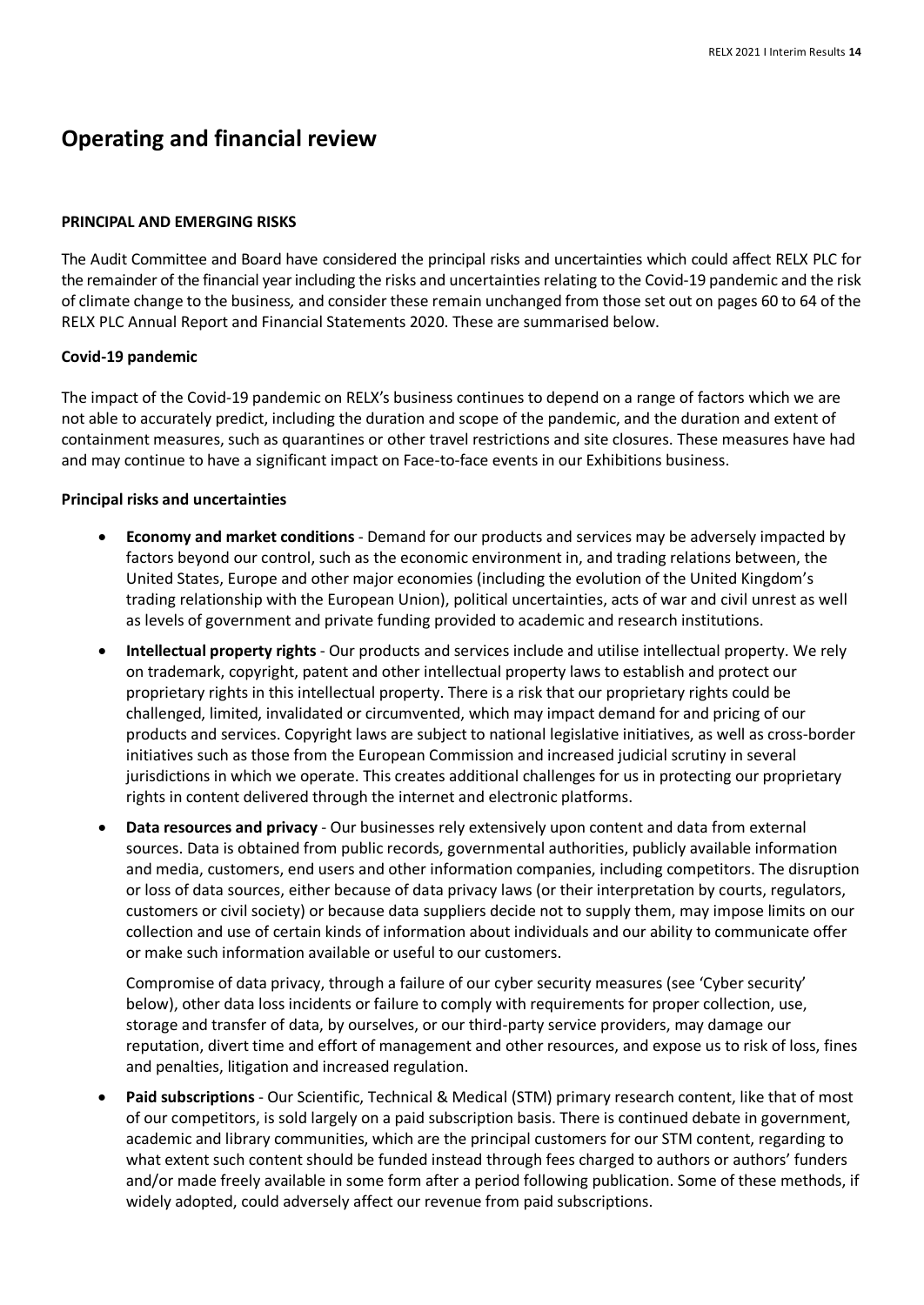- **Customer acceptance of our products -** Our businesses are dependent on the continued demand by our customers for our products and services and the value placed on them. They operate in highly competitive and dynamic markets, and the means of delivery, customer demand for, and the products and services themselves, continue to change in response to rapid technological innovations, legislative and regulatory changes, the entrance of new competitors, and other factors. Failure to anticipate and quickly adapt to these changes, or to deliver enhanced value to our customers, could impact demand for our products and services and consequently adversely affect our revenue or the long-term returns from our investment in electronic product and platform initiatives.
- **Acquisitions** We supplement our organic development with selected acquisitions. If we are unable to generate the anticipated benefits such as revenue growth and/or cost savings associated with these acquisitions, it could adversely affect return on invested capital and financial condition or lead to an impairment of goodwill.
- **Technology and business resilience** Our businesses are dependent on electronic platforms and networks, primarily the internet, for delivery of our products and services. These could be adversely affected if our electronic delivery platforms, networks or supporting infrastructure experience a significant failure, interruption or security breach. Climate change may increase the intensity and frequency of severe weather events which increases the risk of significant failure.
- **Face-to-face events**  Face-to-face events are susceptible to economic cycles, communicable diseases, severe weather events and other natural disasters, terrorism and assignment of venues to alternative uses. Each or any of these may impact exhibitors' and visitors' desire and ability to travel in person to events and the availability of event venues. These factors each have the potential to reduce revenues, increase the costs of organising events and adversely affect cash flows and reputation.
- **Cyber security** Our businesses maintain online databases and platforms delivering our products and services, which we rely on, and provide data to third parties, including customers and service providers. These databases and information are a target for compromise and face a risk of unauthorised access and use by unauthorised parties.

Our cyber security measures, and the measures used by our third-party service providers, may not detect or prevent all attempts to compromise our systems, which may jeopardise the security of the data we maintain or may disrupt our systems. Failures of our cyber security measures could result in unauthorised access to our systems, misappropriation of our or our users' data, deletion or modification of stored information or other interruption to our business operations. As techniques used to obtain unauthorised access to or to sabotage systems change frequently and may not be known until launched against us or our third-party service providers we may be unable to anticipate or implement adequate measures to protect against these attacks and our service providers and customers may likewise be unable to do so.

Compromises of our or our third-party service providers' systems, or failure to comply with applicable legislation or regulatory or contractual requirements could adversely affect our financial performance, damage our reputation and expose us to risk of loss, fines and penalties, litigation and increased regulation.

- **Supply chain dependencies -** Our organisational and operational structures depend on outsourced and offshored functions, including use of cloud service providers. Poor performance, failure or breach of third parties to whom we have outsourced activities could adversely affect our business performance, reputation and financial condition.
- **Talent** The implementation and execution of our strategies and business plans depend on our ability to recruit, motivate and retain skilled employees and management. We compete globally and across business sectors for talented management and skilled individuals, particularly those with technology and data analytics capabilities. An inability to recruit, motivate or retain such people could adversely affect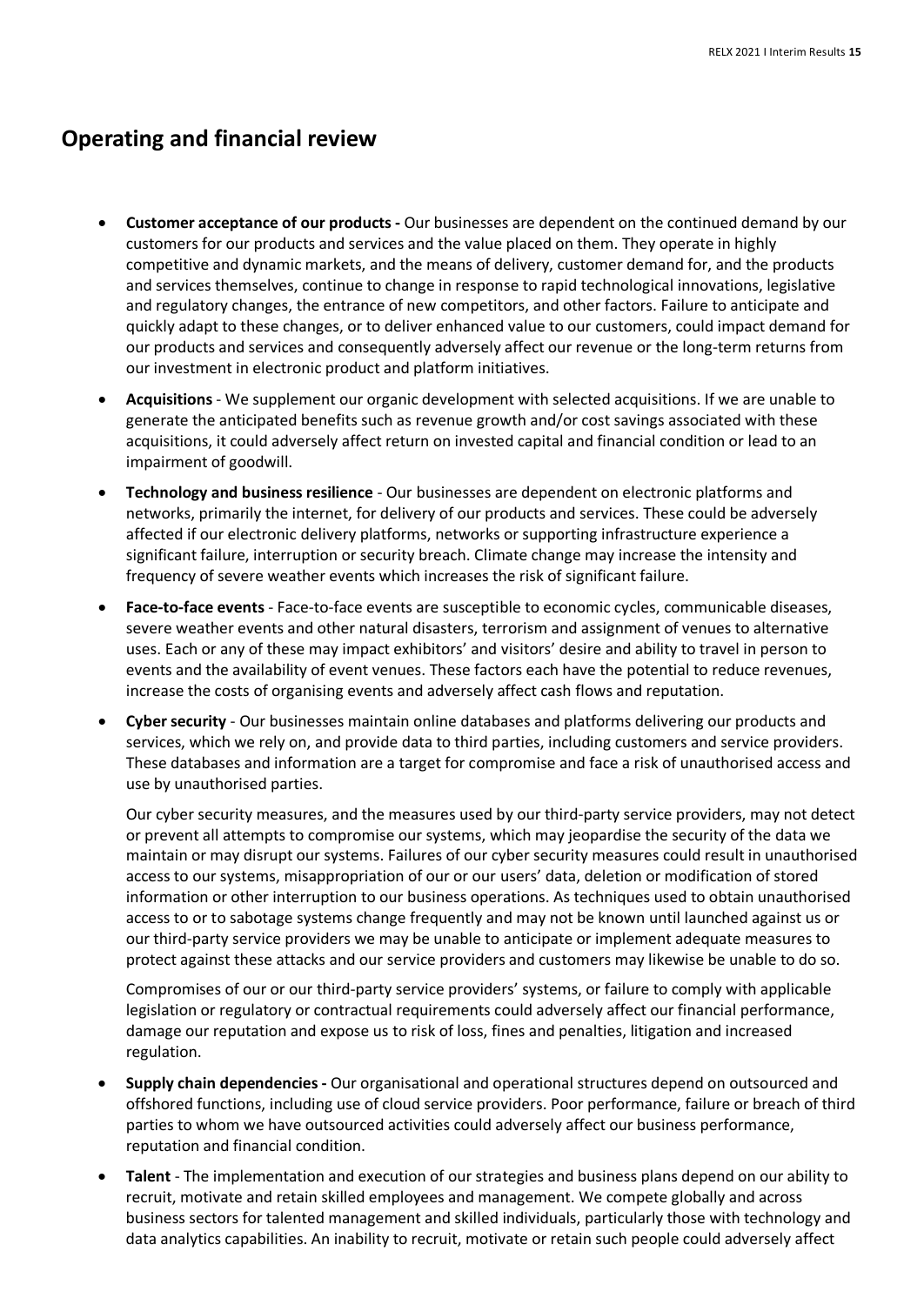our business performance. Failure to recruit and develop talent regardless of gender, race or other characteristics could adversely affect our reputation and business performance.

- **Pensions**  We operate a number of pension schemes around the world, including local versions of the defined benefit type in the UK and the United States. The US scheme is closed to future accruals. The UK scheme has been closed to new hires since 2010. The members who continue to accrue benefits now represent a small and reducing portion of the overall UK based workforce. The assets and obligations associated with these pension schemes are sensitive to changes in the market values of the scheme's investments and the market-related assumptions used to value scheme liabilities. Adverse changes to asset values, discount rates, longevity assumptions or inflation could increase funding requirements.
- **Tax -** Our businesses operate globally, and our profits are subject to taxation in many different jurisdictions and at differing tax rates. Tax laws that currently apply to our businesses may be amended by the relevant authorities or interpreted differently by them, and these changes could adversely affect **our**  reported results, for example the Organisation for Economic Co-operation and Development (OECD) is continuing to explore changes to the international taxation framework.
- **Treasury**  The RELX PLC consolidated financial statements are expressed in pounds sterling and are subject to movements in exchange rates on the translation of the financial information of businesses whose operational currencies are other than sterling. The United States is our most important market and, accordingly, significant fluctuations in the US dollar exchange rate could significantly affect our reported results. We also earn revenues and incur costs in a range of other currencies, including the euro and the yen and significant fluctuations in these exchange rates could also significantly impact our reported results.

Macroeconomic, political and market conditions may adversely affect the availability and terms of short and long-term funding, volatility of interest rates, the credit quality of our counterparties, currency exchange rates and inflation. The majority of our outstanding debt instruments are, and any of our future debt instruments may be, publicly rated by independent rating agencies. Our borrowing costs and access to capital may be adversely affected if the credit ratings assigned to our debt are downgraded.

• **Ethics** - As a global provider of professional information solutions to the Risk, STM, Legal and Exhibitions markets we, our employees and major suppliers are expected to adhere to high standards of integrity and ethical conduct, including those related to anti-bribery and anti-corruption, fraud, sanctions, competition and principled business conduct. A breach of generally accepted ethical business standards or applicable laws could adversely affect our business performance, reputation and financial condition.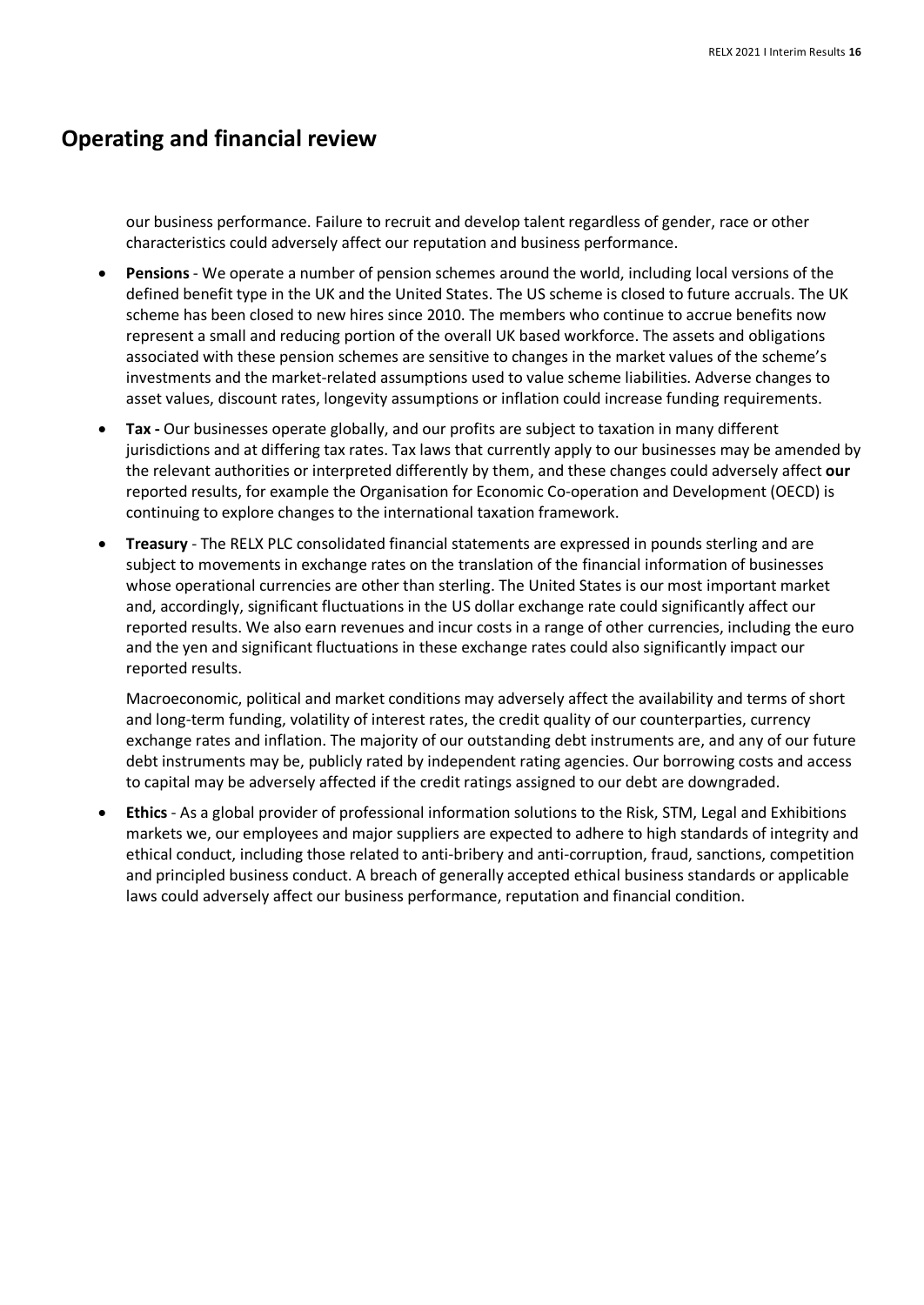## Condensed consolidated income statement

| Year ended                |                                         |                                  |               |
|---------------------------|-----------------------------------------|----------------------------------|---------------|
| 31 December<br>2020       |                                         | Six months ended 30 June<br>2021 | 2020          |
| £m                        | <b>Note</b>                             | £m                               | Em            |
| 7,110                     | $\mathcal{P}$<br>Revenue                | 3,394                            | 3,501         |
| (2, 487)                  | Cost of sales                           | (1, 171)                         | (1,253)       |
| 4,623                     | Gross profit                            | 2,223                            | 2,248         |
| (1, 212)                  | Selling and distribution costs          | (552)                            | (621)         |
| (1,901)                   | Administration and other expenses       | (825)                            | (886)         |
| 15                        | Share of results of joint ventures      | 14                               | 6             |
| 1,525                     | <b>Operating profit</b>                 | 860                              | 747           |
| 3                         | Finance income                          | $\overline{2}$                   | $\mathcal{P}$ |
| (175)                     | Finance costs                           | (76)                             | (89)          |
| (172)                     | Net finance costs                       | (74)                             | (87)          |
| 130                       | Disposals and other non-operating items | 39                               | 6             |
| 1,483                     | Profit before tax                       | 825                              | 666           |
| (264)                     | Current tax                             | (185)                            | (165)         |
| (11)                      | Deferred tax                            | 21                               | 41            |
| (275)                     | Tax expense                             | (164)                            | (124)         |
| 1,208                     | Net profit for the period               | 661                              | 542           |
|                           | Attributable to:                        |                                  |               |
| 1,224                     | <b>RELX PLC shareholders</b>            | 664                              | 548           |
| (16)                      | Non-controlling interests               | (3)                              | (6)           |
| 1,208                     | Net profit for the period               | 661                              | 542           |
|                           |                                         |                                  |               |
| Year ended<br>31 December |                                         | Six months ended 30 June         |               |
| 2020                      | Earnings per share                      | 2021                             | 2020          |
| 63.5p                     | 3<br>Basic earnings per share           | 34.5p                            | 28.4p         |
| 63.2p                     | 3<br>Diluted earnings per share         | 34.3p                            | 28.3p         |

*Summary financial information is presented in euros and US dollars on pages 31 and 32 respectively.*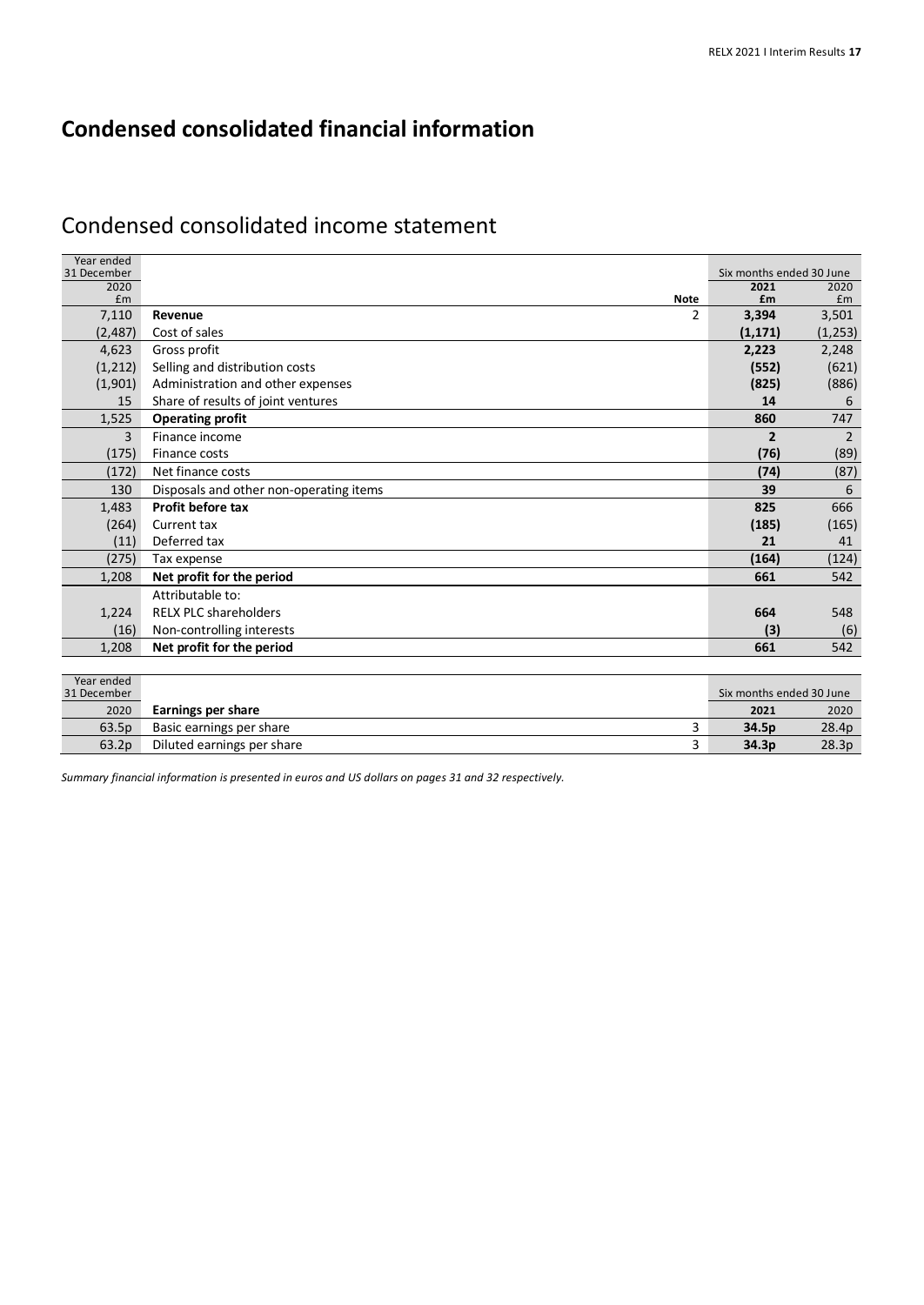# Condensed consolidated statement of comprehensive income

| Year ended  |                                                                   |                          |      |
|-------------|-------------------------------------------------------------------|--------------------------|------|
| 31 December |                                                                   | Six months ended 30 June |      |
| 2020        |                                                                   | 2021                     | 2020 |
| £m          | <b>Note</b>                                                       | £m                       | Em   |
| 1,208       | Net profit for the period                                         | 661                      | 542  |
|             | Items that will not be reclassified to profit or loss:            |                          |      |
| (155)       | Actuarial gains/(losses) on defined benefit pension schemes<br>6  | 209                      | (84) |
| 39          | Tax on items that will not be reclassified to profit or loss<br>7 | (19)                     | 26   |
| (116)       | Total items that will not be reclassified to profit or loss       | 190                      | (58) |
|             | Items that may be reclassified subsequently to profit or loss:    |                          |      |
| (265)       | Exchange differences on translation of foreign operations         | 59                       | 155  |
| (6)         | Fair value movements on cash flow hedges                          | 20                       | (66) |
| 22          | Transfer (from)/to net profit from cash flow hedge reserve        | (3)                      | 13   |
| (4)         | Tax on items that may be reclassified to profit or loss           | (4)                      | 10   |
| (253)       | Total items that may be reclassified to profit or loss            | 72                       | 112  |
| (369)       | Other comprehensive income/(expense) for the period               | 262                      | 54   |
| 839         | Total comprehensive income for the period                         | 923                      | 596  |
|             | Attributable to:                                                  |                          |      |
| 855         | <b>RELX PLC shareholders</b>                                      | 926                      | 602  |
| (16)        | Non-controlling interests                                         | (3)                      | (6)  |
| 839         | Total comprehensive income for the period                         | 923                      | 596  |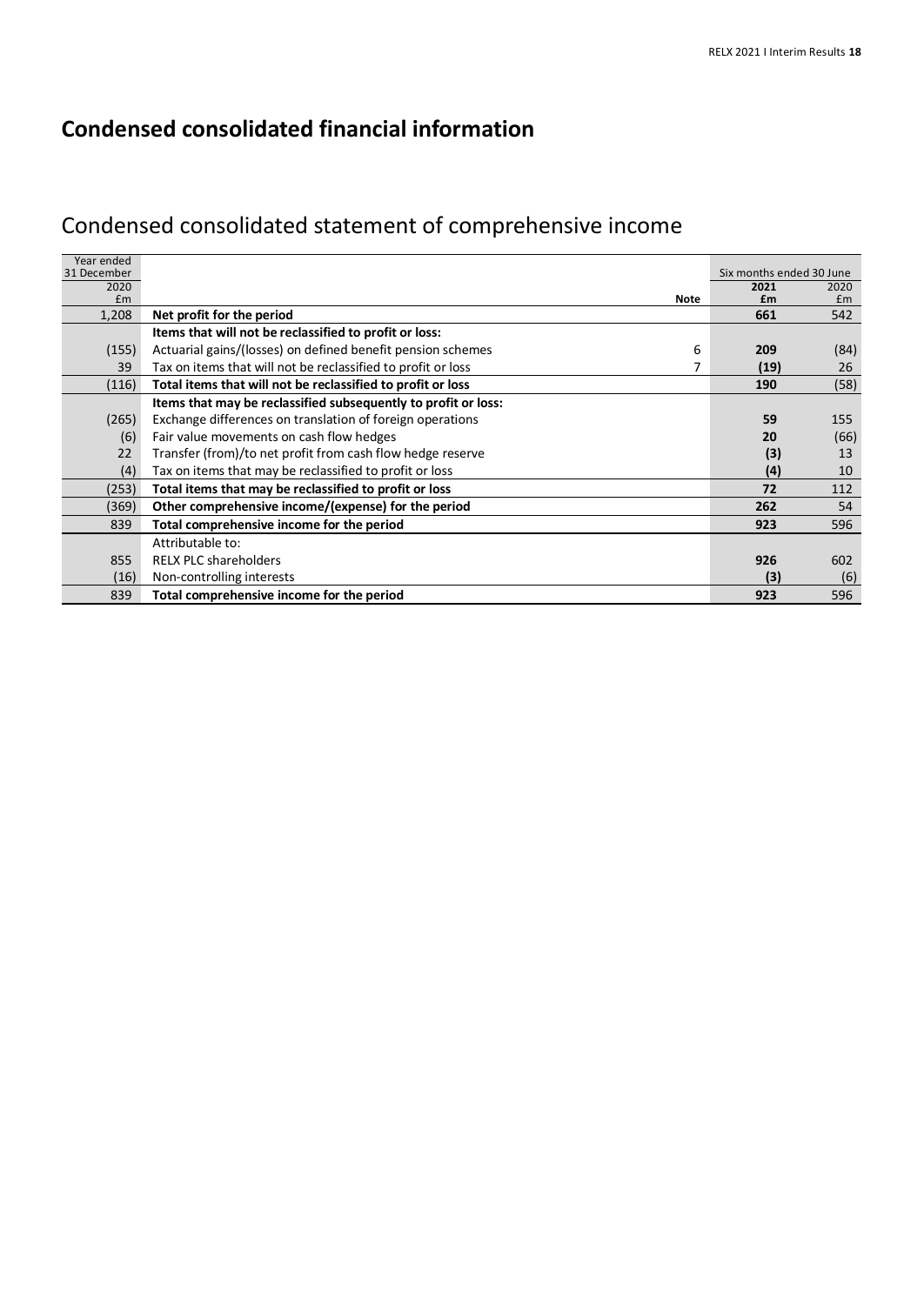# Condensed consolidated statement of cash flows

| Year ended<br>31 December |                                                                                                        | Six months ended 30 June |                       |
|---------------------------|--------------------------------------------------------------------------------------------------------|--------------------------|-----------------------|
| 2020                      |                                                                                                        | 2021                     | 2020                  |
| £m                        | <b>Note</b>                                                                                            | £m                       | £m                    |
|                           | Cash flows from operating activities                                                                   |                          |                       |
| 2,264                     | 5<br>Cash generated from operations                                                                    | 1,276                    | 1,140                 |
| (179)                     | Interest paid (including lease interest)                                                               | (73)                     | (118)                 |
| $\overline{7}$            | Interest received                                                                                      | $\mathbf{1}$             | 3                     |
| (496)                     | Tax paid (net)                                                                                         | (142)                    | (241)<br>784          |
| 1,596                     | Net cash from operating activities                                                                     | 1,062                    |                       |
|                           | Cash flows from investing activities                                                                   |                          |                       |
| (869)                     | Acquisitions                                                                                           | (36)                     | (721)                 |
| (43)                      | Purchases of property, plant and equipment                                                             | (10)                     | (15)                  |
| (319)                     | Expenditure on internally developed intangible assets<br>Purchase of investments                       | (140)                    | (153)                 |
| (2)                       |                                                                                                        |                          |                       |
| $\overline{\phantom{m}}$  | Proceeds from disposals of property, plant and equipment                                               | 6                        |                       |
| 54                        | Gross proceeds from business and investment disposals                                                  | 194                      | 22                    |
| (25)<br>31                | Payments on business disposals                                                                         | (19)<br>6                | (11)<br>6             |
|                           | Dividends received from joint ventures                                                                 |                          |                       |
| (1, 173)                  | Net cash provided by/(used in) investing activities                                                    | $\mathbf{1}$             | (872)                 |
|                           | Cash flows from financing activities                                                                   |                          |                       |
| (880)                     | Dividends paid to shareholders                                                                         | (634)                    | (617)                 |
| (6)                       | Distributions to non-controlling interests                                                             | (6)                      | (1)                   |
| (436)                     | Increase/(decrease) in short term bank loans, overdrafts and commercial paper<br>Issuance of term debt | 16                       | (586)                 |
| 2,342                     |                                                                                                        |                          | 2,321                 |
| (1, 233)                  | Repayment of term debt                                                                                 | (435)                    | (754)                 |
| (105)<br>15               | Repayment of leases                                                                                    | (47)                     | (52)                  |
|                           | Receipts in respect of subleases                                                                       | 8                        | 8                     |
| (150)                     | Repurchase of ordinary shares                                                                          |                          | (150)                 |
| (37)<br>16                | Purchase of shares by the Employee Benefit Trust                                                       | (1)<br>15                | (37)                  |
| (474)                     | Proceeds on issue of ordinary shares<br>Net cash (used in)/provided by financing activities            |                          | $\overline{7}$<br>139 |
|                           |                                                                                                        | (1,084)                  |                       |
| (51)                      | 5<br>(Decrease)/increase in cash and cash equivalents                                                  | (21)                     | 51                    |
|                           | Movement in cash and cash equivalents                                                                  |                          |                       |
| 138                       | At start of period                                                                                     | 88                       | 138                   |
| (51)                      | (Decrease)/increase in cash and cash equivalents                                                       | (21)                     | 51                    |
| $\mathbf{1}$              | Exchange translation differences                                                                       | (1)                      | 6                     |
| 88                        | At end of period                                                                                       | 66                       | 195                   |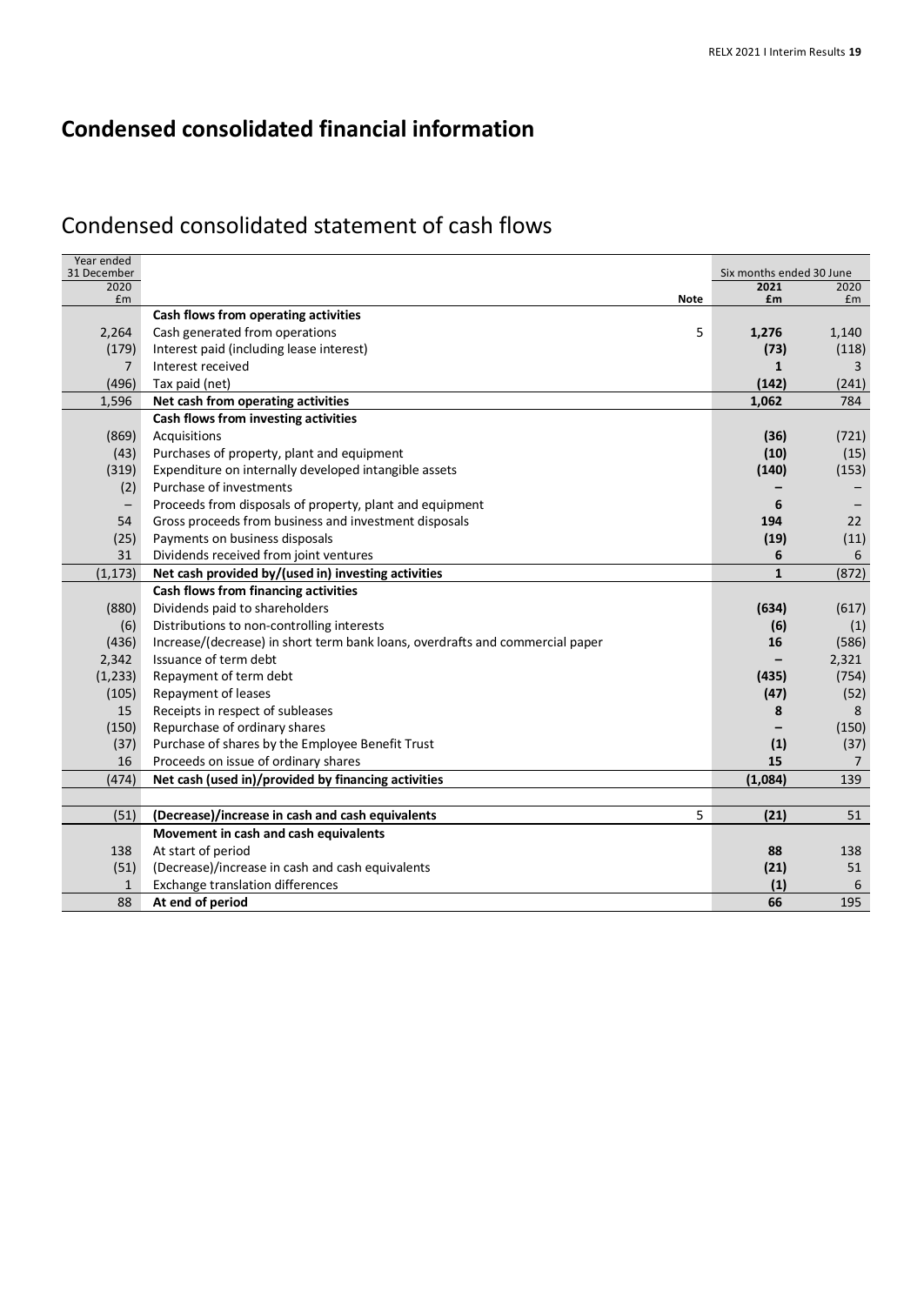# Condensed consolidated statement of financial position

| As at<br>31 December |                                                   | As at 30 June |        |
|----------------------|---------------------------------------------------|---------------|--------|
| 2020                 |                                                   | 2021          | 2020   |
| £m                   | <b>Note</b><br><b>Non-current assets</b>          | £m            | £m     |
| 7,224                | Goodwill                                          | 7,153         | 7,701  |
| 3,425                | Intangible assets                                 | 3,264         | 3,852  |
| 103                  | Investments in joint ventures                     | 109           | 124    |
| 259                  | Other investments                                 | 103           | 145    |
| 162                  | Property, plant and equipment                     | 138           | 178    |
| 216                  | Right-of-use assets                               | 190           | 254    |
| 27                   | Other receivables                                 | 25            | 32     |
| 270                  | Deferred tax assets                               | 242           | 297    |
| 47                   | 6<br>Net pension assets                           | 45            | 46     |
| 138                  | Derivative financial instruments                  | 96            | 88     |
| 11,871               |                                                   | 11,365        | 12,717 |
|                      | <b>Current assets</b>                             |               |        |
| 240                  | Inventories and pre-publication costs             | 238           | 237    |
| 1,927                | Trade and other receivables                       | 1,631         | 1,802  |
| 19                   | Derivative financial instruments                  | 29            | 13     |
| 88                   | Cash and cash equivalents                         | 66            | 195    |
| 2,274                |                                                   |               | 2,247  |
|                      |                                                   | 1,964         |        |
| 14,145               | <b>Total assets</b><br><b>Current liabilities</b> | 13,329        | 14,964 |
|                      |                                                   |               |        |
| 3,260                | Trade and other payables                          | 3,048         | 3,205  |
| 9                    | Derivative financial instruments                  | 3             | 35     |
| 847                  | 5<br>Borrowings                                   | 454           | 1,217  |
| 149                  | Taxation                                          | 158           | 290    |
| 109                  | Provisions                                        | 70            | 14     |
| 4,374                |                                                   | 3,733         | 4,761  |
|                      | <b>Non-current liabilities</b>                    |               |        |
| 3                    | Derivative financial instruments                  | 3             | 18     |
| 6,276                | <b>Borrowings</b><br>5                            | 6,021         | 6,611  |
| 665                  | Deferred tax liabilities                          | 642           | 692    |
| 671                  | Net pension obligations<br>6                      | 464           | 657    |
| 49                   | Other payables                                    | 48            | 114    |
| 6                    | Provisions                                        | 5             | 14     |
| 7,670                |                                                   | 7,183         | 8,106  |
| 12,044               | <b>Total liabilities</b>                          | 10,916        | 12,867 |
| 2,101                | <b>Net assets</b>                                 | 2,413         | 2,097  |
|                      | <b>Capital and reserves</b>                       |               |        |
| 286                  | Share capital<br>8                                | 286           | 286    |
| 1,459                | 8<br>Share premium                                | 1,474         | 1,450  |
| (887)                | Shares held in treasury<br>8                      | (876)         | (888)  |
| 27                   | Translation reserve                               | 86            | 447    |
| 1,214                | Other reserves                                    | 1,450         | 784    |
| 2,099                | Shareholders' equity                              | 2,420         | 2,079  |
| $\mathbf{2}$         | Non-controlling interests                         | (7)           | 18     |
| 2,101                | <b>Total equity</b>                               | 2,413         | 2,097  |

Approved by the Board of RELX PLC, on 28 July 2021.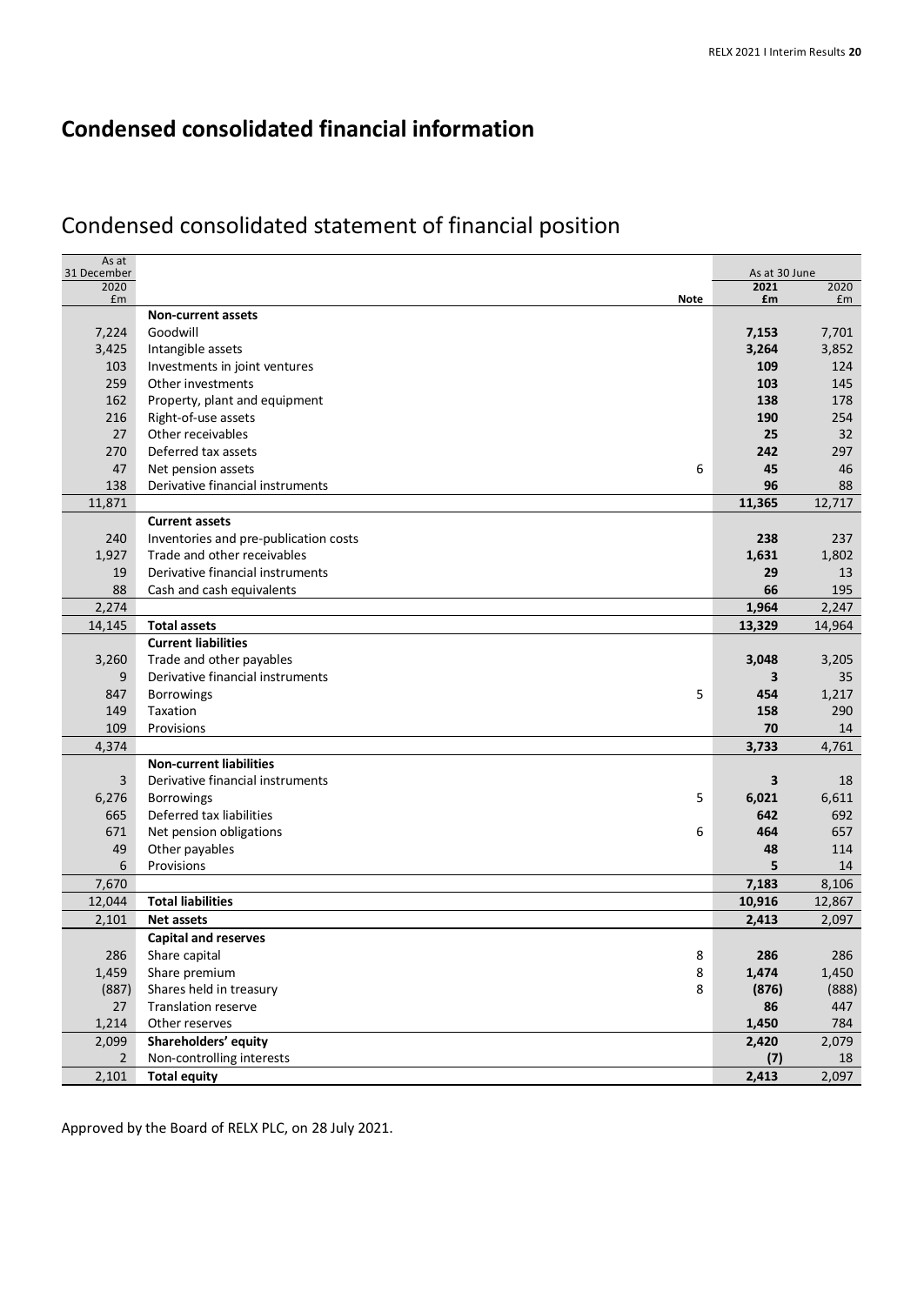# Condensed consolidated statement of changes in equity

|                                     |             |               |                | <b>Shares</b>  |                    |                |                | Non-            |                |
|-------------------------------------|-------------|---------------|----------------|----------------|--------------------|----------------|----------------|-----------------|----------------|
|                                     |             | <b>Share</b>  | <b>Share</b>   | held in        | <b>Translation</b> | Other          | Shareholders'  | controlling     | <b>Total</b>   |
|                                     | <b>Note</b> | capital<br>£m | premium<br>£m  | treasury<br>£m | reserve<br>£m      | reserves<br>£m | equity<br>£m   | interests<br>£m | equity<br>£m   |
| Balance at 1 January 2021           |             | 286           | 1,459          | (887)          | 27                 | 1,214          | 2,099          | $\overline{2}$  | 2,101          |
| Total comprehensive income for      |             |               |                |                |                    |                |                |                 |                |
| the period                          |             |               |                |                | 59                 | 867            | 926            | (3)             | 923            |
| Dividends paid                      | 4           |               |                |                | -                  | (644)          | (644)          | (6)             | (650)          |
| Issue of ordinary shares, net       |             |               |                |                |                    |                |                |                 |                |
| of expenses                         |             |               | 15             |                |                    |                | 15             |                 | 15             |
| Repurchase of ordinary shares       |             |               |                | (1)            |                    |                | (1)            |                 | (1)            |
| Increase in share based             |             |               |                |                |                    |                |                |                 |                |
| remuneration reserve (net of tax)   |             |               |                |                |                    | 25             | 25             |                 | 25             |
| Settlement of share awards          |             |               |                | 12             |                    | (12)           |                |                 |                |
| Balance at 30 June 2021             |             | 286           | 1,474          | (876)          | 86                 | 1,450          | 2,420          | (7)             | 2,413          |
| Balance at 1 January 2020           |             | 286           | 1,443          | (834)          | 292                | 979            | 2,166          | 24              | 2,190          |
| Total comprehensive income for      |             |               |                |                |                    |                |                |                 |                |
|                                     |             |               |                |                |                    |                |                |                 |                |
| the period                          | 4           |               |                |                | 155                | 447            | 602            | (6)<br>(1)      | 596<br>(618)   |
| Dividends paid                      |             |               |                |                |                    | (617)          | (617)          |                 |                |
| Issue of ordinary shares, net       |             |               |                |                |                    |                |                |                 |                |
| of expenses                         |             |               | $\overline{7}$ |                |                    |                | 7              |                 | 7              |
| Repurchase of ordinary shares       |             |               |                | (87)           |                    |                | (87)           |                 | (87)           |
| Increase in share based             |             |               |                |                |                    |                |                |                 |                |
| remuneration reserve (net of tax)   |             |               |                |                |                    | 8              | 8              |                 | 8              |
| Settlement of share awards          |             |               |                | 33             |                    | (33)           |                |                 |                |
| Exchange differences on translation |             |               |                |                |                    |                |                |                 |                |
| of capital and reserves             |             |               |                |                |                    |                |                | $\mathbf{1}$    | 1              |
| Balance at 30 June 2020             |             | 286           | 1,450          | (888)          | 447                | 784            | 2,079          | 18              | 2,097          |
| <b>Balance at 1 January 2020</b>    |             | 286           | 1,443          | (834)          | 292                | 979            | 2,166          | 24              | 2,190          |
| Total comprehensive income for      |             |               |                |                |                    |                |                |                 |                |
| the year                            |             |               |                |                | (265)              | 1,120          | 855            | (16)            | 839            |
| Dividends paid                      | 4           |               |                |                |                    | (880)          | (880)          | (6)             | (886)          |
| Issue of ordinary shares, net       |             |               |                |                |                    |                |                |                 |                |
| of expenses                         |             |               | 16             |                |                    |                | 16             |                 | 16             |
| Repurchase of ordinary shares       |             |               |                | (87)           |                    |                | (87)           |                 | (87)           |
| Increase in share based             |             |               |                |                |                    |                |                |                 |                |
| remuneration reserve (net of tax)   |             |               |                |                |                    | 27             | 27             |                 | 27             |
| Settlement of share awards          |             |               |                | 34             |                    | (34)           |                |                 |                |
| Acquisitions                        |             |               |                |                |                    | $\overline{2}$ | $\overline{2}$ | (2)             |                |
| Exchange differences on translation |             |               |                |                |                    |                |                |                 |                |
| of capital and reserves             |             |               |                |                |                    |                |                | 2               | $\overline{2}$ |
| <b>Balance at 31 December 2020</b>  |             | 286           | 1,459          | (887)          | 27                 | 1,214          | 2,099          | $\overline{2}$  | 2,101          |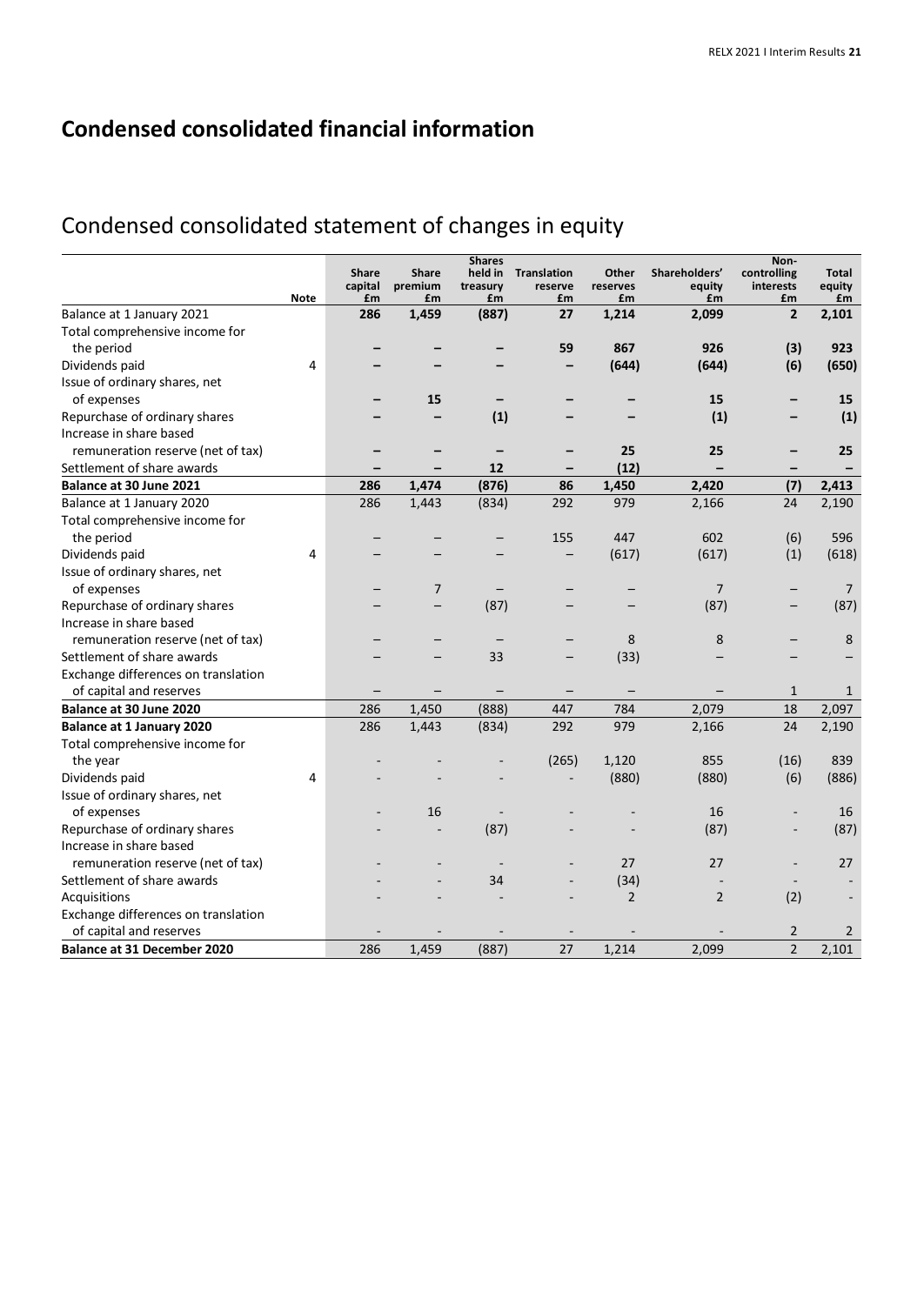#### **1 Basis of preparation**

The shares of RELX PLC are traded on the London, Amsterdam and New York stock exchanges. RELX PLC and its subsidiaries, joint ventures and associates are together known as "RELX".

The condensed consolidated financial information for the six months ended 30 June 2021 and the comparative amounts to 30 June 2020 are unaudited but have been reviewed. The financial information for the year ended 31 December 2020 has been abridged from the RELX Annual Report and Financial Statements 2020, which have been filed with the UK Registrar of Companies, for which an unqualified audit report was given. This summary financial information does not constitute statutory accounts as defined in Section 434 of the Companies Act 2006.

The condensed consolidated financial information has been prepared in accordance with UK adopted IAS 34 - *Interim Financial Reporting* and the accounting policies of RELX PLC. These accounting policies are in accordance with UK adopted International Financial Reporting Standards ("IFRS"). The accounting policies, including valuation techniques applied to fair value measurement, are the same as those set out within the relevant notes on pages 137 to 179 of the RELX Annual Report and Financial Statements 2020.

Financial information is presented in sterling, unless otherwise stated.

The amounts previously reported in the interim review financial statements as at 30 June 2020 have been revised to reflect exceptional costs incurred by Exhibitions relating to events that were cancelled or postponed during that period. The impact of this increased adjusted profit before tax by £51m, increased the adjusted tax charged by £11m and adjusted cashflow by £32m. There was no impact on reported amounts. Refer to note 2 for further details.

The directors of RELX PLC, having made appropriate enquiries, consider that adequate resources exist for the Group to continue in operational existence for the foreseeable future and that, therefore, it is appropriate to adopt the going concern basis in preparing the condensed consolidated financial information for the six months ended 30 June 2021. As part of the going concern assessment the directors considered the sufficiency of the group's liquidity resources, including committed credit facilities, and the level of headroom under the financial covenant applicable to those facilities. Please see page 12 for further details of the assessment performed.

#### **Standards, amendments and interpretations not yet effective**

A number of amendments and interpretations have been issued which are not expected to have any significant impact on the accounting policies and reporting.

### **Standards and amendments effective for the period**

No interpretations or amendments to IFRS effective for 2021 have had a significant impact on the RELX accounting policies or reporting in the current period.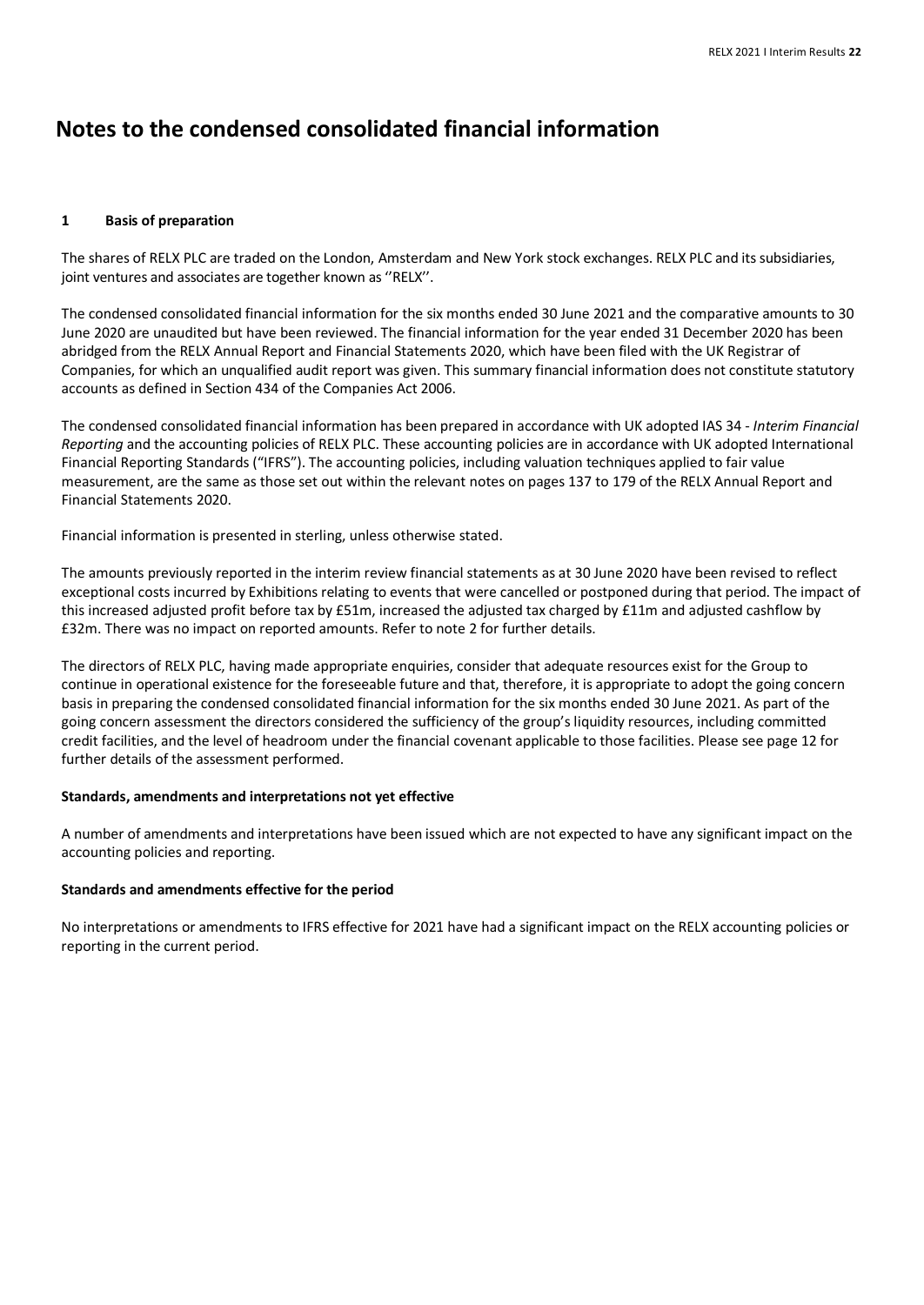#### **2 Revenue, operating profit and segment analysis**

RELX is a global provider of information-based analytics and decision tools for professional and business customers. Operating in four major market segments: Risk provides customers with information-based analytics and decision tools that combine public and industry-specific content with advanced technology and algorithms to assist them in evaluating and predicting risk and enhancing operational efficiency; Scientific, Technical & Medical provides information and analytics that help institutions and professionals progress science, advance healthcare and improve performance; Legal provides legal, regulatory and business information and analytics that help customers increase their productivity, improve decision-making and achieve better outcomes; and Exhibitions is a leading global events business combining face-to-face with data and digital tools to help customers learn about markets, source products and complete transactions.

RELX's reported segments are based on the internal reporting structure and financial information provided to the Board.

Adjusted operating profit is the key segmental profit measure used in assessing performance. Adjusted operating profit is reconciled to operating profit on page 30.

#### **Revenue**

| Year ended  |                                 |                          |       |
|-------------|---------------------------------|--------------------------|-------|
| 31 December |                                 | Six months ended 30 June |       |
| 2020        |                                 | 2021                     | 2020  |
| Em          |                                 | £m                       | Em    |
|             | <b>Market segment</b>           |                          |       |
| 2,417       | Risk                            | 1,228                    | 1,209 |
| 2,692       | Scientific, Technical & Medical | 1,264                    | 1,276 |
| 1,639       | Legal                           | 781                      | 815   |
| 362         | Exhibitions                     | 121                      | 201   |
| 7,110       | Total                           | 3,394                    | 3,501 |
|             | <b>Geographical market</b>      |                          |       |
| 4,307       | North America                   | 2,070                    | 2,146 |
| 1,369       | Europe                          | 645                      | 670   |
| 1,434       | Rest of world                   | 679                      | 685   |
| 7,110       | Total                           | 3,394                    | 3,501 |

| Year ended<br>31 December |                             | Six months ended 30 June |       |
|---------------------------|-----------------------------|--------------------------|-------|
| 2020                      |                             | 2021                     | 2020  |
| Em                        |                             | £m                       | £m    |
|                           | Analysis of revenue by type |                          |       |
| 4,279                     | Subscriptions               | 2,052                    | 2,103 |
| 2,831                     | Transactional               | 1,342                    | 1,398 |
| 7,110                     | Total                       | 3,394                    | 3,501 |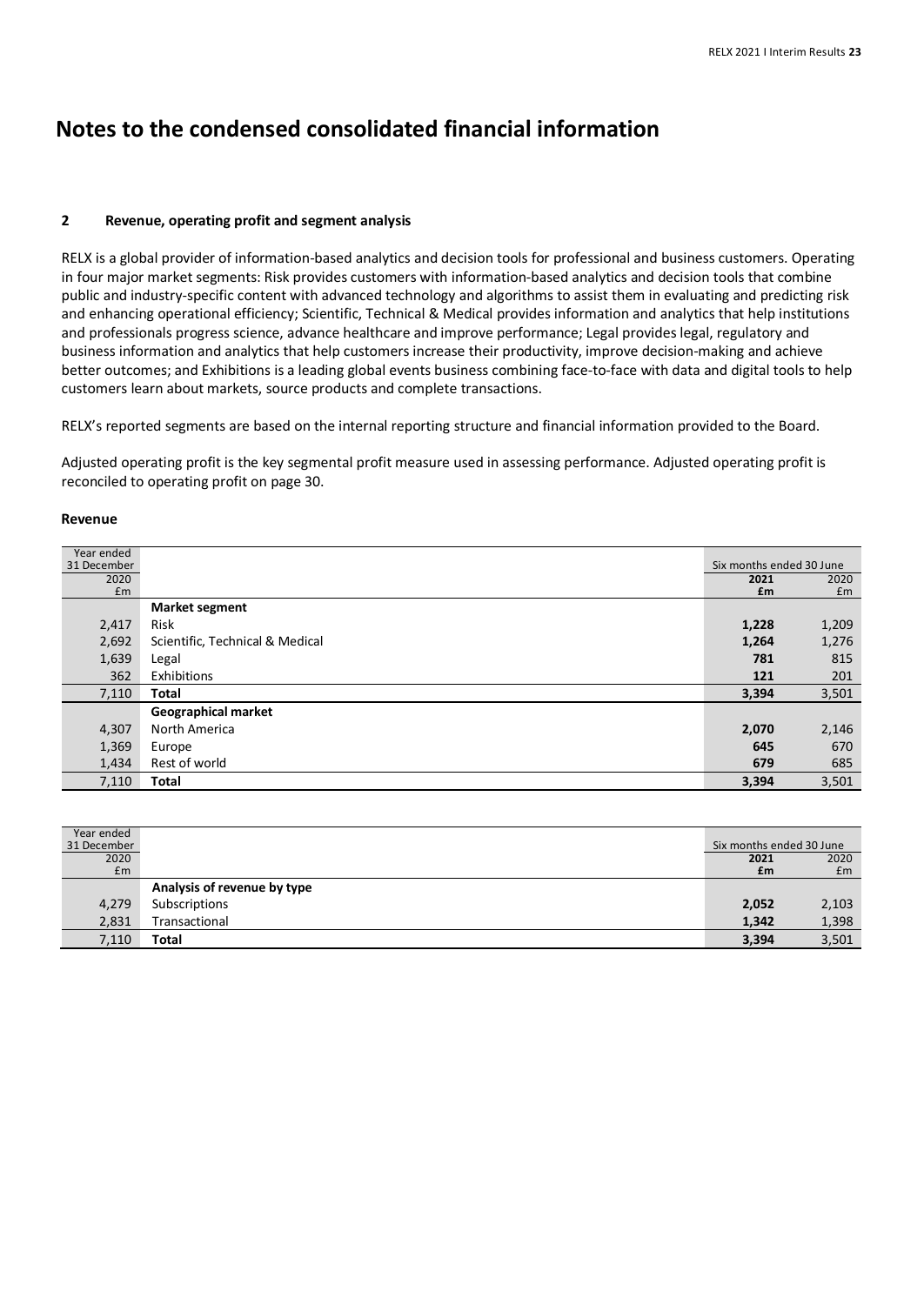### **2 Revenue, operating profit and segment analysis (continued)**

#### **Adjusted operating profit**

| Year ended  |                                 |                          |           |
|-------------|---------------------------------|--------------------------|-----------|
| 31 December |                                 | Six months ended 30 June |           |
|             |                                 |                          | 2020      |
| 2020        |                                 | 2021                     | (revised) |
| Em          |                                 | £m                       | £m        |
|             | <b>Market segment</b>           |                          |           |
| 894         | <b>Risk</b>                     | 457                      | 445       |
| 1,021       | Scientific, Technical & Medical | 467                      | 467       |
| 330         | Legal                           | 151                      | 150       |
| (164)       | Exhibitions                     | (48)                     | (66)      |
| 2,081       | Subtotal                        | 1,027                    | 996       |
| (5)         | Unallocated items               | (4)                      | (6)       |
| 2,076       | Total                           | 1,023                    | 990       |

#### **Reconciliation of operating profit to adjusted operating profit**

| Year ended<br>31 December |                                                      |       | Six months ended 30 June |
|---------------------------|------------------------------------------------------|-------|--------------------------|
|                           |                                                      |       | 2020                     |
| 2020                      |                                                      | 2021  | (revised)                |
| Em                        |                                                      | £m    | £m                       |
| 1,525                     | Operating profit                                     | 860   | 747                      |
|                           | Adjustments:                                         |       |                          |
| 376                       | Amortisation of acquired intangible assets           | 143   | 164                      |
| (12)                      | Acquisition-related items                            | 16    | 26                       |
| 5                         | Reclassification of tax in joint ventures            | 4     |                          |
| (1)                       | Reclassification of finance income in joint ventures |       |                          |
| 183                       | <b>Exceptional costs in Exhibitions</b>              |       | 51                       |
| 2,076                     | Adjusted operating profit                            | 1,023 | 990                      |

For the year ended 31 December 2020, Exhibitions incurred exceptional costs of £183m which consisted of £61m of costs relating to events that were cancelled, £82m of restructuring costs (mainly related to severance) and a £40m impairment charge (£29m related to the internally developed intangible assets and £11m related to property). The related tax credit amounted to £45m. These costs were incurred primarily in the UK, the US, France and Germany.

Given their size and their non-recurring nature, these costs were classified as exceptional, and as such are excluded from adjusted operating profit and other adjusted measures.

The amounts previously reported in the interim results as at 30 June 2020 have been revised to reflect exceptional costs of £51m relating to events that were cancelled or postponed during that period. The majority of these costs were included within cost of sales in the consolidated income statement and were cash costs of which £32m were paid in the first half of 2020. The related tax credit amounted to £11m.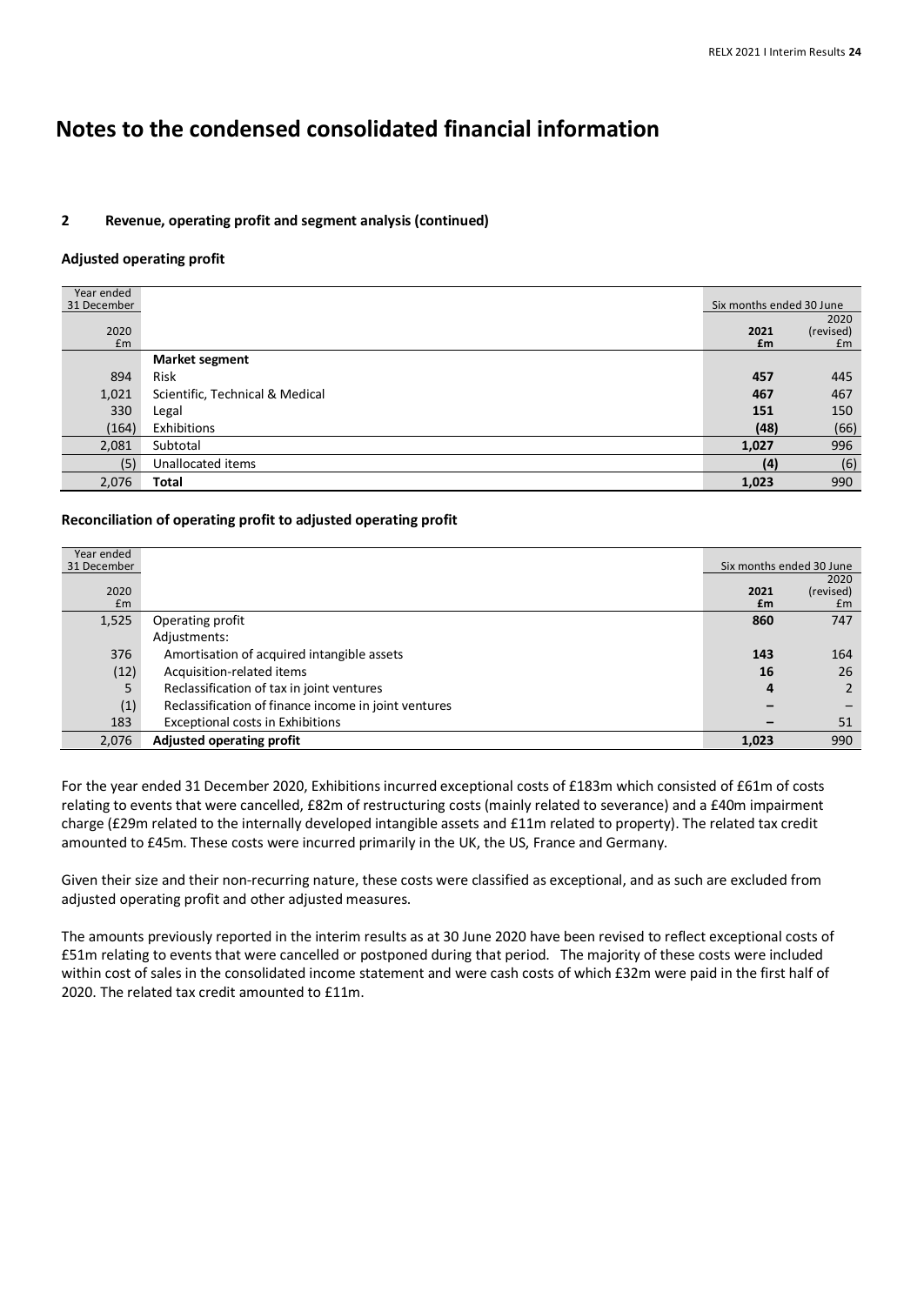#### **3 Earnings per share**

Earnings per share is calculated by taking the reported net profit attributable to RELX PLC shareholders and dividing this by the weighted average number of shares in issue.

#### **Earnings per share**

|              | Year ended 31 December |            |                            | Six months ended 30 June |            |                   |              |            |            |
|--------------|------------------------|------------|----------------------------|--------------------------|------------|-------------------|--------------|------------|------------|
|              | 2020                   |            |                            |                          | 2021       |                   |              | 2020       |            |
| Net profit   | Weighted               |            |                            | Net profit               | Weighted   |                   | Net profit   | Weighted   |            |
| attributable | average                |            |                            | attributable             | average    |                   | attributable | average    |            |
| to RELX PLC  | number of              |            |                            | to RELX PLC              | number of  |                   | to RELX PLC  | number of  |            |
| shareholders | shares                 | <b>EPS</b> |                            | shareholders             | shares     | <b>EPS</b>        | shareholders | shares     | <b>EPS</b> |
| Em           | (millions)             | (pence)    |                            | £m                       | (millions) | (pence)           | Em           | (millions) | (pence)    |
| 1,224        | 1,926.2                | 63.5p      | Basic earnings per share   | 664                      | 1,927.0    | 34.5p             | 548          | 1,926.6    | 28.4p      |
| 1,224        | 1.937.8                | 63.2p      | Diluted earnings per share | 664                      | 1.938.0    | 34.3 <sub>p</sub> | 548          | 1,938.7    | 28.3p      |

The diluted figures are calculated after taking account of potential additional ordinary shares arising from share options and conditional shares.

#### **Adjusted earnings per share**

| Year ended 31 December |            |                   |                             | Six months ended 30 June |            |                   |                |            |                   |
|------------------------|------------|-------------------|-----------------------------|--------------------------|------------|-------------------|----------------|------------|-------------------|
| 2020                   |            |                   |                             | 2021                     |            |                   | 2020 (revised) |            |                   |
| Adjusted net           |            |                   |                             | <b>Adjusted net</b>      |            |                   | Adjusted net   |            |                   |
| profit                 | Weighted   |                   |                             | profit                   | Weighted   |                   | profit         | Weighted   |                   |
| attributable           | average    |                   |                             | attributable             | average    |                   | attributable   | average    |                   |
| to RELX PLC            | number of  | Adjusted          |                             | to RELX PLC              | number of  | Adjusted          | to RELX PLC    | number of  | Adjusted          |
| shareholders           | shares     | <b>EPS</b>        |                             | shareholders             | shares     | <b>EPS</b>        | shareholders   | shares     | EPS               |
| £m                     | (millions) | (pence)           |                             | £m                       | (millions) | (pence)           | £m             | (millions) | (pence)           |
| 1,543                  | 1.926.2    | 80.1 <sub>D</sub> | Adjusted earnings per share | 771                      | 1.927.0    | 40.0 <sub>p</sub> | 753            | 1.926.6    | 39.1 <sub>p</sub> |

Adjusted net profit is reconciled to net profit on page 30.

#### **4 Dividends**

The 2020 final dividend of 33.4p per ordinary share amounted to £644m based on the number of ordinary shares in issue at the ex-dividend date. Of this amount, £634m was paid during the six months ended 30 June 2021, and £10m by cheque which were unpresented at the period end.

On 28 July 2021 an interim dividend of 14.3p (2020: 13.6p) per ordinary RELX PLC share was declared by the directors. The expected total cost of funding this dividend is £276m, for which no liability has been recognised at the statement of financial position date. The interim dividend will be paid on 8 September 2021, with an ex-dividend date of 5 August 2021 and a record date of 6 August 2021. The Euro equivalent of the interim dividend will be announced on 26 August 2021.

Shareholders appearing on the Register of Members or holding their shares through CREST will automatically receive their dividends in Pounds Sterling but have the option to elect to receive their dividends in Euro. Shareholders who hold RELX PLC shares through Euroclear Nederland (via banks and brokers) will automatically receive their dividends in Euro but have the option to elect to receive their dividends in Pounds Sterling. The closing date for dividend currency elections is 23 August 2021. The closing date for elections in relation to participation in the Company's dividend reinvestment plans is also 23 August 2021.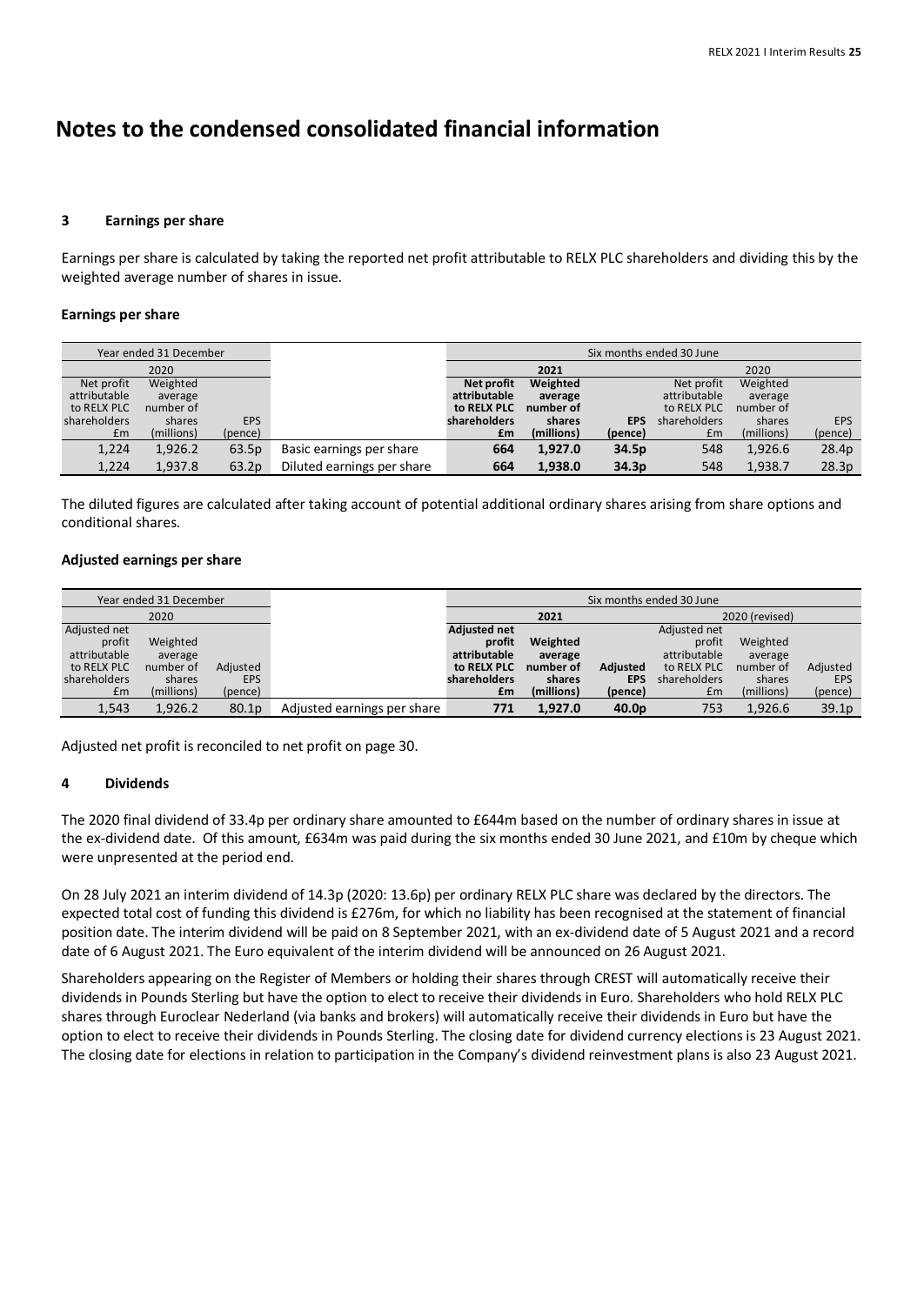#### **5 Condensed consolidated statement of cash flows**

#### **Reconciliation of operating profit to cash generated from operations**

| Year ended  |                                                        |                          |       |
|-------------|--------------------------------------------------------|--------------------------|-------|
| 31 December |                                                        | Six months ended 30 June |       |
| 2020        |                                                        | 2021                     | 2020  |
| Em          |                                                        | £m                       | Em    |
| 1,525       | <b>Operating profit</b>                                | 860                      | 747   |
| (15)        | Share of results of joint ventures                     | (14)                     | (6)   |
| 376         | Amortisation of acquired intangible assets             | 142                      | 164   |
| 319         | Amortisation of internally developed intangible assets | 148                      | 135   |
| 60          | Depreciation of property, plant and equipment          | 26                       | 28    |
| 88          | Depreciation of right-of-use assets                    | 34                       | 41    |
| 25          | Share based remuneration                               | 27                       | 9     |
| 868         | <b>Total non-cash items</b>                            | 377                      | 377   |
| (114)       | Decrease/(increase) in working capital                 | 53                       | 22    |
| 2.264       | Cash generated from operations                         | 1.276                    | 1.140 |

#### **Reconciliation of net borrowings**

| Year ended<br>31 December |                                         |                     |                   |                          | Six months ended 30 June           |          |          |  |
|---------------------------|-----------------------------------------|---------------------|-------------------|--------------------------|------------------------------------|----------|----------|--|
|                           |                                         |                     | Related           |                          |                                    |          |          |  |
|                           |                                         | Cash &              |                   | derivative               |                                    |          |          |  |
| 2020                      |                                         | cash<br>equivalents | <b>Borrowings</b> | financial<br>instruments | <b>Finance lease</b><br>receivable | 2021     | 2020     |  |
| £m                        |                                         | £m                  | £m                | £m                       | £m                                 | £m       | £m       |  |
| (6, 191)                  | At start of period                      | 88                  | (7, 123)          | 119                      | 18                                 | (6,898)  | (6, 191) |  |
|                           |                                         |                     |                   |                          |                                    |          |          |  |
|                           | (Decrease)/increase in cash and         |                     |                   |                          |                                    |          |          |  |
| (51)                      | cash equivalents                        | (21)                |                   |                          |                                    | (21)     | 51       |  |
| (673)                     | Decrease/(increase) in borrowings       |                     | 419               |                          |                                    | 419      | (981)    |  |
| 90                        | Repayment of leases                     |                     | 47                |                          | (8)                                | 39       | 44       |  |
|                           | Changes in net borrowings resulting     |                     |                   |                          |                                    |          |          |  |
| (634)                     | from cash flows                         | (21)                | 466               |                          | (8)                                | 437      | (886)    |  |
| (3)                       | Borrowings in acquired businesses       |                     |                   |                          |                                    |          | (3)      |  |
|                           | Remeasurement and derecognition         |                     |                   |                          |                                    |          |          |  |
| (8)                       | of leases                               |                     | (1)               |                          |                                    | (1)      | (1)      |  |
| (24)                      | Inception of leases                     |                     | (13)              |                          |                                    | (13)     | (13)     |  |
| (4)                       | Fair value adjustments                  |                     | 33                | (34)                     |                                    | (1)      | (2)      |  |
| (34)                      | <b>Exchange translation differences</b> | (1)                 | 163               | (2)                      |                                    | 160      | (415)    |  |
| (6,898)                   | At end of period                        | 66                  | (6, 475)          | 83                       | 10                                 | (6, 316) | (7, 511) |  |

Net borrowings comprise cash and cash equivalents, loan capital, lease liabilities and receivables, promissory notes, bank and other loans and derivative financial instruments that are used to hedge certain borrowings. The Group monitors net borrowings as part of capital and liquidity management.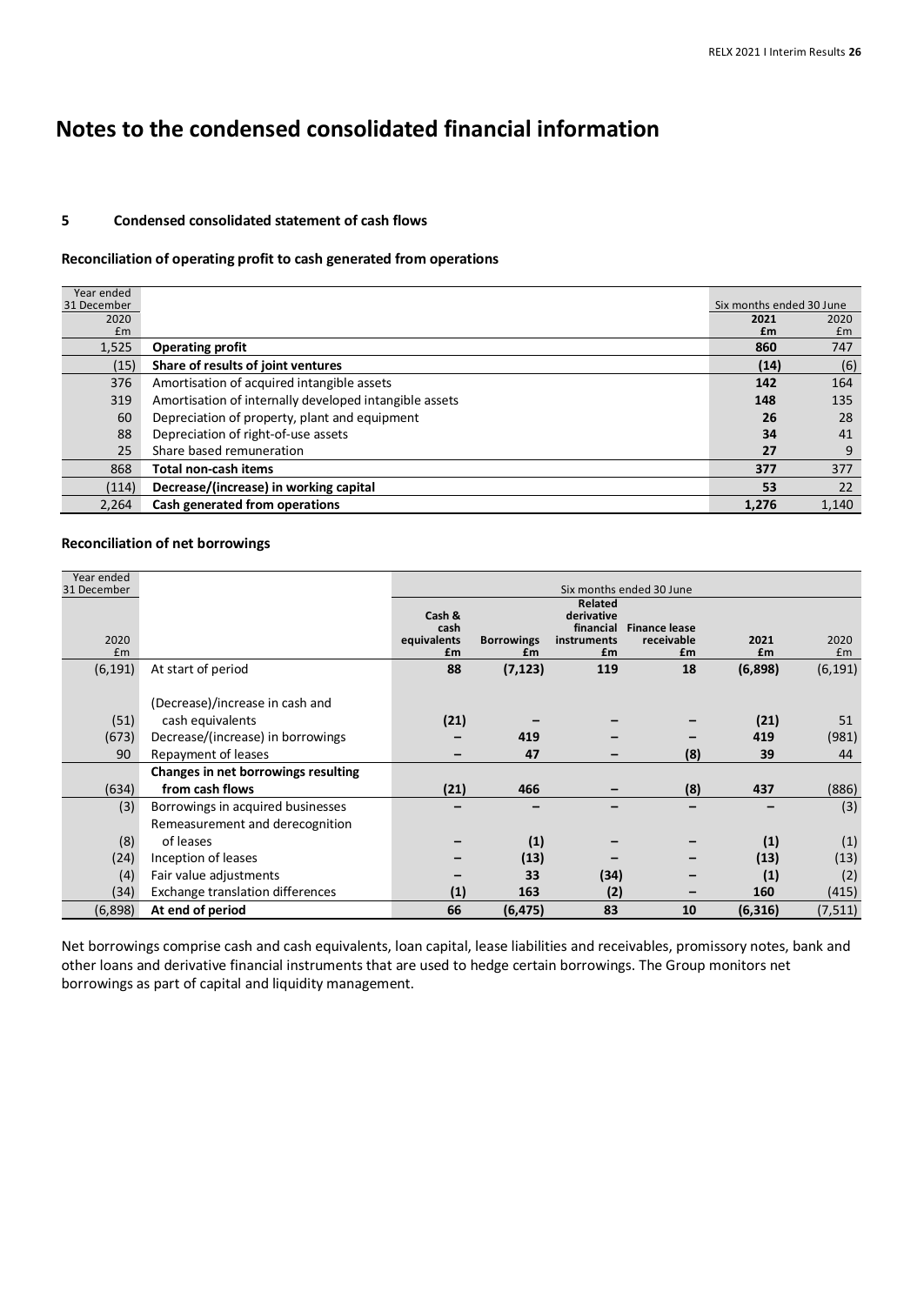### **5 Condensed consolidated statement of cash flows (continued)**

#### **Borrowings by year of repayment**

| As at<br>31 December |                     | Six months ended 30 June                         |                            |            |            |
|----------------------|---------------------|--------------------------------------------------|----------------------------|------------|------------|
| 2020<br>Em           |                     | <b>Borrowings</b><br>(excluding<br>leases)<br>£m | Lease<br>liabilities<br>£m | 2021<br>£m | 2020<br>£m |
| 847                  | Within 1 year       | 377                                              | 77                         | 454        | 1,217      |
| 79                   | Within 1 to 2 years | 527                                              | 45                         | 572        | 118        |
| 695                  | Within 2 to 3 years | 1,145                                            | 42                         | 1,187      | 661        |
| 1,119                | Within 3 to 4 years | 643                                              | 33                         | 676        | 1,262      |
| 701                  | Within 4 to 5 years | 638                                              | 21                         | 659        | 718        |
| 3,682                | After 5 years       | 2,907                                            | 20                         | 2,927      | 3,852      |
| 6,276                | After 1 year        | 5,860                                            | 161                        | 6,021      | 6,611      |
| 7,123                | Total               | 6,237                                            | 238                        | 6,475      | 7,828      |

Short-term bank loans, overdrafts and commercial paper were backed up at 30 June 2021 by a \$3,000m (£2,174m) committed bank facility, consisting of tranches of: \$31m maturing in 2021, \$1,263m maturing in 2023 and \$1,706m maturing in 2024. The committed bank facilities were undrawn.

The total fair value of gross borrowings (excluding leases) as at 30 June 2021 was £6,610m (30 June 2020: £8,367m).

#### **6 Pension schemes**

The amount recognised in the statement of financial position in respect of defined benefit pension schemes at the start and end of the period and the movements during the year were as follows:

| Year ended  |                                                            |                          |       |
|-------------|------------------------------------------------------------|--------------------------|-------|
| 31 December |                                                            | Six months ended 30 June |       |
| 2020        |                                                            | 2021                     | 2020  |
| Em          |                                                            | £m                       | £m    |
| (520)       | At start of period                                         | (624)                    | (520) |
| (24)        | Service cost                                               | (12)                     | (11)  |
| (10)        | Net interest on net defined benefit obligation             | (4)                      | (5)   |
| 13          | Settlements and past service credits                       |                          |       |
| 70          | Contributions by employer                                  | 12                       | 12    |
| (118)       | Actuarial gains/(losses)                                   | 200                      | (97)  |
| (1)         | Exchange translation differences                           |                          | (3)   |
| (34)        | Decrease/(increase) in impact of asset recognition ceiling | q                        | 13    |
| (624)       | At end of period                                           | (419)                    | (611) |

#### The net pension deficit comprises:

| Year ended  |                                                 |                          |          |
|-------------|-------------------------------------------------|--------------------------|----------|
| 31 December |                                                 | Six months ended 30 June |          |
| 2020        |                                                 | 2021                     | 2020     |
| Em          |                                                 | £m                       | £m       |
| 5,153       | Fair value of scheme assets                     | 5,112                    | 5,059    |
| (5, 459)    | Defined benefit obligations of funded schemes   | (5,236)                  | (5, 398) |
| (306)       | Net deficit of funded schemes                   | (124)                    | (339)    |
| (271)       | Defined benefit obligations of unfunded schemes | (257)                    | (272)    |
| (47)        | Asset ceiling                                   | (38)                     |          |
| (624)       | Net deficit                                     | (419)                    | (611)    |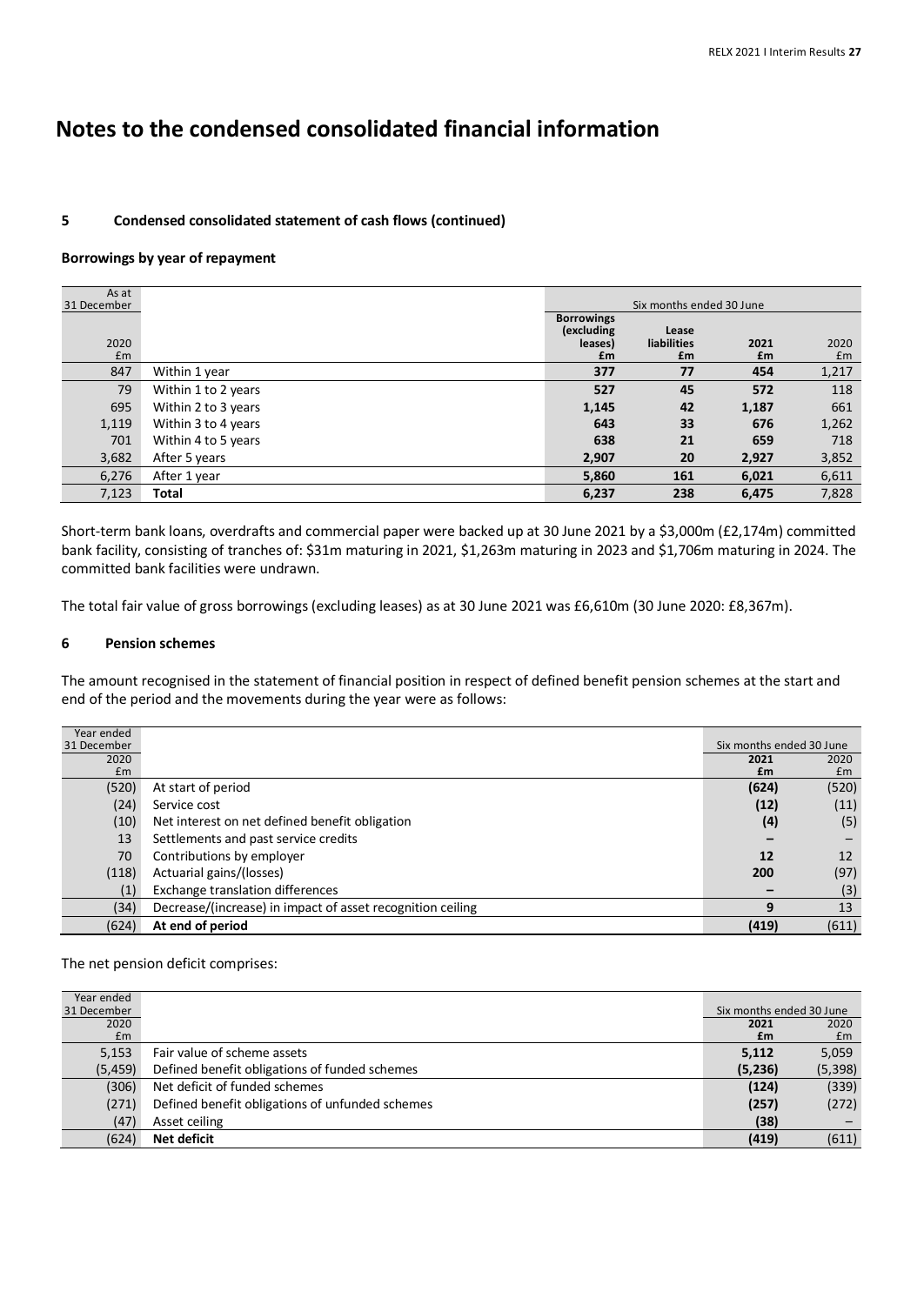#### **6 Pension schemes (continued)**

The net pension deficit is split between net pension obligations and net pension assets as follows:

| Year ended  |                                |                          |       |
|-------------|--------------------------------|--------------------------|-------|
| 31 December |                                | Six months ended 30 June |       |
| 2020        |                                | 2021                     | 2020  |
| Em          |                                | £m                       | £m    |
| 47          | Net pension asset              | 45                       | 46    |
| (671)       | Net pension obligations        | (464)                    | (657) |
| (624)       | Overall net pension obligation | (419)                    | (611) |

#### **7 Taxation**

The tax charge was £164m (2020: £124m). The effective tax rate was 19.9% (2020: 18.6%). Both the first half of 2021 and, to a greater extent, the prior period benefitted from non-recurring tax credits, including the resolution of certain prior year tax matters in the first half of 2021 and the temporary relaxation of US interest deductibility restrictions in the first half of 2020.

The tax charge was calculated by multiplying the profit before tax for the interim period by the best estimate of the annual tax rate expected for the full financial year, adjusted for the tax effect of certain discrete items recognised in full in the interim period. Tax rates have been estimated and individually applied to the three largest jurisdictions (UK, US and Netherlands), which account for the majority of the Group's total tax charge. A weighted average of tax rates was applied to the remaining jurisdictions.

The weighted average statutory tax rate across all jurisdictions was 23.2% (2020: 22.4%). The effective tax rate of 19.9% (2020: 18.6%) was lower due to the impact of the non-recurring items mentioned above and other adjustments.

In the UK, an increase in the corporation tax rate from 19% to 25% from April 2023 was enacted in the first half of 2021. The deferred tax effect of this in the income statement was not material. The revaluation of pension related deferred tax balances resulted in a credit of £21m in other comprehensive income.

#### **8 Share capital**

| Year ended   |                                                     |                  |                          |                          |              |
|--------------|-----------------------------------------------------|------------------|--------------------------|--------------------------|--------------|
| 31 December  |                                                     |                  | Six months ended 30 June |                          |              |
| 2020         |                                                     |                  | 2021                     |                          | 2020         |
| Shares in    |                                                     |                  |                          | Shares in                | Shares in    |
| issue net of |                                                     |                  |                          | issue net of             | issue net of |
| treasury     |                                                     | <b>Shares</b> in | <b>Treasury</b>          | treasury                 | treasury     |
| shares       |                                                     | issue            | shares                   | shares                   | shares       |
| (millions)   |                                                     | (millions)       | (millions)               | (millions)               | (millions)   |
|              | Number of ordinary shares                           |                  |                          |                          |              |
| 1,931.8      | At start of period                                  | 1,982.3          | (56.3)                   | 1,926.0                  | 1,931.9      |
| 1.5          | Issue of ordinary shares                            | 1.2              |                          | 1.2                      | 0.7          |
| (7.8)        | Repurchase of ordinary shares                       | -                | -                        | $\overline{\phantom{m}}$ | (7.8)        |
| 0.5          | Net release of shares by the Employee Benefit Trust | $\qquad \qquad$  | 0.8                      | 0.8                      | 0.5          |
| 1,926.0      | At end of period                                    | 1,983.5          | (55.5)                   | 1,928.0                  | 1,925.3      |

#### **9 Related party transactions**

There have been no material related party transactions in the period ended 30 June 2021.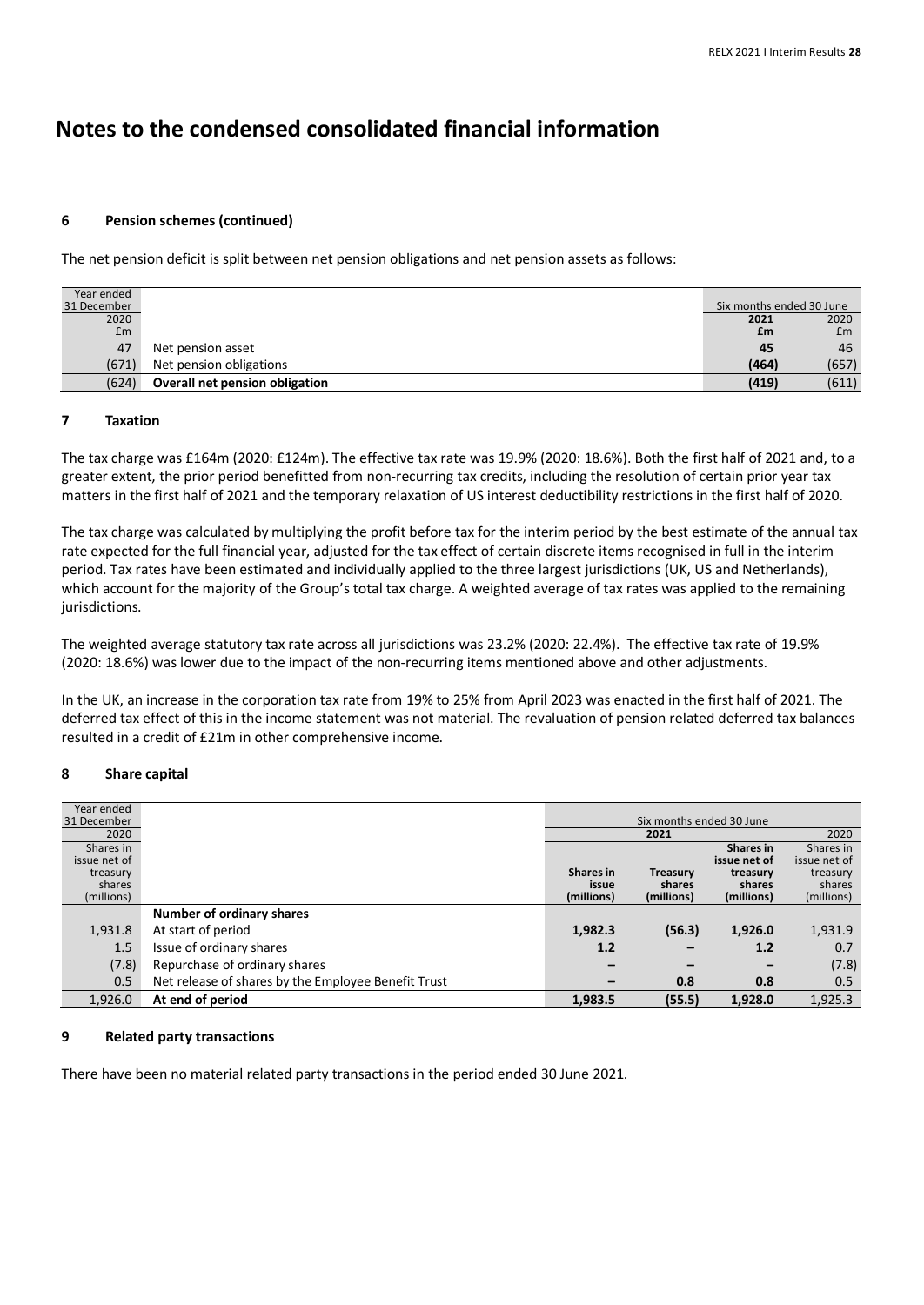#### **10 Exchange translation rates**

In preparing the condensed consolidated financial information the following exchange rates have been applied:

| Year ended |                  |                        |                  |         | Statement of financial |         |
|------------|------------------|------------------------|------------------|---------|------------------------|---------|
|            | 31 December 2020 |                        | Income statement |         | position               |         |
|            | Statement        |                        |                  |         |                        |         |
| Income     | of financial     |                        | 30 June          | 30 June | 30 June                | 30 June |
| statement  | position         |                        | 2021             | 2020    | 2021                   | 2020    |
| 1.12       | 1.12             | Euro to sterling       | 1.15             | 1.14    | 1.16                   | 1.10    |
| 1.28       | 1.37             | US dollars to sterling | 1.39             | 1.26    | 1.38                   | 1.24    |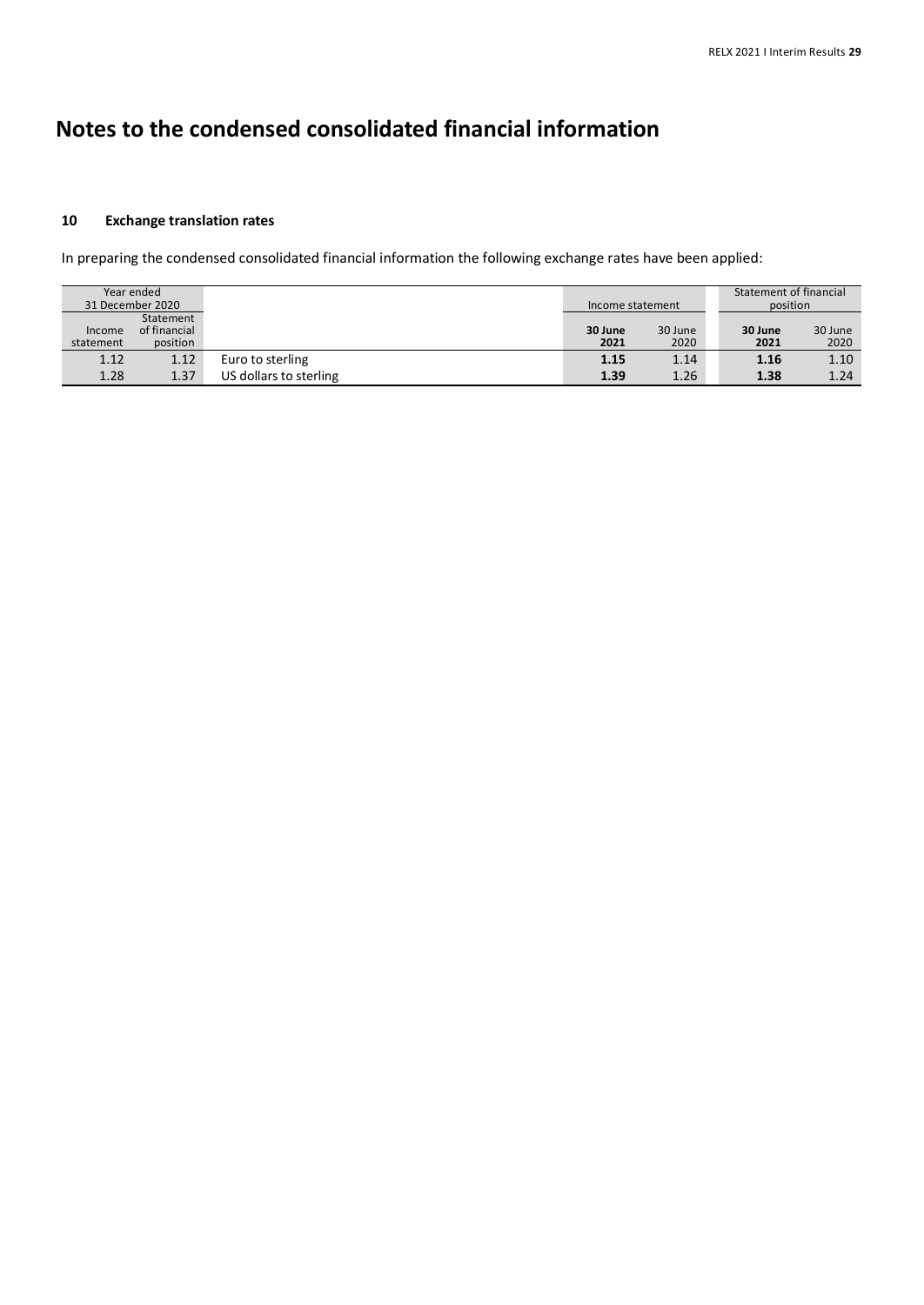# **Reconciliation of additional performance measures**

Please see page 13 for further information on additional performance measures used. Additional performance measures should not be considered in isolation from, or as a substitute for, financial information presented in compliance with IFRS. The measures may not be directly comparable to similarly reported measures by other companies. A reconciliation of additional performance measures to relevant GAAP measures is as follows:

| Year ended<br>31 December |                                                                         | Six months ended 30 June |                   |
|---------------------------|-------------------------------------------------------------------------|--------------------------|-------------------|
| 2020                      |                                                                         | 2021                     | 2020<br>(revised) |
| £m                        |                                                                         | £m                       | £m                |
| 1,525                     | Operating profit                                                        | 860                      | 747               |
|                           | Adjustments:                                                            |                          |                   |
| 376                       | Amortisation of acquired intangible assets                              | 143                      | 164               |
| (12)                      | Acquisition-related items                                               | 16                       | 26                |
| 5                         | Reclassification of tax in joint ventures                               | 4                        | $\overline{2}$    |
| (1)                       | Reclassification of finance income in joint ventures                    |                          |                   |
| 183                       | <b>Exceptional costs in Exhibitions</b>                                 |                          | 51                |
| 2,076                     | <b>Adjusted operating profit</b>                                        | 1,023                    | 990               |
|                           |                                                                         |                          |                   |
| 1,483                     | Profit before tax                                                       | 825                      | 666               |
|                           | Adjustments:                                                            |                          |                   |
| 376                       | Amortisation of acquired intangible assets                              | 143                      | 164               |
| (12)                      | Acquisition-related items                                               | 16                       | 26                |
| 5                         | Reclassification of tax in joint ventures                               | 4                        | $\overline{2}$    |
| 11                        | Net interest on net defined benefit pension obligation and other        | 4                        | 5                 |
| (130)                     | Disposals and other non-operating items                                 | (39)                     | (5)               |
| 183                       | <b>Exceptional costs in Exhibitions</b>                                 |                          | 51                |
| 1,916                     | Adjusted profit before tax                                              | 953                      | 909               |
|                           |                                                                         |                          |                   |
| (275)                     | Tax charge                                                              | (164)                    | (124)             |
|                           | Adjustments:                                                            |                          |                   |
| 35                        | Deferred tax movements on goodwill and acquired intangible assets       | 14                       | 14                |
| (78)                      | Other deferred tax credits from intangible assets*                      | (29)                     | (29)              |
| (6)                       | Tax on acquisition-related items                                        | (4)                      | (3)               |
| (5)                       | Reclassification of tax in joint ventures                               | (4)                      | (2)               |
| (2)                       | Tax on net interest on net defined benefit pension obligation and other | (1)                      | (1)               |
| 3                         | Tax on disposals and other non-operating items                          | 3                        | (6)               |
| (45)                      | Tax on exceptional costs in Exhibitions                                 |                          | (11)              |
| (373)                     | Adjusted tax charge                                                     | (185)                    | (162)             |
|                           |                                                                         |                          |                   |
| 1,224                     | Net profit attributable to RELX PLC shareholders                        | 664                      | 548               |
|                           | Adjustments (post-tax):                                                 |                          |                   |
| 395                       | Amortisation of acquired intangible assets                              | 157                      | 178               |
| (78)                      | Other deferred tax credits from intangible assets*                      | (29)                     | (29)              |
| (18)                      | Acquisition-related items                                               | 12                       | 23                |
| 9                         | Net interest on net defined benefit pension obligation and other        | 3                        | $\overline{4}$    |
| (127)                     | Disposals and other non-operating items                                 | (36)                     | (11)              |
| 138                       | <b>Exceptional costs in Exhibitions</b>                                 |                          | 40                |
| 1,543                     | Adjusted net profit attributable to RELX PLC shareholders               | 771                      | 753               |
|                           |                                                                         |                          |                   |
| 2,264                     | Cash generated from operations                                          | 1,276                    | 1,140             |
|                           | Adjustments:                                                            |                          |                   |
| 31                        | Dividends received from joint ventures                                  | 6                        | 6                 |
| (43)                      | Purchases of property, plant and equipment                              | (10)                     | (15)              |
|                           | Proceeds from disposals of property, plant and equipment                | 6                        |                   |
| (319)                     | Expenditure on internally developed intangible assets                   | (140)                    | (153)             |
| (87)                      | Repayment of lease principal (net)                                      | (38)                     | (42)              |
| 67                        | Payments in relation to acquisition-related items                       | 19                       | 33                |
| 45                        | Pension recovery payment                                                |                          |                   |
| 51                        | <b>Exceptional costs in Exhibitions</b>                                 | 31                       | 32                |
| 2,009                     | Adjusted cash flow                                                      | 1,150                    | 1,001             |

\* Movements on deferred tax liabilities arising on acquired intangible assets that do not qualify for tax amortisation.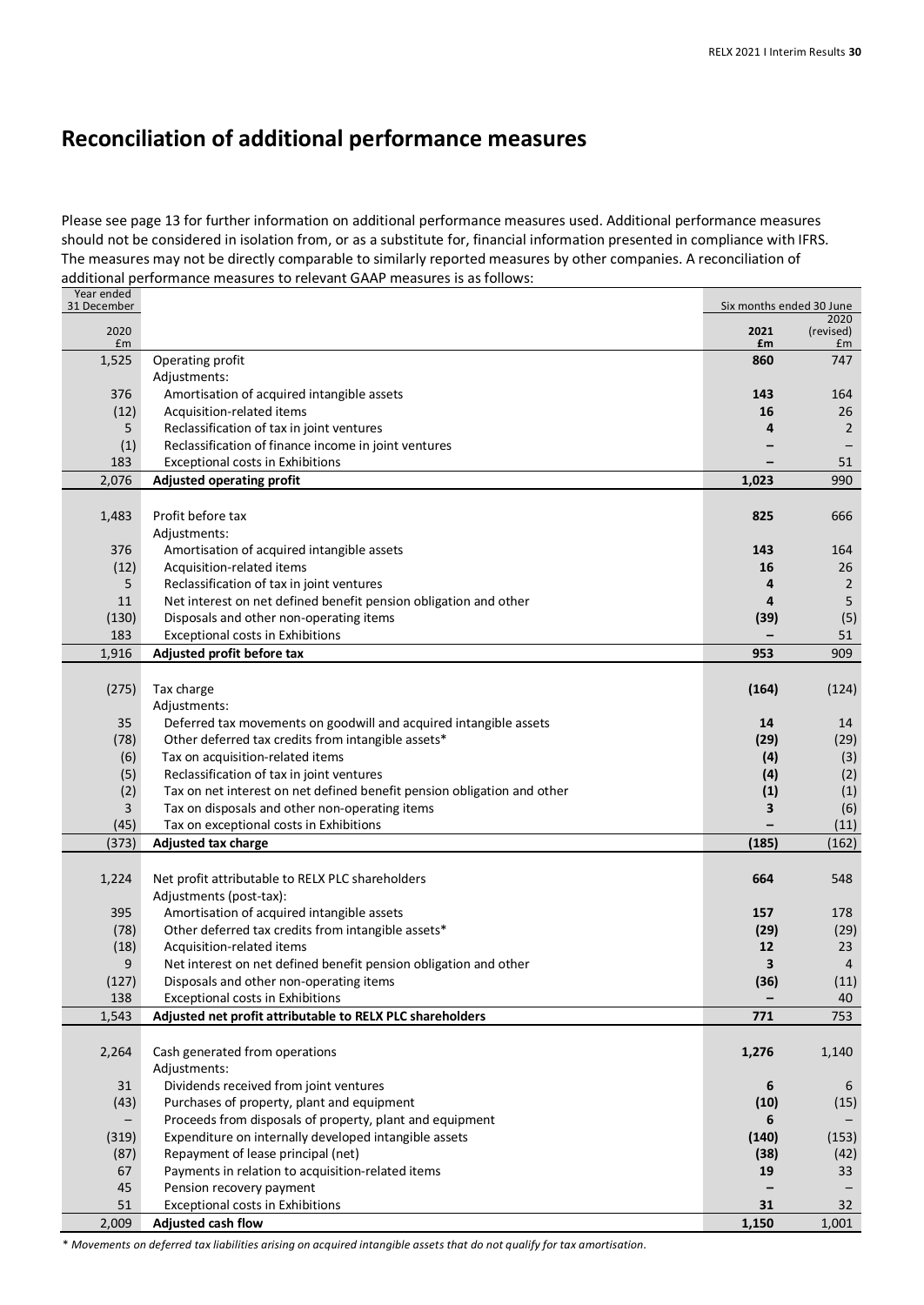# **Summary financial information in euros**

The Group's condensed consolidated financial information is presented in sterling. This summary financial information in euros is a simple translation of the condensed consolidated financial information into euros at the rates of exchange set out in note 10 to the condensed consolidated financial information.

#### **Condensed consolidated income statement**

| Year ended<br>31 December |                                                           | Six months ended 30 June |           |
|---------------------------|-----------------------------------------------------------|--------------------------|-----------|
|                           |                                                           |                          | 2020      |
| 2020                      |                                                           | 2021                     | (revised) |
| €m                        |                                                           | €m                       | €m        |
| 7,963                     | Revenue                                                   | 3,903                    | 3,991     |
| 1,708                     | Operating profit                                          | 989                      | 852       |
| 1,661                     | Profit before tax                                         | 949                      | 759       |
| 1,371                     | Net profit attributable to RELX PLC shareholders          | 764                      | 625       |
| 2,325                     | Adjusted operating profit                                 | 1,176                    | 1,129     |
| 2,146                     | Adjusted profit before tax                                | 1,096                    | 1,036     |
| 1,728                     | Adjusted net profit attributable to RELX PLC shareholders | 887                      | 858       |
| €                         | Basic earnings per share                                  | €                        | €         |
| €0.712                    | <b>RELX PLC</b>                                           | €0.396                   | €0.324    |
| €0.897                    | Adjusted earnings per share                               | €0.460                   | €0.446    |

#### **Condensed consolidated statement of cash flows**

| Year ended  |                                                     |                          |           |
|-------------|-----------------------------------------------------|--------------------------|-----------|
| 31 December |                                                     | Six months ended 30 June |           |
|             |                                                     |                          | 2020      |
| 2020        |                                                     | 2021                     | (revised) |
| €m          |                                                     | €m                       | €m        |
| 1,788       | Net cash from operating activities                  | 1,221                    | 894       |
| (1, 314)    | Net cash provided by/(used in) investing activities |                          | (994)     |
| (531)       | Net cash (used in)/provided by financing activities | (1, 246)                 | 158       |
| (57)        | (Decrease)/increase in cash and cash equivalents    | (24)                     | 58        |
| 2.250       | <b>Adjusted cash flow</b>                           | 1,323                    | 1,141     |

### **Condensed consolidated statement of financial position**

| As at       |                            |               |        |
|-------------|----------------------------|---------------|--------|
| 31 December |                            | As at 30 June |        |
| 2020        |                            | 2021          | 2020   |
| €m          |                            | €m            | €m     |
| 13,295      | Non-current assets         | 13,183        | 13,989 |
| 2,547       | Current assets             | 2,278         | 2,472  |
| 15,842      | <b>Total assets</b>        | 15,461        | 16,461 |
| 4,899       | <b>Current liabilities</b> | 4,330         | 5,237  |
| 8,590       | Non-current liabilities    | 8,332         | 8,917  |
| 13,489      | <b>Total liabilities</b>   | 12,662        | 14,154 |
| 2,353       | Net assets                 | 2,799         | 2,307  |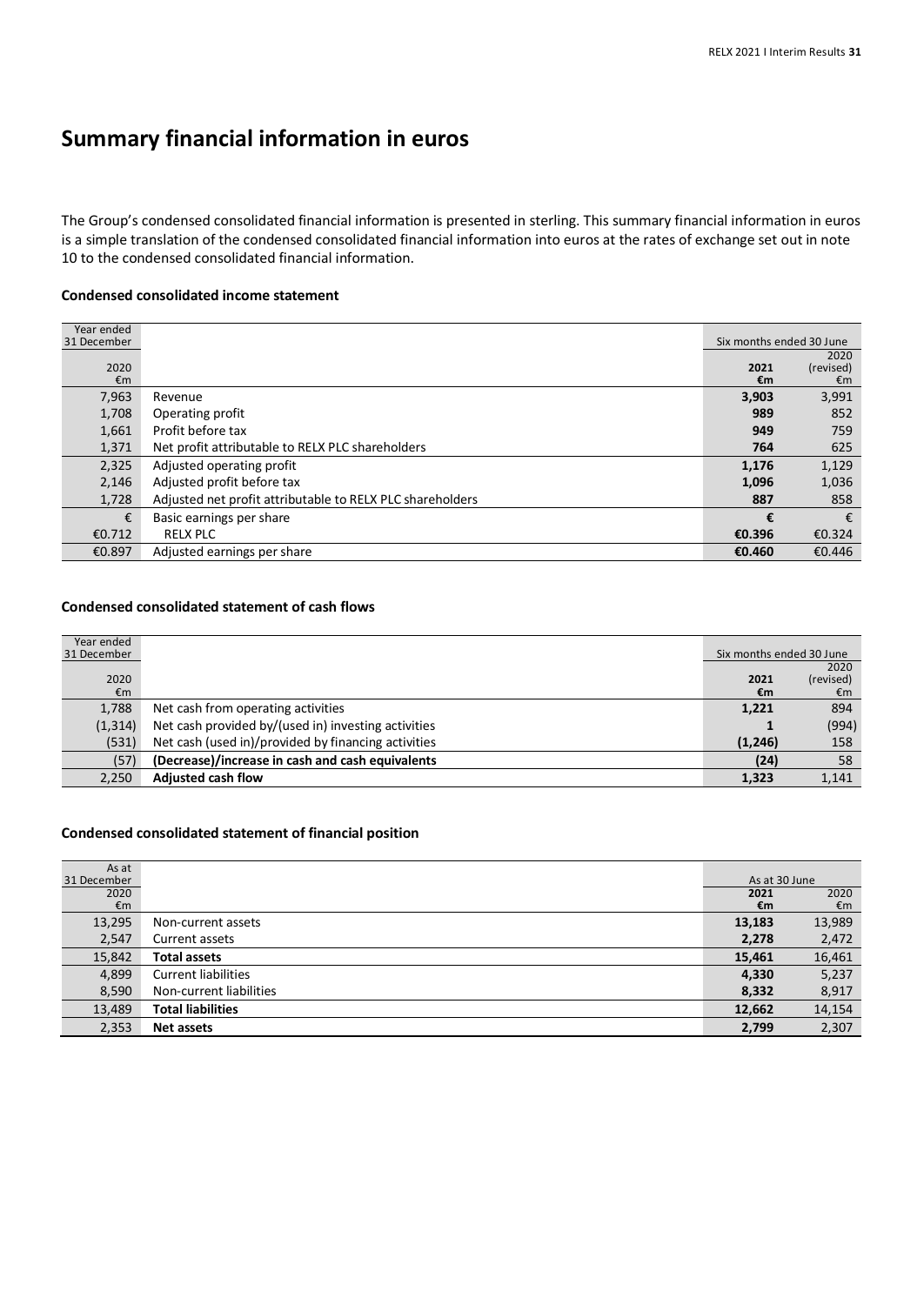# **Summary financial information in US dollars**

The Group's condensed consolidated financial information is presented in sterling. This summary financial information in US dollars is a simple translation of the condensed consolidated financial information into US dollars at the rates of exchange set out in note 10 to the condensed consolidated financial information. It does not represent a restatement under US Generally Accepted Accounting Principles, which would be different in some significant respects.

#### **Condensed consolidated income statement**

| Year ended  |                                                           |                          |           |
|-------------|-----------------------------------------------------------|--------------------------|-----------|
| 31 December |                                                           | Six months ended 30 June |           |
|             |                                                           |                          | 2020      |
| 2020        |                                                           | 2021                     | (revised) |
| US\$m       |                                                           | <b>US\$m</b>             | US\$m     |
| 9,101       | Revenue                                                   | 4.718                    | 4,411     |
| 1,952       | Operating profit                                          | 1,195                    | 941       |
| 1,898       | Profit before tax                                         | 1,147                    | 839       |
| 1,567       | Net profit attributable to RELX PLC shareholders          | 923                      | 690       |
| 2,657       | Adjusted operating profit                                 | 1,422                    | 1,247     |
| 2,452       | Adjusted profit before tax                                | 1,325                    | 1,145     |
| 1,975       | Adjusted net profit attributable to RELX PLC shareholders | 1,072                    | 949       |
| US\$        | Basic earnings per American Depositary Share (ADS)        | US\$                     | US\$      |
| \$0.814     | RELX PLC (Each ADS comprises one ordinary share)          | \$0.479                  | \$0.358   |
| \$1.025     | Adjusted earnings per American Depositary Share (ADS)     | \$0.556                  | \$0.493   |

#### **Condensed consolidated statement of cash flows**

| Year ended  |                                                     |                          |           |
|-------------|-----------------------------------------------------|--------------------------|-----------|
| 31 December |                                                     | Six months ended 30 June |           |
|             |                                                     |                          | 2020      |
| 2020        |                                                     | 2021                     | (revised) |
| US\$m       |                                                     | <b>US\$m</b>             | US\$m     |
| 2,043       | Net cash from operating activities                  | 1,476                    | 988       |
| (1,501)     | Net cash provided by/(used in) investing activities |                          | (1,099)   |
| (607)       | Net cash (used in)/provided by financing activities | (1,506)                  | 175       |
| (65)        | (Decrease)/increase in cash and cash equivalents    | (29)                     | 64        |
| 2.572       | <b>Adjusted cash flow</b>                           | 1.599                    | 1,261     |

#### **Condensed consolidated statement of financial position**

| As at       |                            |               |        |
|-------------|----------------------------|---------------|--------|
| 31 December |                            | As at 30 June |        |
| 2020        |                            | 2021          | 2020   |
| US\$m       |                            | <b>US\$m</b>  | US\$m  |
| 16,263      | Non-current assets         | 15,684        | 15,769 |
| 3,115       | Current assets             | 2,710         | 2,786  |
| 19,378      | <b>Total assets</b>        | 18,394        | 18,555 |
| 5,992       | <b>Current liabilities</b> | 5,151         | 5,904  |
| 10,508      | Non-current liabilities    | 9,913         | 10,051 |
| 16,500      | <b>Total liabilities</b>   | 15,064        | 15,955 |
| 2,878       | Net assets                 | 3,330         | 2,600  |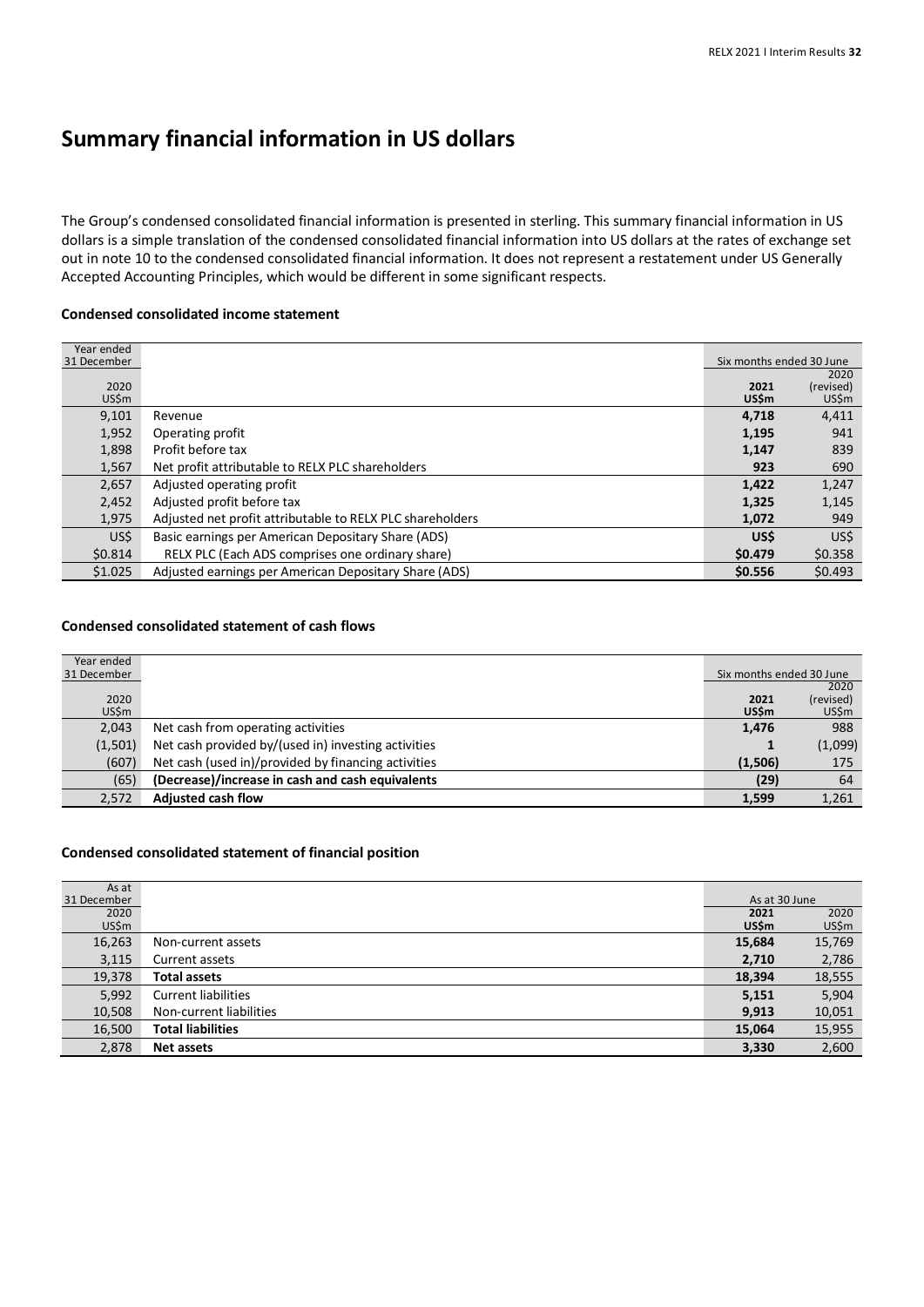## **Independent review report to RELX PLC**

#### **Conclusion**

We have been engaged by RELX PLC ("the Group") to review the condensed set of financial statements in the half-yearly financial report for the six months ended 30 June 2021 which comprises the condensed consolidated income statement, condensed consolidated statement of comprehensive income, condensed consolidated statement of cash flows, condensed consolidated statement of financial position, condensed consolidated statement of changes in equity and the related explanatory notes 1 to 10. We have read the other information contained in the half yearly financial report and considered whether it contains any apparent misstatements or material inconsistencies with the information in the condensed set of financial statements.

Based on our review, nothing has come to our attention that causes us to believe that the condensed set of financial statements in the half-yearly financial report for the six months ended 30 June 2021 is not prepared, in all material respects, in accordance with UK adopted International Accounting Standard 34 and the Disclosure Guidance and Transparency Rules of the United Kingdom's Financial Conduct Authority.

#### **Basis for Conclusion**

We conducted our review in accordance with International Standard on Review Engagements 2410 (UK and Ireland) "Review of Interim Financial Information Performed by the Independent Auditor of the Entity" issued by the Auditing Practices Board. A review of interim financial information consists of making enquiries, primarily of persons responsible for financial and accounting matters, and applying analytical and other review procedures. A review is substantially less in scope than an audit conducted in accordance with International Standards on Auditing (UK) and consequently does not enable us to obtain assurance that we would become aware of all significant matters that might be identified in an audit. Accordingly, we do not express an audit opinion.

As disclosed in note 1, the annual financial statements of the Group will be prepared in accordance with UK adopted IFRSs. The condensed set of financial statements included in this half-yearly financial report has been prepared in accordance with UK adopted International Accounting Standard 34, "Interim Financial Reporting".

#### **Responsibilities of the directors**

The directors are responsible for preparing the half-yearly financial report in accordance with the Disclosure Guidance and Transparency Rules of the United Kingdom's Financial Conduct Authority.

#### **Auditor's Responsibilities for the review of the financial information**

In reviewing the half-yearly report, we are responsible for expressing to the Group a conclusion on the condensed set of financial statement in the half-yearly financial report. Our conclusion, based on procedures that are less extensive than audit procedures, as described in the Basis for Conclusion paragraph of this report.

#### **Use of our report**

This report is made solely to the company in accordance with guidance contained in International Standard on Review Engagements 2410 (UK and Ireland) "Review of Interim Financial Information Performed by the Independent Auditor of the Entity" issued by the Auditing Practices Board. To the fullest extent permitted by law, we do not accept or assume responsibility to anyone other than the company, for our work, for this report, or for the conclusions we have formed.

Ernst & Young LLP London 28 July 2021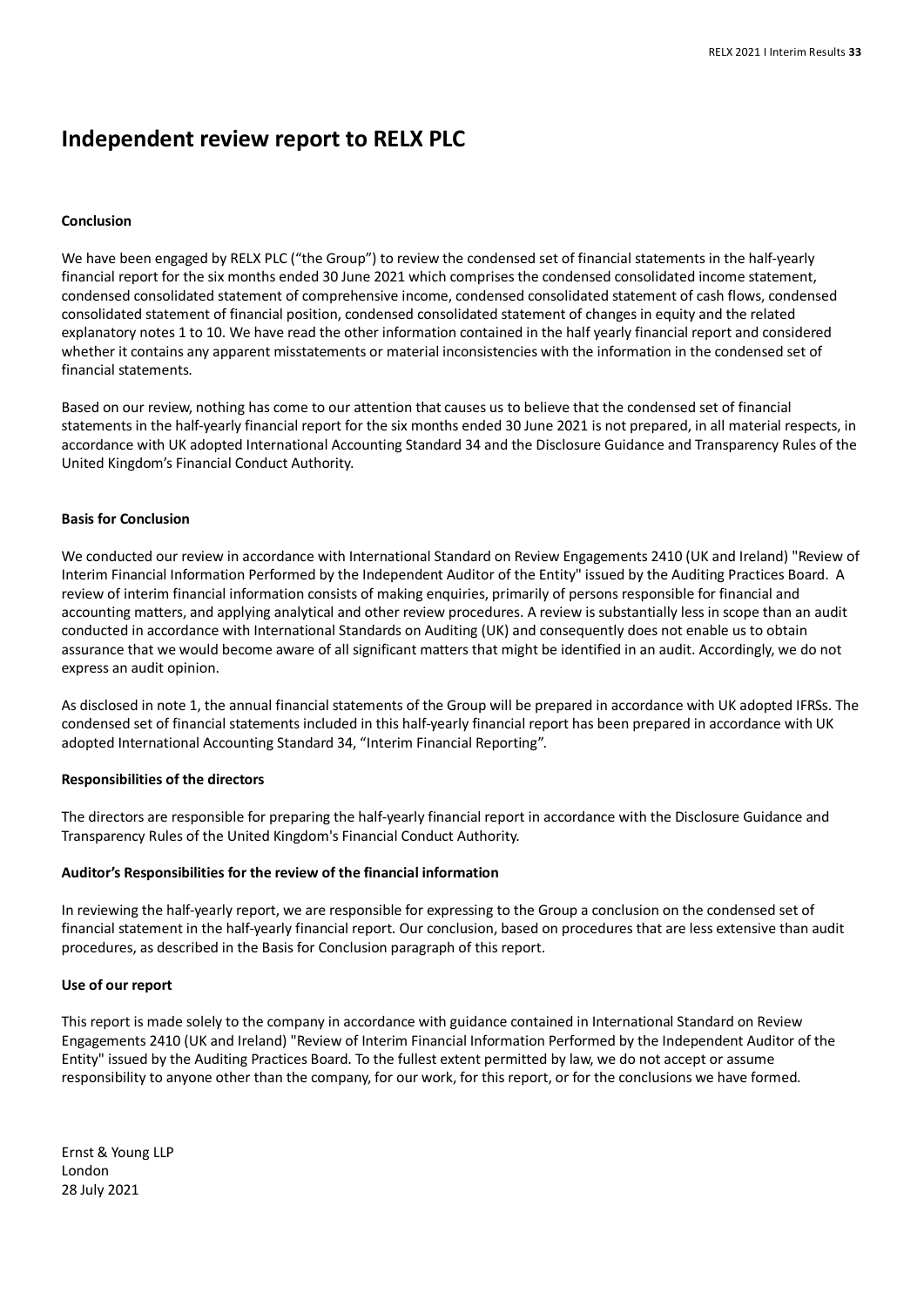## **Directors' responsibility statement**

The directors confirm that to the best of their knowledge the condensed consolidated financial information, which has been prepared in accordance with UK adopted International Accounting Standard 34 and the Disclosure Guidance and Transparency Rules of the United Kingdom's Financial Conduct Authority, gives a true and fair view of the assets, liabilities, financial position and profit of RELX, and that the interim management report herein includes a fair review of the information required by the United Kingdom Disclosure and Transparency Rules 4.2.7R and 4.2.8R.

At the date of this statement, the directors of RELX PLC are those listed in the RELX Annual Report and Financial Statements 2020, other than Sir Anthony Habgood who was succeeded by Paul Walker as Chair on 1 March 2021.

By order of the Board of RELX PLC 28 July 2021

**Paul Walker** Chair

**N L Luff** Chief Financial Officer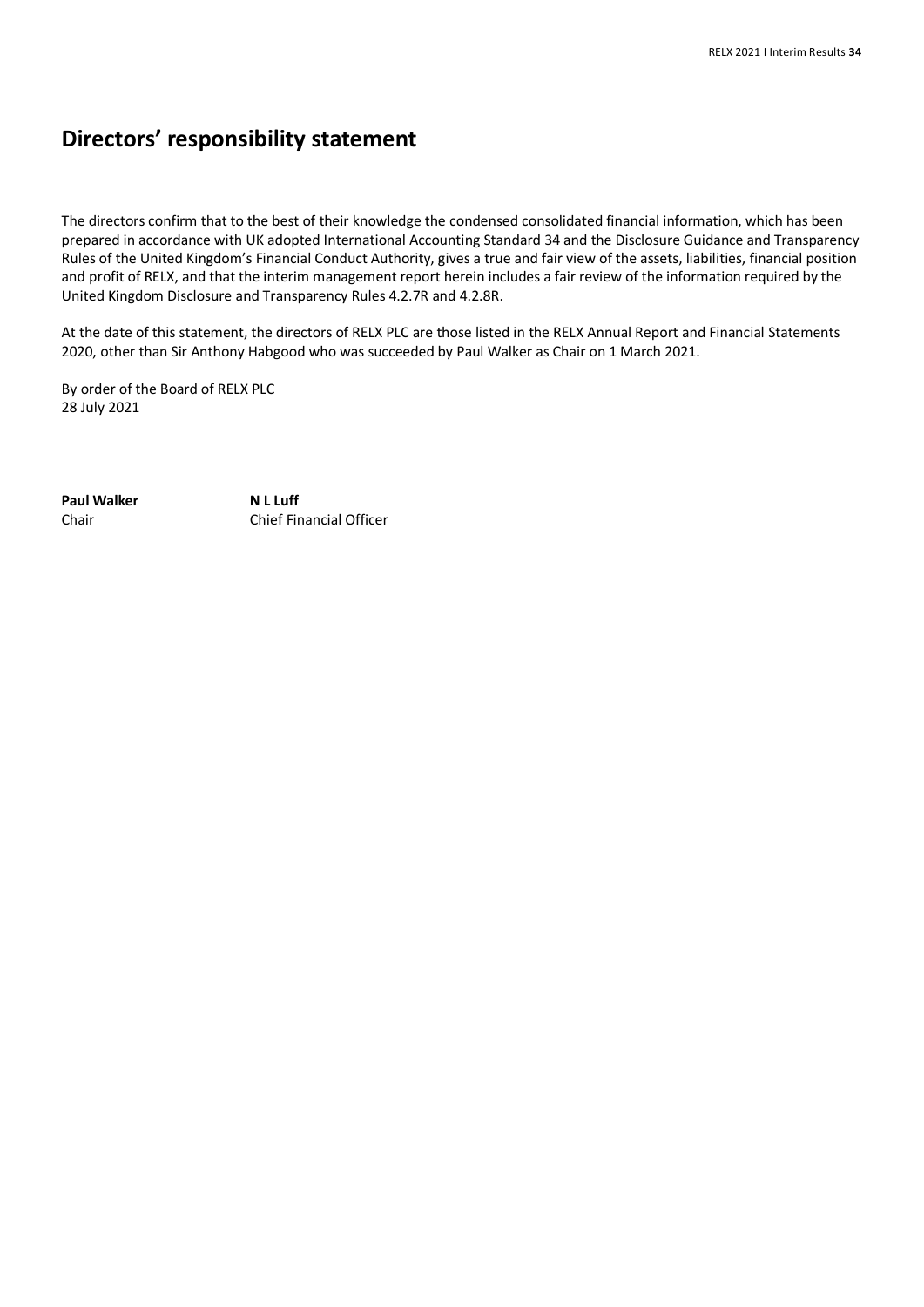## **Investor information**

### **Notes for Editors About RELX**

RELX is a global provider of information-based analytics and decision tools for professional and business customers. The Group serves customers in 180 countries in more than 40 offices. It employs more than 33,000 people of whom almost half are in North America. The shares of RELX PLC, the parent company, are traded on the London, Amsterdam and New York stock exchanges using the following ticker symbols: London: REL; Amsterdam: REN; New York: RELX. The market capitalisation is approximately £39bn/€46bn/\$55bn.

**RELX PLC** 1-3 Strand London WC2N 5JR United Kingdom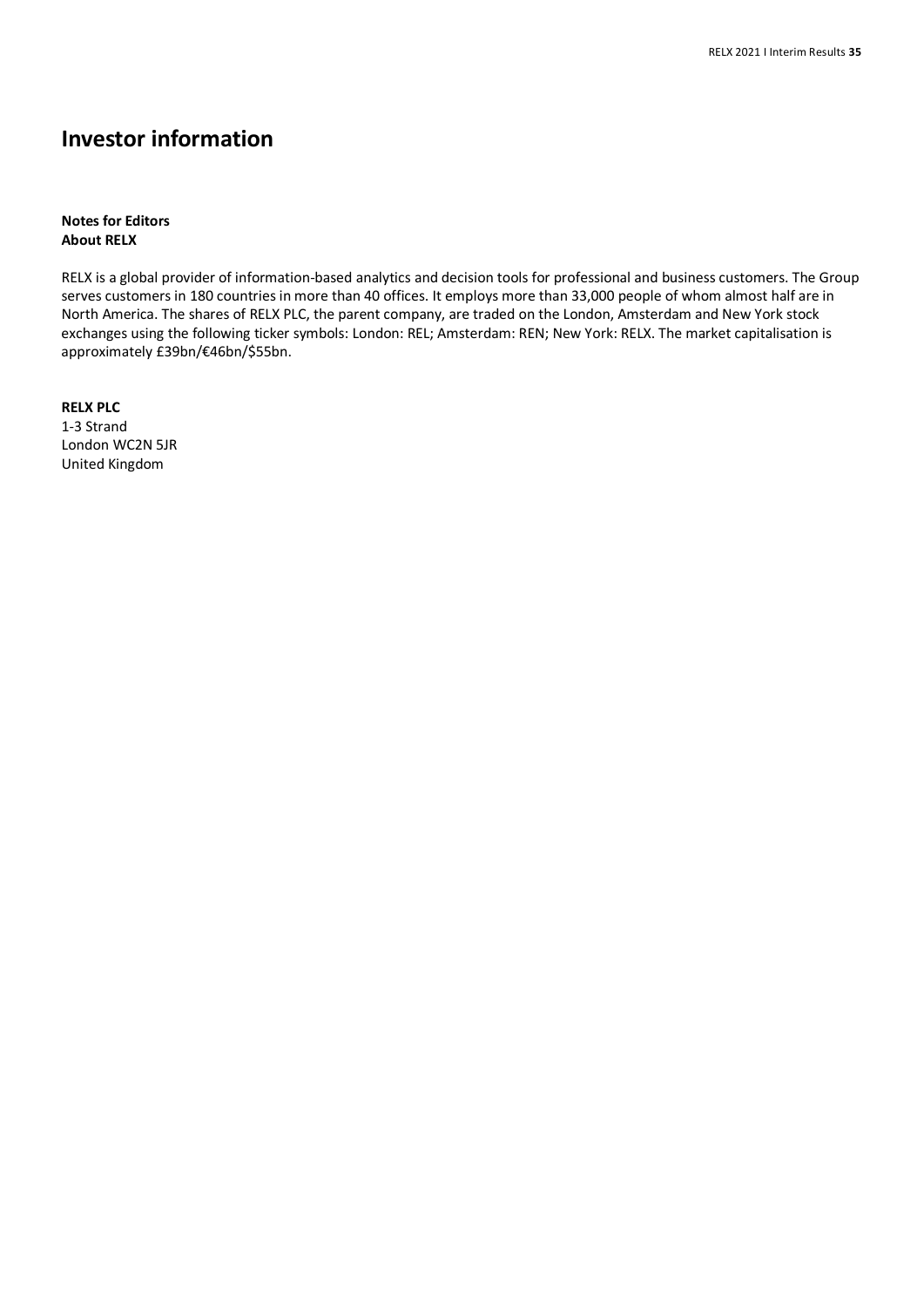## **Investor information**

## Financial calendar

| 29 July 2021     | Interim results announcement for the six months to 30 June 2021           |
|------------------|---------------------------------------------------------------------------|
| 5 August 2021    | Ex-dividend date - 2021 interim dividend                                  |
| 6 August 2021    | Record date - 2021 interim dividend                                       |
| 23 August 2021   | Dividend currency and DRIP election deadline                              |
| 26 August 2021   | Euro interim dividend equivalent announcement                             |
| 8 September 2021 | Payment date - ORD 2021 interim dividend                                  |
|                  | 13 September 2021 Payment date - ADR 2021 interim dividend                |
| 21 October 2021  | Trading update issued in relation to the nine months to 30 September 2021 |

Further information on key dates, including dividend payment dates, can be found at relx.com/investors/financial-calendar

## Listings

### **RELX PLC**

London Stock Exchange Ordinary shares (REL) – ISIN No. GB00B2B0DG97

Euronext Amsterdam Ordinary shares (REN) – ISIN No. GB00B2B0DG97

New York Stock Exchange American Depositary Shares (RELX) – CUSIP No. 759530108 Each ADR represents one ordinary share